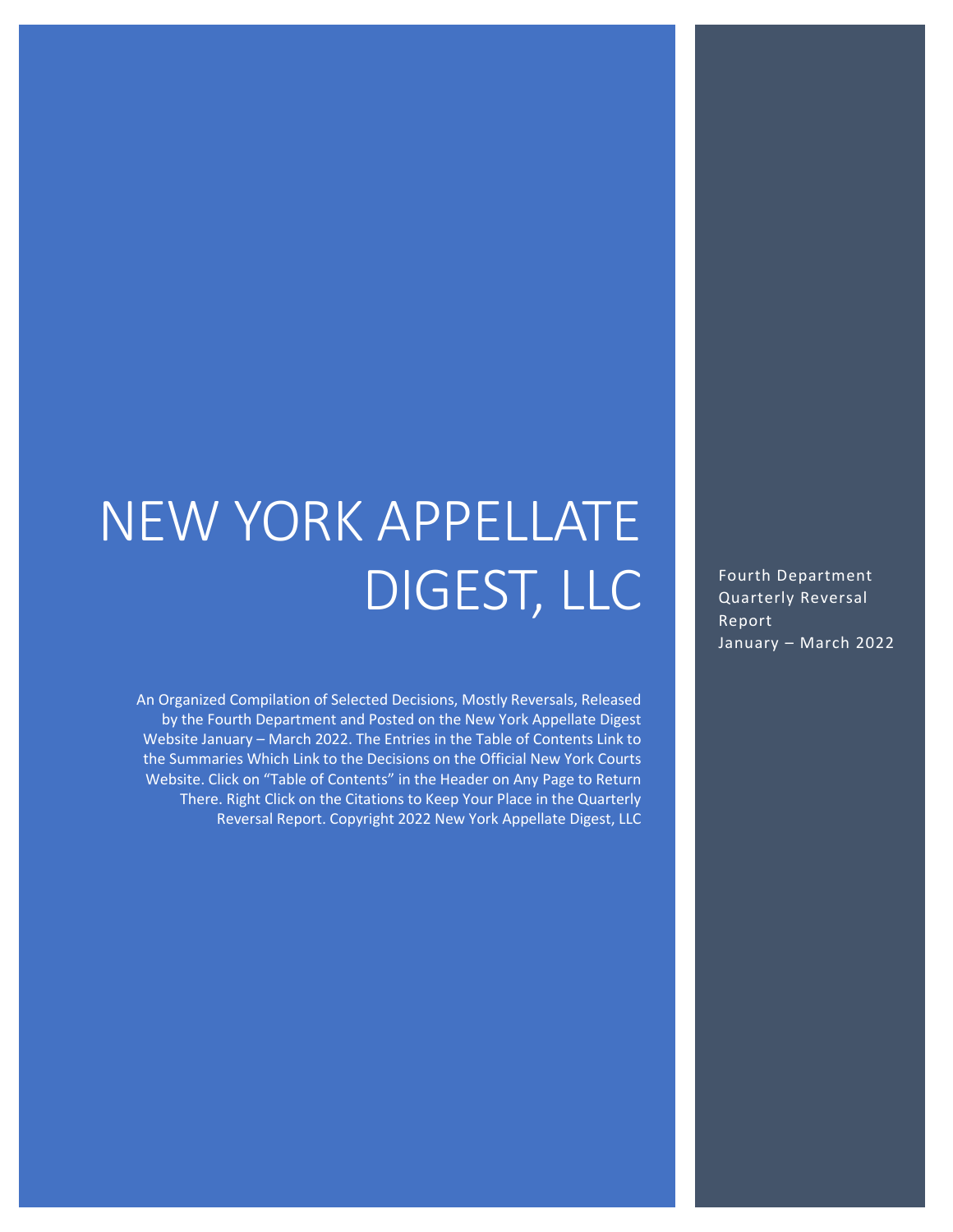#### <span id="page-1-0"></span>**Contents**

| A LOCAL ONLINE NEWS OUTLET SHOULD NOT HAVE BEEN EXCLUDED FROM A FAMILY COURT HEARING<br>REGARDING WHETHER A DEPUTY COUNTY ATTORNEY SHOULD BE DISQUALIFIED FROM A NEGLECT<br>PROCEEDING ON CONFLICT OF INTEREST GROUNDS; THE OUTLET IS ENTITLED TO A TRANSCRIPT OF THE                                                                                 |
|-------------------------------------------------------------------------------------------------------------------------------------------------------------------------------------------------------------------------------------------------------------------------------------------------------------------------------------------------------|
|                                                                                                                                                                                                                                                                                                                                                       |
| WHERE AN ORDER CONFLICTS WITH A DECISION, THE DECISION CONTROLS (FOURTH DEPT) 9                                                                                                                                                                                                                                                                       |
|                                                                                                                                                                                                                                                                                                                                                       |
| ALTHOUGH THE PRELIMINARY INJUNCTION IN THIS BREACH OF CONTRACT ACTION WAS PROPERLY<br>IMPOSED, SUPREME COURT SHOULD HAVE REQUIRED THE POSTING OF AN UNDERTAKING (FOURTH                                                                                                                                                                               |
| CIVIL PROCEDURE, PROPOSED AMENDMENTS TO COMPLAINT PATENTLY DEVOID OF MERIT 10                                                                                                                                                                                                                                                                         |
| PLAINTIFF'S MOTION TO AMEND THE COMPLAINT SHOULD NOT HAVE BEEN GRANTED; THE WAS NO<br>ALLEGATION THE PARTY TO BE ADDED AS A DEFENDANT HAD ANY INTEREST IN THE PROPERTY IN<br>DISPUTE; AND THE CIVIL CONSPIRACY CAUSE OF ACTION PLAINTIFF SOUGHT TO ADD IS NOT<br>RECOGNIZED IN NEW YORK; THEREFORE THE PROPOSED AMENDMENTS WERE PATENTLY DEVOID OF    |
| CONTRACT LAW, TWO CONTRACTS NOT INTERTWINED, ONE CANNOT BE CITED AS A DEFENSE TO THE                                                                                                                                                                                                                                                                  |
| DEFENDANT'S AGREEMENT TO PURCHASE PLAINTIFF'S BUSINESS WAS NOT ENTWINED WITH AN<br>EMPLOYMENT AGREEMENT BETWEEN PLAINTIFF AND DEFENDANT WHICH INCLUDED A COVENANT NOT<br>TO COMPETE; THEREFORE PLAINTIFF'S ALLEGED BREACH OF THE COVENANT NOT TO COMPETE WAS<br>NOT A DEFENSE TO DEFENDANT'S BREACH OF THE PURCHASE AND SALE AGREEMENT (FOURTH DEPT). |
| CORRECTION LAW, CRIMINAL LAW, SEX OFFENDER REGISTRATION ACT, SEXUALLY VIOLENT OFFENDER                                                                                                                                                                                                                                                                |
| BECAUSE OF UNAMBIGUOUS STATUTORY LANGUAGE, DEFENDANT'S MICHIGAN CONVICTION WAS<br>DEEMED A "SEXUALLY VIOLENT OFFENSE" EVEN THOUGH THE SAME CONDUCT IN NEW YORK WOULD<br>NOT QUALIFY AS A "SEXUALLY VIOLENT OFFENSE;" STRONG TWO-JUSTICE DISSENT (FOURTH DEPT).  12                                                                                    |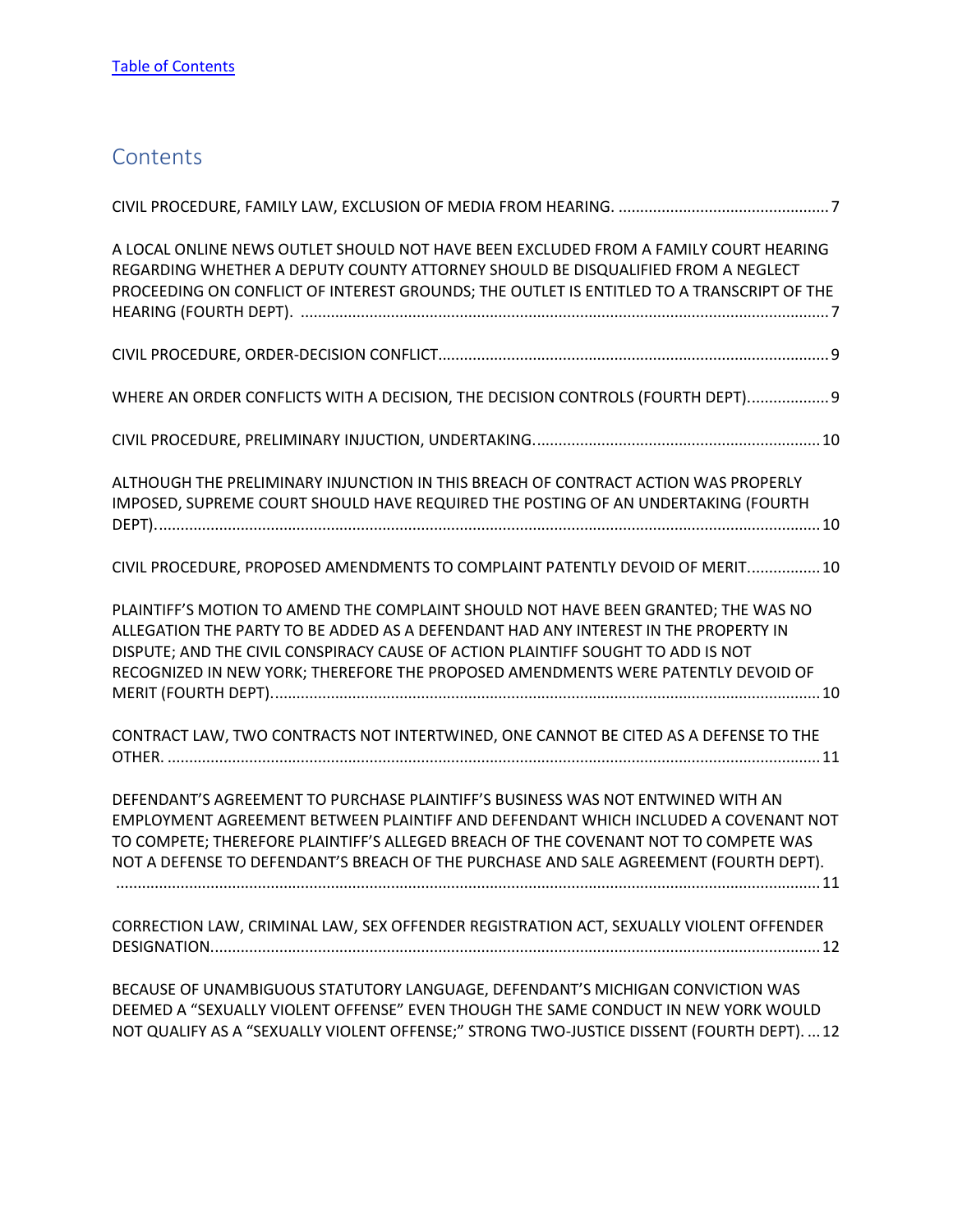| CRIMINAL LAW, BASIS OF AN AGREEMENT TO A LONG SENTENCE REMOVED BY AN APPEAL IN ANOTHER                                                                                                                                                                 |
|--------------------------------------------------------------------------------------------------------------------------------------------------------------------------------------------------------------------------------------------------------|
| DEFENDANT MAY HAVE PLED GUILTY AND ACCEPTED A 16-YEAR SENTENCE IN MONORE COUNTY<br>BECAUSE HE WAS ALREADY SENTENCED TO 14 - 24 YEARS FOR ANOTHER OFFENSE IN ONTARIO<br>COUNTY; ON APPEAL THE ONTARIO COUNTY SENTENCE WAS REDUCED TO FOUR YEARS; MONROE |
|                                                                                                                                                                                                                                                        |
| IN RESPONSE TO A BATSON INQUIRY, THE PROSECUTOR'S REASON FOR STRIKING THE PROSPECTIVE<br>JUROR IN FACT RELATED TO ANOTHER PROSPECTIVE JUROR FOR WHOM DEFENDANT HAD EXERCISED A                                                                         |
|                                                                                                                                                                                                                                                        |
| CONSECUTIVE SENTENCES WHICH AMOUNTED TO A LIFE SENTENCE WITHOUT PAROLE WERE NOT                                                                                                                                                                        |
|                                                                                                                                                                                                                                                        |
| THE IMPOSITION OF A FINE WAS NOT PART OF THE PLEA AGREEMENT; ALTHOUGH THE ISSUE WAS NOT<br>PRESERVED, THE FINE WAS VACATED IN THE INTEREST OF JUSTICE (FOURTH DEPT).  15                                                                               |
|                                                                                                                                                                                                                                                        |
| RESTITUTION IN EXCESS OF THE STATUTORY CAP FOR LOST WAGES WAS IMPROPERLY AWARDED<br>BECAUSE "LOST WAGES" DOES NOT FIT ANY OF THE EXCEPTIONS TO THE CAP RESTRICTION (FOURTH                                                                             |
|                                                                                                                                                                                                                                                        |
| THE CRITERIA FOR IMPOSING THE MAXIMUM RESTITUTION SURCHARGE OF 10% WERE NOT MET                                                                                                                                                                        |
|                                                                                                                                                                                                                                                        |
| THERE WAS NO PROOF DEFENDANT EXERCISED DOMINION AND CONTROL OVER THE AREA WHERE THE<br>DRUGS WERE FOUND; DEFENDANT'S MERE PRESENCE IN THE VICINITY OF THE DRUGS DID NOT PROVE                                                                          |
|                                                                                                                                                                                                                                                        |
| COUNTY COURT COULD NOT CORRECT AN ILLEGAL SENTENCE WITHOUT FORMALLY RESENTENCING THE                                                                                                                                                                   |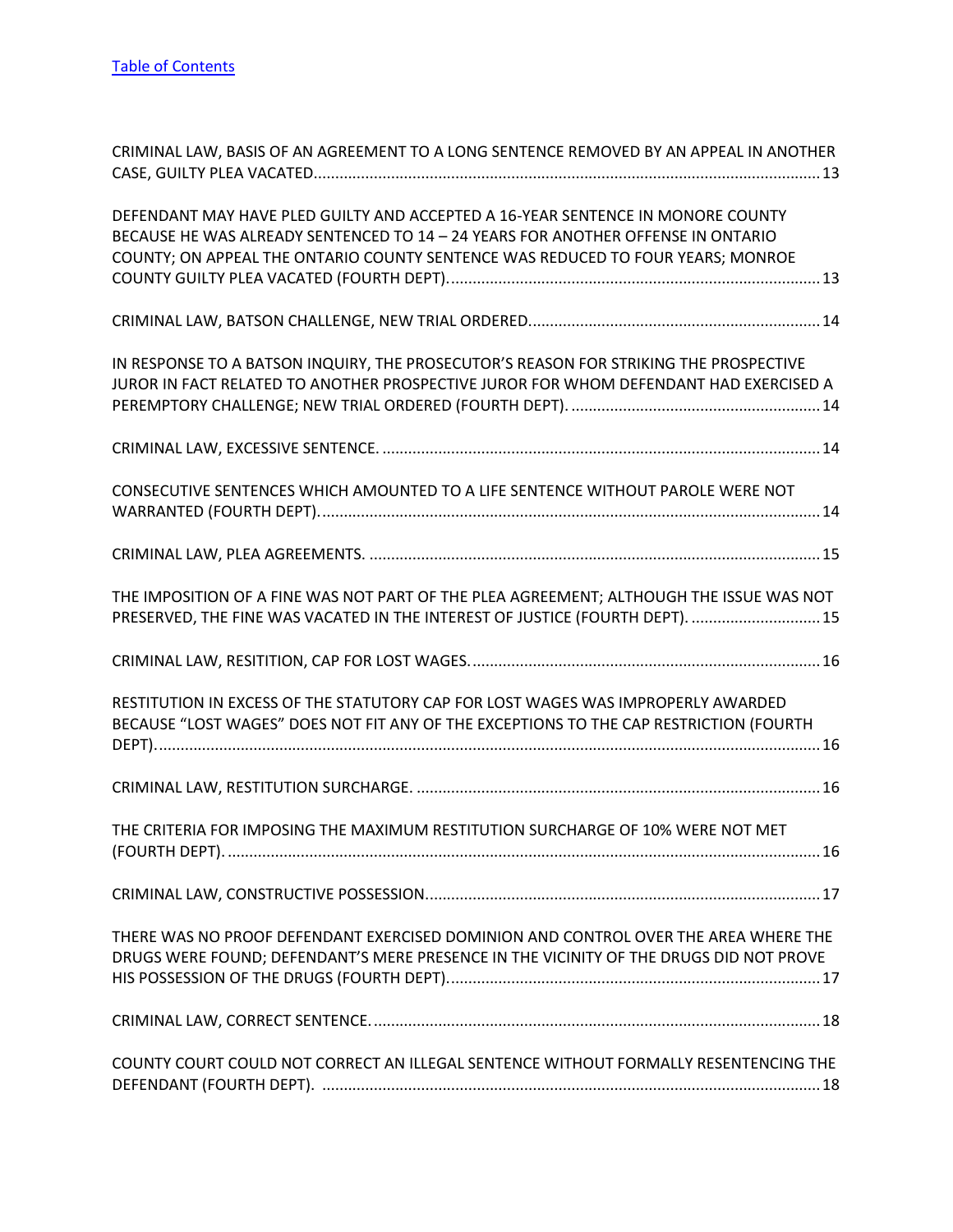| CRIMINAL LAW, DEFENSE CROSS-EXAMINATION SHOULD NOT HAVE BEEN CURTAILED 18                                                                                                                                                                                                                                                                                           |
|---------------------------------------------------------------------------------------------------------------------------------------------------------------------------------------------------------------------------------------------------------------------------------------------------------------------------------------------------------------------|
| THE CROSS-EXAMINATION OF A DETECTIVE ABOUT STATEMENTS ATTRIBUTED TO THE VICTIM IN THIS<br>SEXUAL-OFFENSE PROSECUTION SHOULD NOT HAVE BEEN CURTAILED BY THE JUDGE; THE ERROR WAS<br>NOT HARMLESS WITH RESPECT TO SEVERAL COUNTS, BUT WAS DEEMED HARMLESS WITH RESPECT TO                                                                                             |
|                                                                                                                                                                                                                                                                                                                                                                     |
| AT THE FRYE HEARING, THE PEOPLE DEMONSTRATED THE ADMISSIBILITY OF THE RESULTS OF DNA                                                                                                                                                                                                                                                                                |
|                                                                                                                                                                                                                                                                                                                                                                     |
| A DETECTIVE WAS PROPERLY ALLOWED TO IDENTIFY DEFENDANT IN A SURVEILLANCE VIDEO;<br>TESTIMONY ABOUT THE "BLINDED" PHOTO ARRAY IDENTIFICATION PROCEDURE WAS PROPERLY<br>ALLOWED; THE DEFENSE CROSS-EXAMINATION ABOUT A WITNESS'S CRIMINAL HISTORY SHOULD NOT                                                                                                          |
|                                                                                                                                                                                                                                                                                                                                                                     |
| THE POLICE MISTAKENLY BELIEVED THE MAN IN A MOTEL ROOM (DEFENDANT) WAS A SUSPECT IN A<br>SHOOTING; AN INFORMANT HAD TOLD THE POLICE THE MAN IN THE ROOM WAS FROM ROCHESTER,<br>HIS NICKNAME WAS "JAY" AND HE "HAD A WARRANT;" WHEN THE MAN LEFT THE ROOM, THE POLICE<br>STOPPED HIS TAXI; THE PEOPLE DID NOT DEMONSTRATE THE LEGALITY OF THE STOP (FOURTH DEPT). 22 |
|                                                                                                                                                                                                                                                                                                                                                                     |
| THE SEARCH OF DEFEFNDANT'S VEHICLE BY PAROLE OFFICERS WAS NOT COMPLETELY UNRELATED TO<br>AN ILLEGAL FRISK BY A POLICE OFFICER WHICH REVEALED THE CAR KEYS; COCAINE FOUND IN THE<br>VEHICLE SHOULD HAVE BEEN SUPPRESSED; INDICTMENT DISMISSED (FOURTH DEPT) 23                                                                                                       |
| CRIMINAL LAW, INEFFECTIVE ASSISTANCE, PROOF OF EXTREME EMOTIONAL DISTURBANCE 24                                                                                                                                                                                                                                                                                     |
| DEFENSE COUNSEL INEFFECTIVE; IN THIS MURDER CASE IN WHICH THE EXTREME EMOTIONAL<br>DISTURBANCE (EED) DEFENSE WAS RAISED, DEFENDANT'S MILITARY SERVICE RECORDS, SOCIAL<br>SECURITY DISABILITY RECORDS AND PTSD DIAGNOSIS SHOULD HAVE BEEN PRESENTED AND A<br>PSYCHIATRIC EXPERT SHOULD HAVE BEEN CONSULTED; NEW TRIAL ORDERED (FOURTH DEPT). 24                      |
|                                                                                                                                                                                                                                                                                                                                                                     |
| THE JUDGE'S FAILURE TO PRONOUNCE THE DEFINITE TERM COMPONENT OF DEFENDANT'S SENTENCE<br>REQUIRED VACATION OF THE SENTENCE AND REMITTAL FOR RESENTENCING; THE ISSUE SURVIVES A                                                                                                                                                                                       |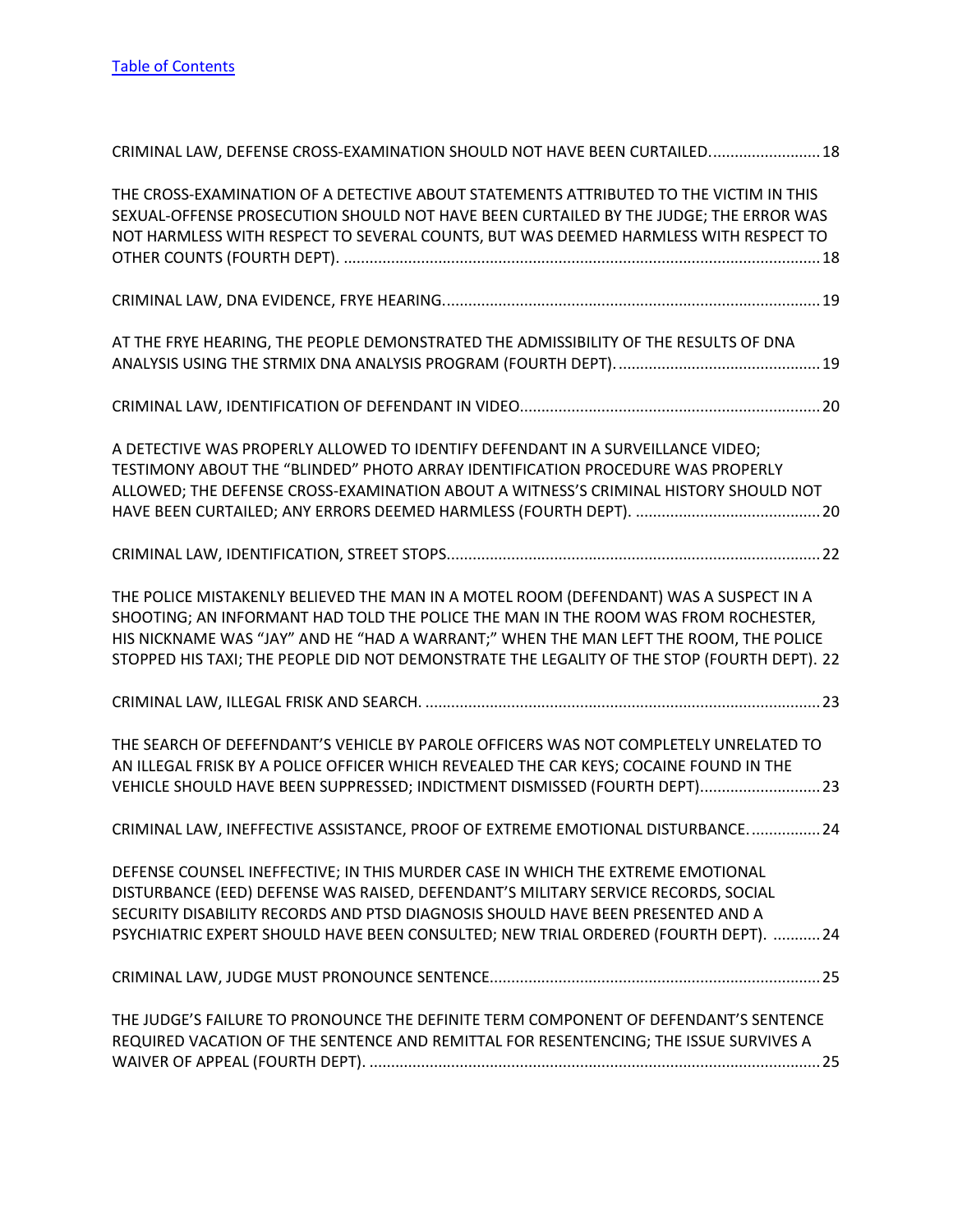| CRIMINAL LAW, JUDGE SHOULD NOT HAVE RELIED ON EVIDENCE PRESENTED IN A DIFFERENT                                                                                                   |
|-----------------------------------------------------------------------------------------------------------------------------------------------------------------------------------|
| THE JUDGE SHOULD NOT HAVE RELIED ON EVIDENCE GIVEN AT A MATERIAL WITNESS HEARING, FROM<br>WHICH DEFENDANT WAS PROPERLY EXCLUDED, AT A SUBSEQUENT SIROIS HEARING AT WHICH THE      |
|                                                                                                                                                                                   |
| THE STATE DID NOT DEMONSTRATE DEFENDANT WAS UNABLE TO CONTROL SEXUAL URGES, AS<br>OPPOSED HAVING DIFFICULTY CONTROLLING SEXUAL URGES; THEREFORE CONFINEMENT IS NOT AN             |
| CRIMINAL LAW, SEX OFFENDER REGISTRATION ACT (SORA), SUA SPONTE ASSESSMENT.  28                                                                                                    |
| THE JUDGE SHOULD NOT HAVE, SUA SPONTE, WITHOUT NOTICE TO THE DEFENDANT, ASSESSED 12<br>POINTS FOR FAILURE TO ACCEPT RESPONSIBILITY; DEFENDANT ACCEPTED RESPONSIBILITY BY PLEADING |
|                                                                                                                                                                                   |
| DEFENDANT, WHO WAS CONVICTED OF STATUTORY RAPE (NO FORCE) WHEN HE WAS 18 IN 1996,<br>SHOULD HAVE BEEN CLASSIFIED A LEVEL ONE, NOT LEVEL TWO, RISK (FOURTH DEPT).  29              |
| CRIMINAL LAW, STANDING TO CHALLENGE CELL SITE LOCATION INFORMATION WARRANT.  29                                                                                                   |
| PURSUANT TO A US SUPREME COURT DECISION WHICH CAME DOWN AFTER DEFENDANT'S<br>CONVICTION, DEFENDANT HAS STANDING TO CHALLENGE THE CELL SITE LOCATION INFORMATION                   |
|                                                                                                                                                                                   |
| THE PEOPLE DID NOT DEMONSTRATE THE ANONYMOUS TIP PROVIDED PROBABLE CAUSE TO BELIEVE<br>DEFENDANT WAS IN THE VEHICLE PURSUED AND STOPPED BY THE POLICE (FOURTH DEPT). 30           |
|                                                                                                                                                                                   |
| THE PRESENCE OF DEFENDANT'S VEHICLE IN A HIGH CRIME AREA AND FURTIVE MOVEMENTS INSIDE<br>THE VEHICLE DID NOT JUSTIFY THE SEIZURE OF DEFENDANT'S VEHICLE BY BLOCKING IT WITH THE   |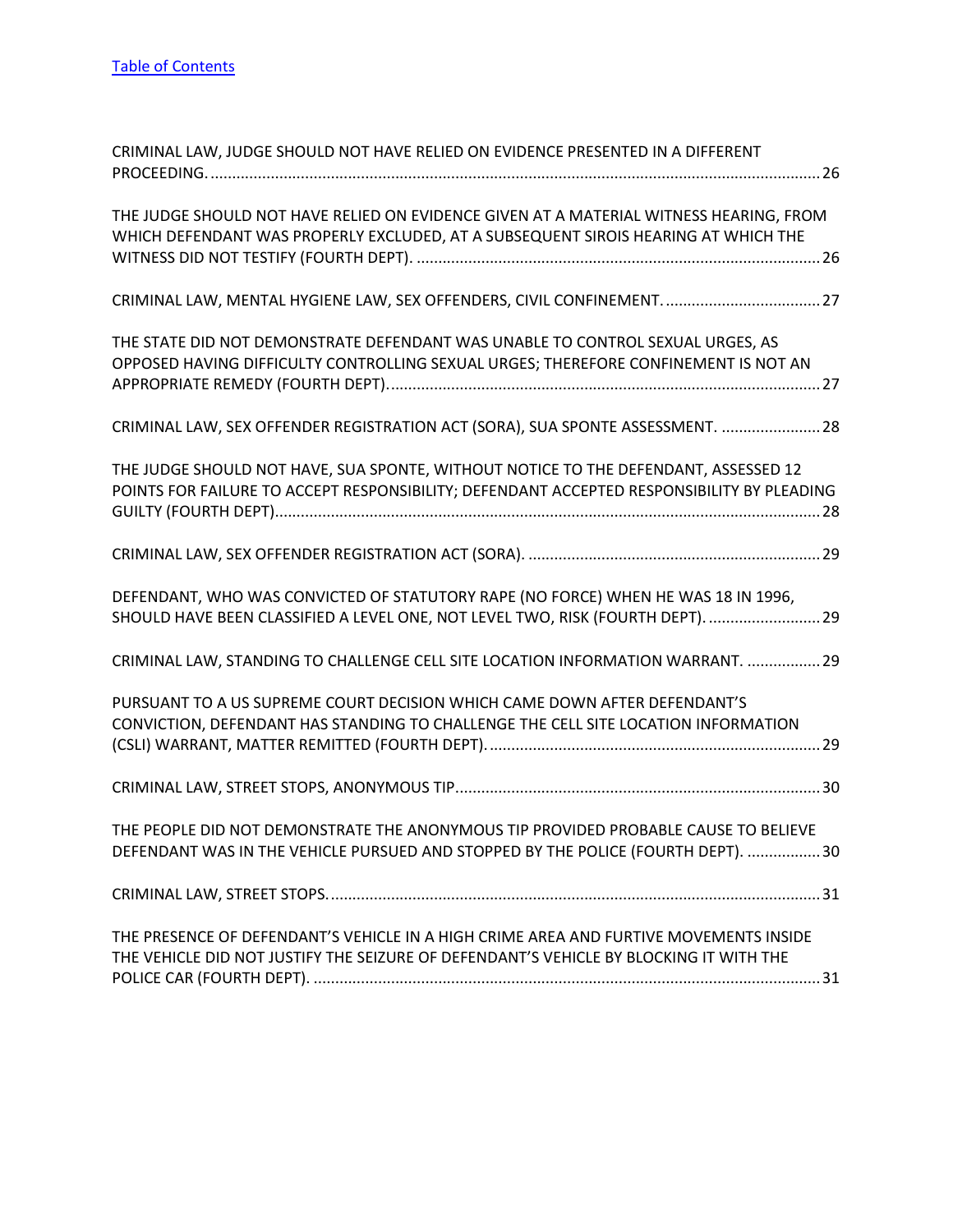| AFTER A VALID TRAFFIC STOP BASED ON THE LICENSE PLATES NOT MATCHING THE VEHICLE,<br>DEFENDANT PRESENTED HIS TEMPORARY REGISTRATION AND EXPLAINED THE PLATES HAD BEEN<br>TRANSFERRED FROM A DIFFERENT VEHICLE; AT THAT POINT THE AUTHORIZATION TO DETAIN<br>DEFENDANT CEASED; THE SEIZED DRUGS SHOULD HAVE BEEN SUPPRESSED (FOURTH DEPT). 32 |
|---------------------------------------------------------------------------------------------------------------------------------------------------------------------------------------------------------------------------------------------------------------------------------------------------------------------------------------------|
| CRIMINAL LAW, VEHICLE AND TRAFFIC LAW, BREATH TEST REFUSAL NOT AN OFFENSE33                                                                                                                                                                                                                                                                 |
| "REFUSING A BREATH TEST" IS NOT A COGNIZABLE OFFENSE; A CONVICTION IS THEREFORE A<br>FUNDAMENTAL ERROR WHICH MUST BE CORRECTED ON APPEAL EVEN IF THE ISSUE IS NOT BRIEFED                                                                                                                                                                   |
|                                                                                                                                                                                                                                                                                                                                             |
| MANSLAUGHTER FIRST DEGREE IS NOT AN "ARMED FELONY" WITHIN THE MEANING OF CRIMINAL<br>PROCEDURE LAW 720.10; COUNTY COURT WAS REQUIRED TO DETERMINE WHETHER DEFENDANT<br>SHOULD BE AFFORDED YOUTHFUL OFFENDER STATUS; MATTER REMITTED (FOURTH DEPT) 34                                                                                        |
|                                                                                                                                                                                                                                                                                                                                             |
| THE SUPPORT MAGISTRATE SHOULD NOT HAVE DEVIATED FROM THE PRESUMPTIVE SUPPORT<br>OBLIGATION CALCULATED PURSUANT TO THE CHILD SUPPORT STANDARDS ACT (CSSA) BASED UPON<br>THE EXPENSES INCURRED BY MOTHER WHEN THE CHILDREN WERE WITH HER; THE EXPENSES DID NOT                                                                                |
|                                                                                                                                                                                                                                                                                                                                             |
| THE NEGLECT FINDING WAS NOT SUPPORTED BY A PREPONDERANCE OF THE EVIDENCE, CRITERIA                                                                                                                                                                                                                                                          |
|                                                                                                                                                                                                                                                                                                                                             |
| IN THIS MODIFICATION OF CUSTODY PROCEEDING, FATHER PRESENTED SUFFICIENT EVIDENCE OF A<br>CHANGE OF CIRCUMSTANCES TO WARRANT A HEARING ON THE BEST INTERESTS OF THE CHILD                                                                                                                                                                    |
| FORECLOSURE, STANDING, ATTORNEY'S FAILURE TO APPEAR FOR A MOTION ARGUMENT IS NOT A                                                                                                                                                                                                                                                          |
| DEFENDANT NEVER PHYSICALLY POSSESSED THE NOTE UNDERLYING THE MORTGAGE AND WAS NEVER<br>ASSIGNED THE NOTE; THEREFORE DEFENDANT DOES NOT HAVE STANDING TO FORECLOSE ON THE<br>MORTGAGE; AN ATTORNEY'S FAILURE TO APPEAR AT A FULLY BRIEFED MOTION ARGUMENT IS NOT A                                                                           |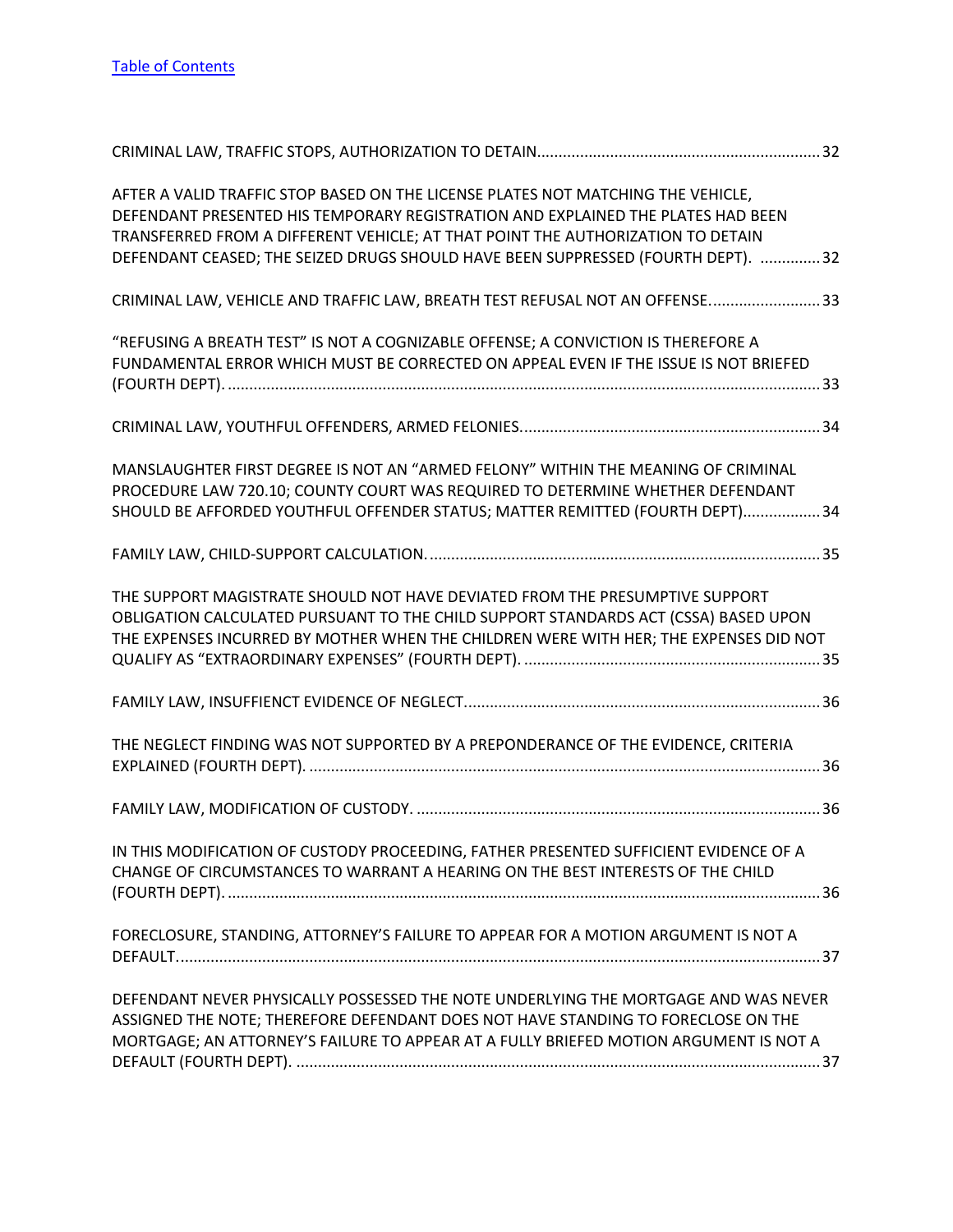| THE JUDGE ADOPTED A DECISION DRAFTED BY COUNSEL AS THE FINAL DETERMINATION OF THE CASE<br>AND THEREBY VITIATED THE PURPOSE SERVED BY JUDICIAL OPINIONS; THE FOURTH DEPARTMENT                                                                                                                                                                                     |  |
|-------------------------------------------------------------------------------------------------------------------------------------------------------------------------------------------------------------------------------------------------------------------------------------------------------------------------------------------------------------------|--|
|                                                                                                                                                                                                                                                                                                                                                                   |  |
|                                                                                                                                                                                                                                                                                                                                                                   |  |
| DEFENDANT WAS A PRIME, NOT A GENERAL, CONTRACTOR AND DEMONSTRATED HE DID NOT EXERCISE<br>SUPERVISION OR CONTROL OVER PLAINTIFF'S WORK; THEREFORE DEFENDANT WAS NOT LIABLE UNDER<br>LABOR LAW 240(1) AND 241(6); HOWEVER, DEFENDANT DID EXERCISE SOME CONTROL OVER WORK-<br>SITE SAFETY AND THEREFORE MAY BE LIABLE UNDER LABOR LAW 200 (FOURTH DEPT).  39         |  |
| LABOR LAW-CONSTRUCTION LAW, PRIOR FINDINGS BY WORKERS' COMPENSATION BOARD,                                                                                                                                                                                                                                                                                        |  |
| THE WORKERS' COMPENSATION BOARD RULED THE PLAINTIFF DID NOT HAVE "POST-CONCUSSION<br>SYNDROME" OR A "CONCUSSION CONDITION;" PLAINTIFF WAS THEREFORE ESTOPPED FROM CLAIMING                                                                                                                                                                                        |  |
|                                                                                                                                                                                                                                                                                                                                                                   |  |
| PLAINTIFF FELL THROUGH A SKYLIGHT HOLE WHEN ATTEMPTING TO REMOVE PLYWOOD WHICH WAS<br>COVERING THE HOLE; PLAINTIFF WAS PROPERLY AWARDED SUMMARY JUDGMENT ON HIS LABOR LAW                                                                                                                                                                                         |  |
|                                                                                                                                                                                                                                                                                                                                                                   |  |
| PLAINTIFF WAS IN A TRENCH WHEN HE WAS STRUCK BY THE BUCKET OF AN EXCAVATOR WHICH WAS<br>ON THE EDGE OF THE TRENCH ABOVE HIM IN THIS LABOR LAW 240 (1), 241 (6) AND 200 ACTION; THERE<br>WERE QUESTIONS OF FACT ABOUT WHETHER THE INJURY WAS THE RESULT OF THE USUAL AND<br>ORDINARY DANGERS OF A CONSTRUCTION SITE AS OPPOSED TO A RISK CONTEMPLATED BY THE LABOR |  |
| MEDICAL MALPRACTICE, PUBLIC HEALTH LAW, EXPERT AFFIDAVITS INSUFFICIENT.  43                                                                                                                                                                                                                                                                                       |  |
| IN THIS MEDICAL MALPRACTICE/PUBLIC HEALTH LAW ACTION AGAINST A NURSING HOME,<br>DEFENDANTS' EXPERTS' OPINIONS WERE NOT SUPPORTED BY THE SUBMISSION OF DECEDENT'S<br>MEDICAL RECORDS, RENDERING THE OPINIONS SPECULATIVE; DEFENDANTS' MOTION FOR SUMMARY                                                                                                           |  |
|                                                                                                                                                                                                                                                                                                                                                                   |  |
| CLAIMANTS' APPLICATION TO FILE A LATE NOTICE OF CLAIM AGAINST THE COUNTY IN THIS TRAFFIC                                                                                                                                                                                                                                                                          |  |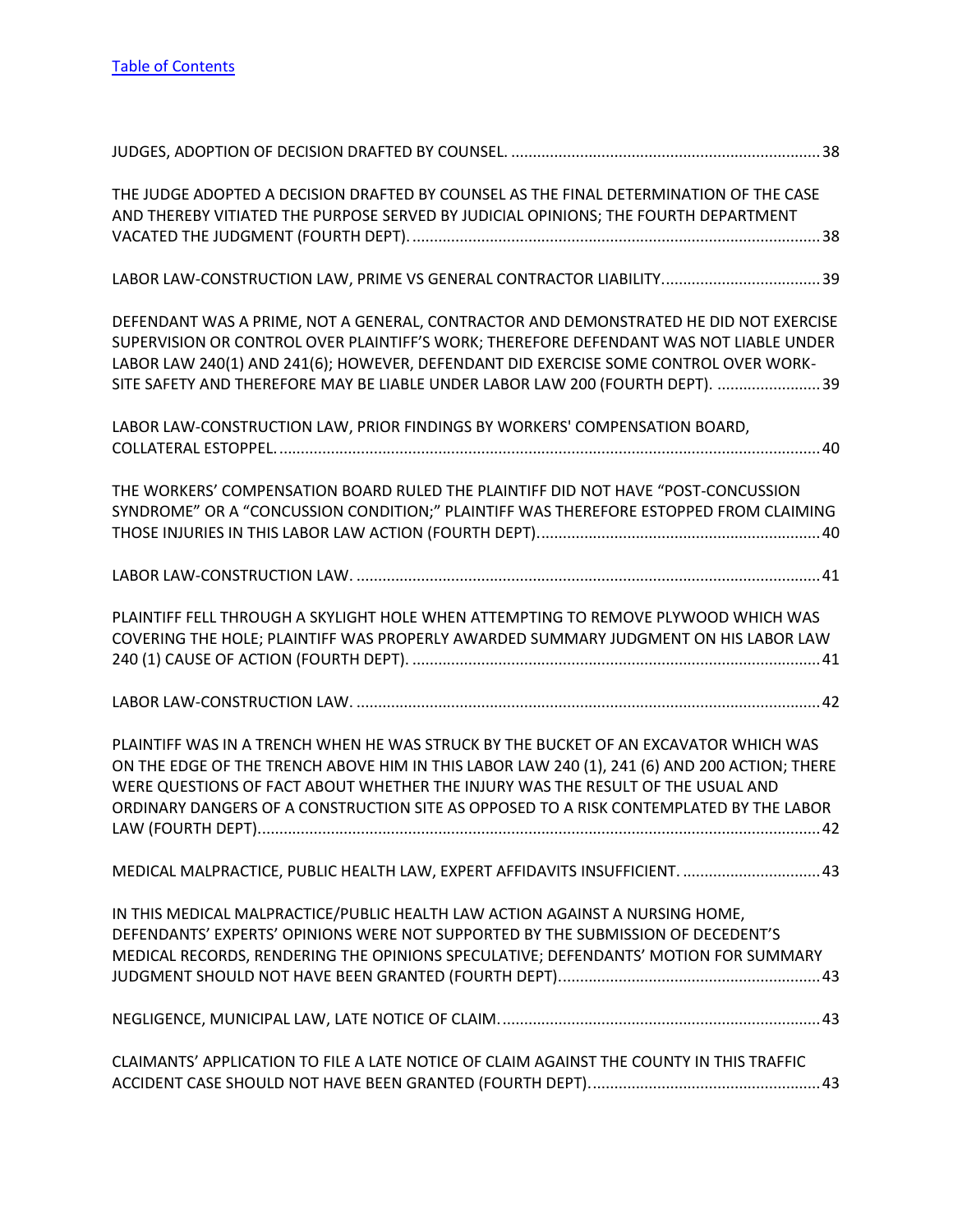| PLAINTIFF FAILED TO RAISE A QUESTION OF FACT WHETHER AN ALLEGED DEFECT IN THE ROAD WAS      |
|---------------------------------------------------------------------------------------------|
| CAUSED BY DEFENDANT'S SPECIAL USE OF THE ROAD; TWO DISSENTERS DISAGREED (FOURTH DEPT). . 44 |
|                                                                                             |
| THE SCHOOL BOARD DID NOT VIOLATE THE OPEN MEETINGS LAW WHEN IT CONSULTED WITH ITS           |
| ATTORNEY IN A CLOSED SESSION BEFORE DECIDING NOT TO RENEW PLAINTIFF FOOTBALL COACH'S        |
| EMPLOYMENT; THERE IS AN EXCEPTION TO THE OPEN MEETINGS LAW FOR LEGAL ADVICE (FOURTH         |
|                                                                                             |
|                                                                                             |
| DEFENDANTS' OWN SUBMISSIONS DEMONSTRATED (1) PLAINTIFF OWNED THE PROPERTY LEFT IN THE       |
| HOUSE PURCHASED BY DEFENDANTS, (2) PLAINTIFF HAD REMOVED SOME OF THE PROPERTY, AND (3)      |
| PLAINTIFF ASKED FOR MORE TIME TO REMOVE MORE PROPERTY; THOSE FACTS NEGATED DEFENDANTS'      |
| ALLEGATION PLAINTIFF HAD ABANDONED THE PROPERTY; DEFENDANTS' MOTION FOR SUMMARY             |
| JUDGMENT DISMISSING THE CONVERSION CAUSE OF ACTION SHOULD NOT HAVE BEEN GRANTED             |
|                                                                                             |

<span id="page-7-0"></span>CIVIL PROCEDURE, FAMILY LAW, EXCLUSION OF MEDIA FROM HEARING.

<span id="page-7-1"></span>A LOCAL ONLINE NEWS OUTLET SHOULD NOT HAVE BEEN EXCLUDED FROM A FAMILY COURT HEARING REGARDING WHETHER A DEPUTY COUNTY ATTORNEY SHOULD BE DISQUALIFIED FROM A NEGLECT PROCEEDING ON CONFLICT OF INTEREST GROUNDS; THE OUTLET IS ENTITLED TO A TRANSCRIPT OF THE HEARING (FOURTH DEPT).

The Fourth Department, reversing Family Court, determined appellant, an online local news outlet, should not have been excluded from an attorney-disqualification hearing and was entitled to a transcript of the hearing. The respondent in a neglect proceeding had moved to disqualify the deputy county attorney on conflict of interest grounds. Appellant's owner deemed the motion newsworthy because the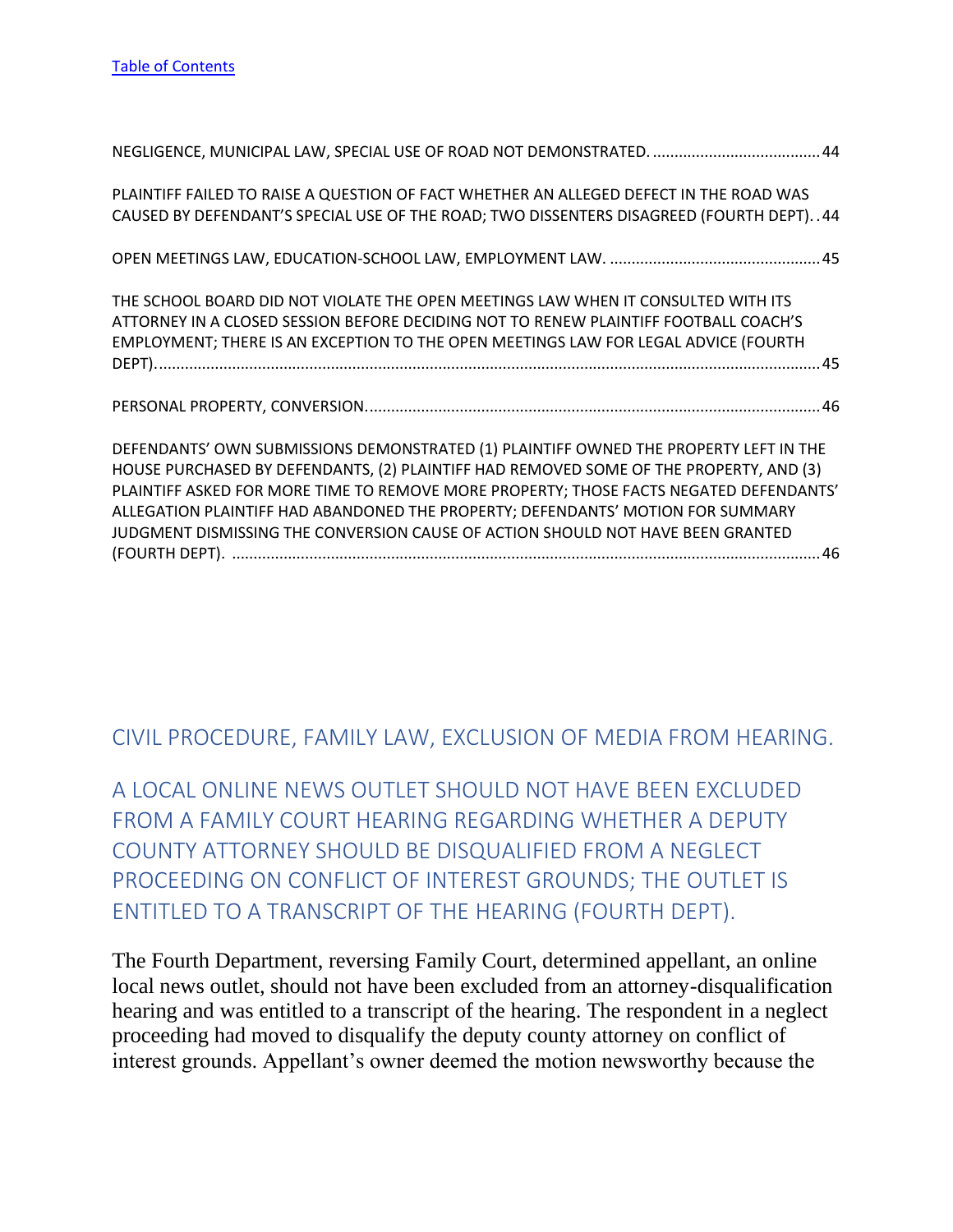deputy county attorney had just been elected City-Court Judge. When appellant's owner attempted to attend the disqualification hearing he was denied entry:

… "[T]he general public may be excluded from any hearing under [Family Court Act] article [10] and only such persons and the representatives of authorized agencies admitted thereto as have an interest in the case" (§ 1043). In making that determination, however, "[a]ny exclusion of courtroom observers must . . . be accomplished in accordance with 22 NYCRR 205.4 (b)" … . That rule provides that "[t]he general public or any person may be excluded from a courtroom [in Family Court] only if the judge presiding in the courtroom determines, on a caseby-case basis based upon supporting evidence, that such exclusion is warranted in that case" … . The rule further provides certain nonexclusive factors that a Family Court judge may consider in exercising his or her discretion, and requires that the judge make findings prior to ordering any exclusion … .

… [T]he court abused its discretion in excluding appellant from the hearing on the underlying disqualification motion. … [T]he court violated 22 NYCRR 205.4 (b) by failing to make findings prior to ordering the exclusion, and … there is no indication … that the court rendered its determination based on … evidence or considered any of the relevant factors in exercising its discretion. Moreover, … the court lacked an adequate basis to exclude appellant from the hearing on the disqualification motion … . \* \* \*

 $\ldots$  [T] he release of the transcript is consistent with Family Court Act  $\S$  166 and 22 NYCRR 205.5. … [T]he statute provides in relevant part that although "[t]he records of any proceeding in the family court shall not be open to indiscriminate public inspection[,] . . . the court in its discretion in any case may permit the inspection of any papers or records" … . The statute thus "does not render Family Court records confidential, but merely provides that they are not open to indiscriminate public inspection" … . The statute makes clear that Family Court "has the discretionary statutory authority to permit the inspection of any record by anyone at any time ... Matter of Rajea T. (Niasia J.), 2022 NY Slip Op 01940, [Fourth Dept 3-18-22](https://nycourts.gov/reporter/3dseries/2022/2022_01940.htm)

Practice Point: Although the general public can be excluded from Family Court Article 10 proceedings, the judge exercising the discretion to exclude an observer must make certain findings in accordance with 22 NYCRR 205-4 (b). Family Court here made no findings and abused its discretion by excluding the news outlet. The court proceeding concerned whether the county attorney handling the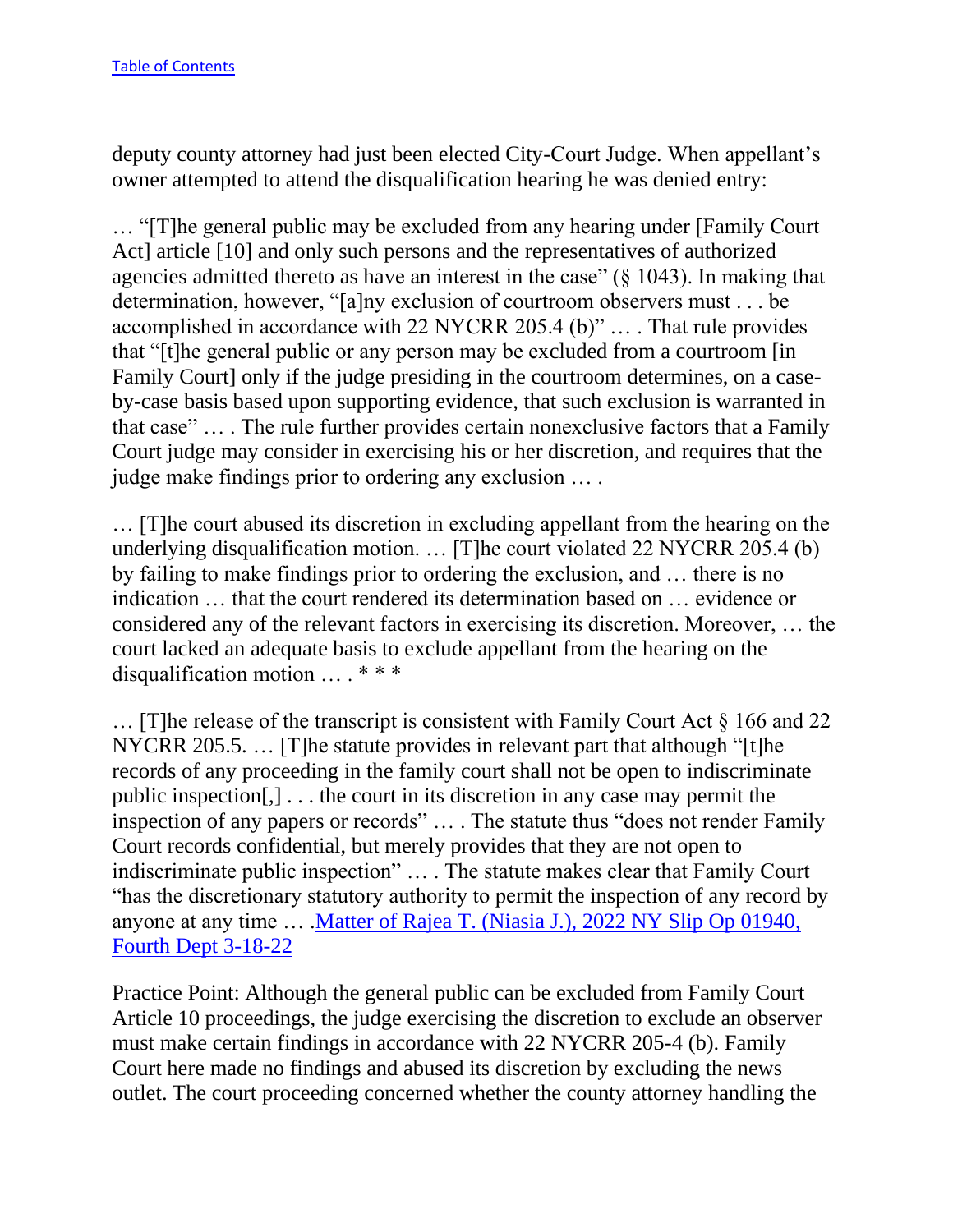neglect case should be disqualified on conflict of interest grounds, and did not concern the underlying allegations of neglect. The news outlet is entitled to a transcript of the hearing.

# <span id="page-9-0"></span>CIVIL PROCEDURE, ORDER-DECISION CONFLICT.

# <span id="page-9-1"></span>WHERE AN ORDER CONFLICTS WITH A DECISION, THE DECISION CONTROLS (FOURTH DEPT).

The Fourth Department, modifying Supreme Court in this post-judgment matrimonial case, determined the decision controls the discrepancy between the order and the decision:

… [B]oth parties expressly agreed in the oral stipulation that plaintiff's benefits would be distributed "[i]n accordance with the Majauskas formula." That oral stipulation was an unambiguous expression of the parties' intent to follow Majauskas, …

… [T]he amended order conflicts with the court's written decision insofar as the … amended order purports to award defendant 23.86% of a former spouse survivor annuity under 5 USC § 8341 (h) (1). The stated percentage represents defendant's share of plaintiff's gross monthly annuity, as calculated by the court pursuant to the Majauskas formula, but the court in its decision made no award to defendant of a former spouse survivor annuity, which, had it been awarded, would have expressly conflicted with the parties' agreement. Where, as here, there is a conflict between the decision and the order, the decision controls, and we therefore modify the amended order accordingly … . [Reukauf v Kraft, 2022 NY Slip Op 01898,](https://nycourts.gov/reporter/3dseries/2022/2022_01898.htm)  [Fourth Dept 3-18-22](https://nycourts.gov/reporter/3dseries/2022/2022_01898.htm)

Practice Point: If there is a conflict between an order and a decision, the decision controls.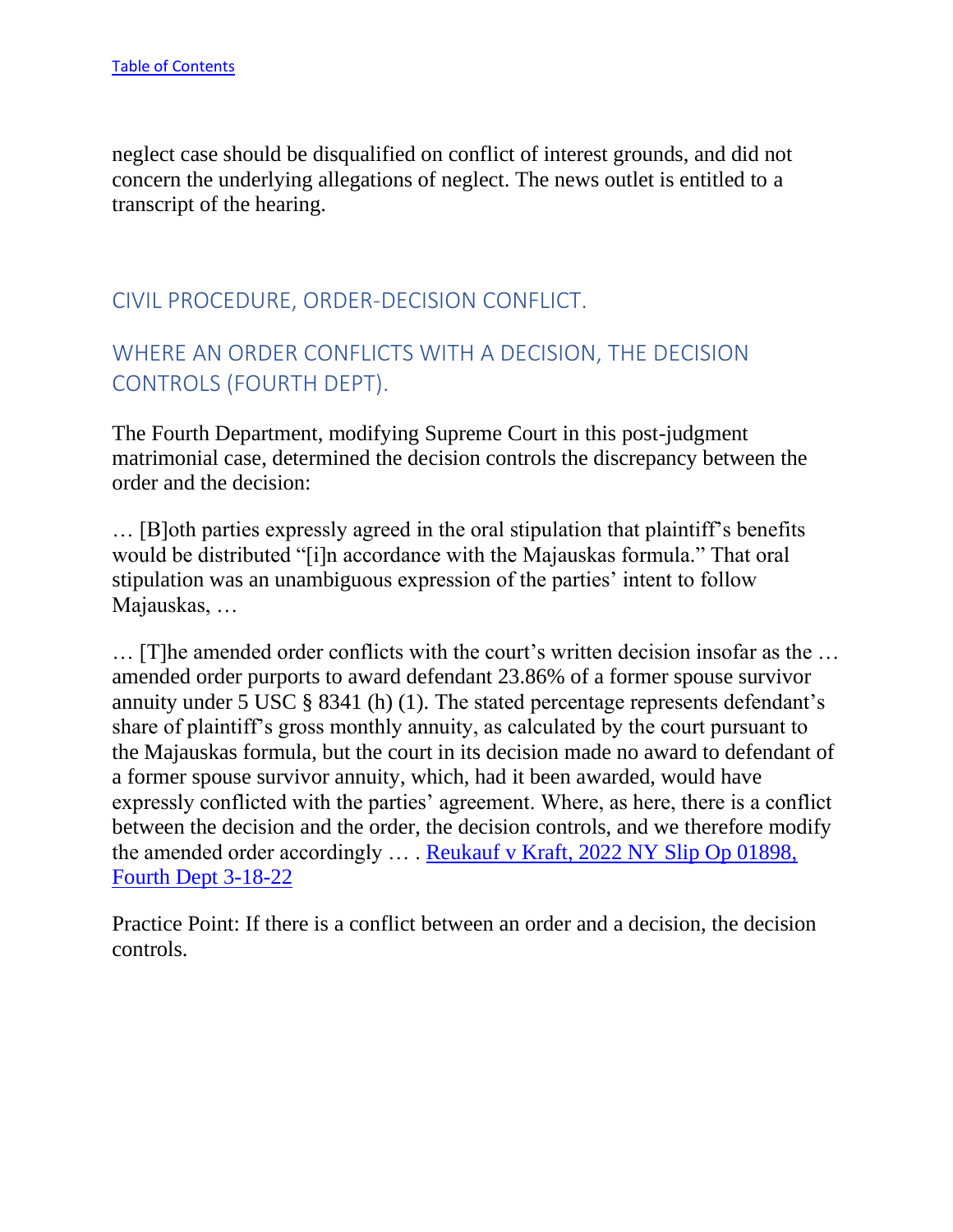#### <span id="page-10-0"></span>CIVIL PROCEDURE, PRELIMINARY INJUCTION, UNDERTAKING.

<span id="page-10-1"></span>ALTHOUGH THE PRELIMINARY INJUNCTION IN THIS BREACH OF CONTRACT ACTION WAS PROPERLY IMPOSED, SUPREME COURT SHOULD HAVE REQUIRED THE POSTING OF AN UNDERTAKING (FOURTH DEPT).

The Fourth Department, modifying Supreme Court, determined that, although the preliminary injunction in this breach of contract action was properly imposed, Supreme Court should have provided for an undertaking:

… [T]he court erred in granting the preliminary injunction without providing for an undertaking. With certain exceptions that are not applicable here, prior to the court granting a preliminary injunction, a plaintiff must post an undertaking in an amount fixed by the court (see CPLR 6312 [b] … ), and that requirement may not be waived … . [TDA, LLC v Lacey, 2022 NY Slip Op 00779.](https://nycourts.gov/reporter/3dseries/2022/2022_00779.htm) [Fourth Dept 2-4-22](https://nycourts.gov/reporter/3dseries/2022/2022_00779.htm)

<span id="page-10-2"></span>CIVIL PROCEDURE, PROPOSED AMENDMENTS TO COMPLAINT PATENTLY DEVOID OF MERIT.

<span id="page-10-3"></span>PLAINTIFF'S MOTION TO AMEND THE COMPLAINT SHOULD NOT HAVE BEEN GRANTED; THE WAS NO ALLEGATION THE PARTY TO BE ADDED AS A DEFENDANT HAD ANY INTEREST IN THE PROPERTY IN DISPUTE; AND THE CIVIL CONSPIRACY CAUSE OF ACTION PLAINTIFF SOUGHT TO ADD IS NOT RECOGNIZED IN NEW YORK; THEREFORE THE PROPOSED AMENDMENTS WERE PATENTLY DEVOID OF MERIT (FOURTH DEPT).

The Fourth Department, reversing (modifying) Supreme Court, determined the motion to amend the complaint to add a defendant (Fu) and a cause of action for civil conspiracy should not have been granted. Plaintiff did not allege that Fu had any interest in the property in dispute. And New York does not recognize civil conspiracy as a tort:

It is well settled that leave to amend a pleading shall be freely given, provided the amendment is not palpably insufficient, does not prejudice or surprise the opposing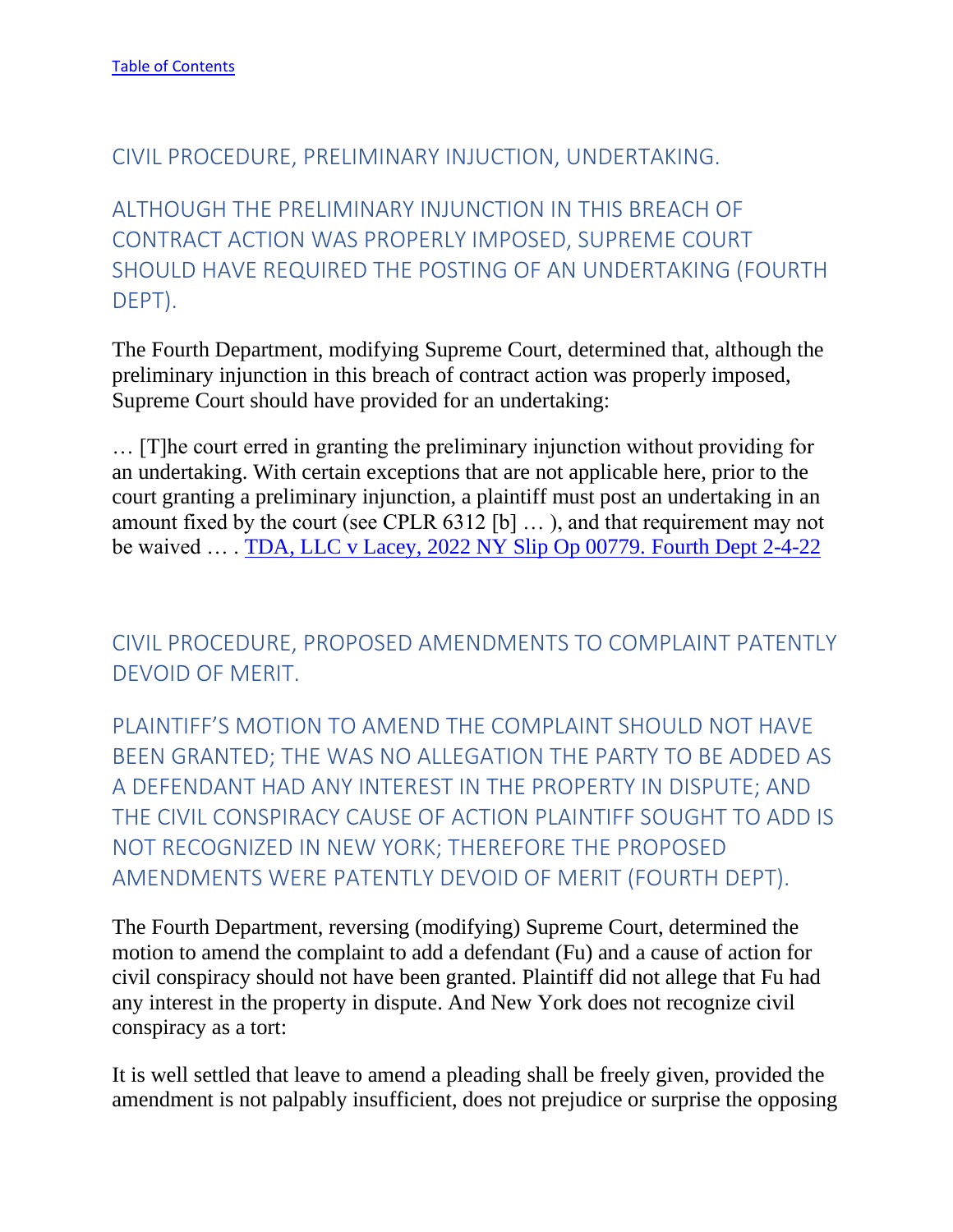party, and is not patently devoid of merit . . . , and the decision to permit an amendment is within the sound discretion of the court" … . Initially, plaintiff clarified in the amended complaint that the first cause of action, which is asserted against all defendants and seeks to set aside the deed and mortgage, was brought under RPAPL article 15. Pursuant to RPAPL article 15, an action may be maintained against any "person [who] . . . may have an . . . interest in the real property which may in any manner be affected by the judgment" (RPAPL 1511 [2]). Here, plaintiff failed to allege in the amended complaint any interest that Fu may have in the property and, thus, she is not a proper party to that cause of action … . Furthermore, New York does not recognize civil conspiracy to commit a tort, such as fraud or conversion, as an independent cause of action … . Therefore, the proposed amendments with respect to Fu are patently devoid of merit. Landco H  $\&$ [L, Inc. v 377 Main Realty, Inc., 2022 NY Slip Op 01695, Fourth Dept 3-11-22](https://nycourts.gov/reporter/3dseries/2022/2022_01695.htm)

Practice Point: New York does not recognize civil conspiracy as a tort. This case is an example of what it means to find proposed amendments to a complaint "patently devoid of merit."

<span id="page-11-0"></span>CONTRACT LAW, TWO CONTRACTS NOT INTERTWINED, ONE CANNOT BE CITED AS A DEFENSE TO THE OTHER.

<span id="page-11-1"></span>DEFENDANT'S AGREEMENT TO PURCHASE PLAINTIFF'S BUSINESS WAS NOT ENTWINED WITH AN EMPLOYMENT AGREEMENT BETWEEN PLAINTIFF AND DEFENDANT WHICH INCLUDED A COVENANT NOT TO COMPETE; THEREFORE PLAINTIFF'S ALLEGED BREACH OF THE COVENANT NOT TO COMPETE WAS NOT A DEFENSE TO DEFENDANT'S BREACH OF THE PURCHASE AND SALE AGREEMENT (FOURTH DEPT).

The Fourth Department, reversing (modifying) Supreme Court, determined an employment contract between plaintiff and defendant, which included a covenant not to compete, was not entwined with the separate sales agreement in which defendant promised to pay \$200,000 for plaintiff's business. Therefore plaintiff was entitled to summary judgment on the sales contract because defendant defaulted after making the first payment: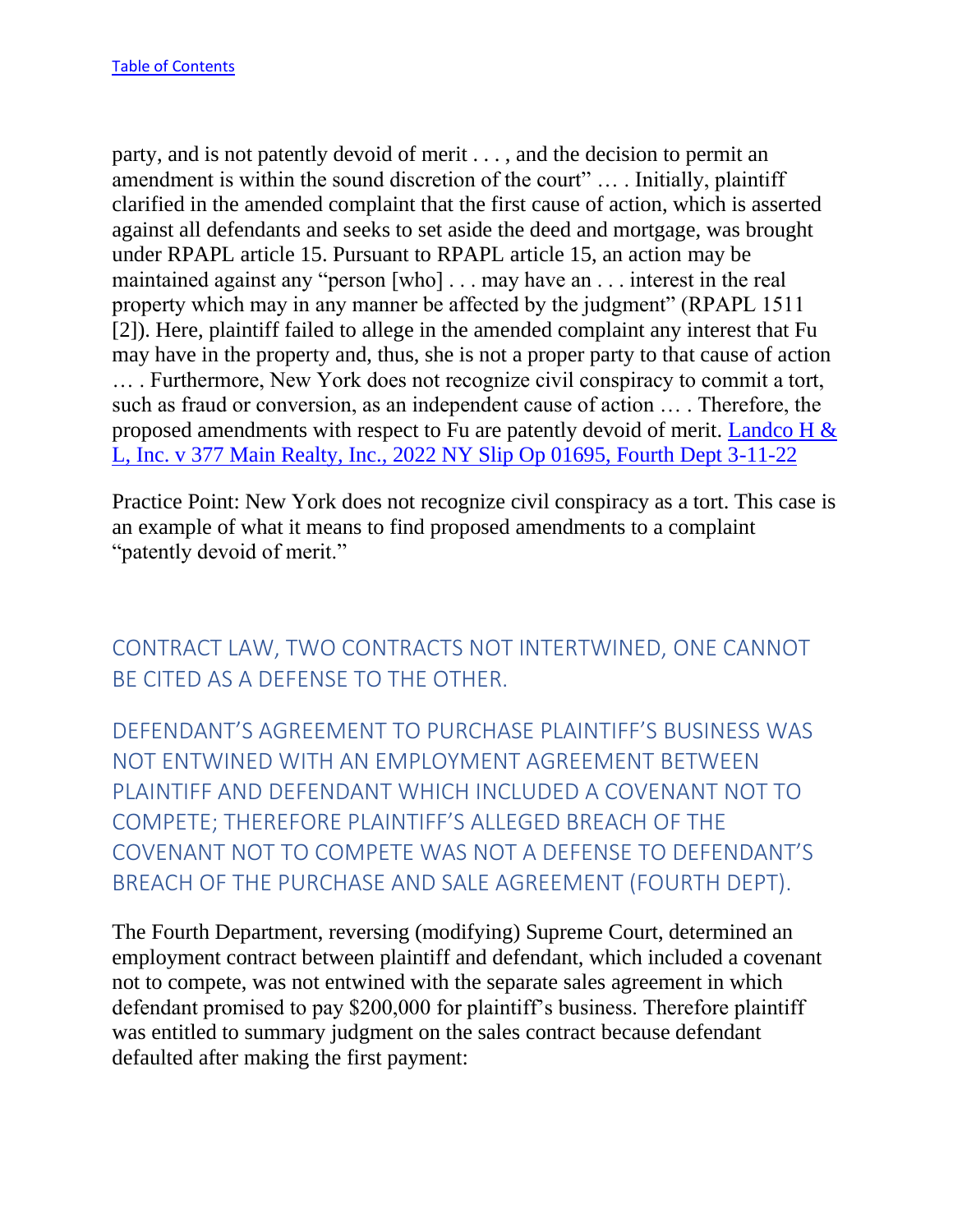"Generally, breach of a related contract will not in the ordinary course defeat summary judgment on [a promissory] note[]" … . Nonetheless, that "rule does not apply where the contract and instrument are intertwined" and inseparable … . Whether two agreements are inextricably intertwined is a question of law for the court to decide because it involves a matter of contract interpretation … .

Here, the sales contract and employment agreement are not inextricably intertwined such that plaintiff's purported breach of the noncompetition covenants in the latter constitute a defense to defendant's default on the promissory note … . [Saulsbury v Durfee, 2022 NY Slip Op 00566, Fourth Dept 1-28-22](https://nycourts.gov/reporter/3dseries/2022/2022_00566.htm)

<span id="page-12-0"></span>CORRECTION LAW, CRIMINAL LAW, SEX OFFENDER REGISTRATION ACT, SEXUALLY VIOLENT OFFENDER DESIGNATION.

<span id="page-12-1"></span>BECAUSE OF UNAMBIGUOUS STATUTORY LANGUAGE, DEFENDANT'S MICHIGAN CONVICTION WAS DEEMED A "SEXUALLY VIOLENT OFFENSE" EVEN THOUGH THE SAME CONDUCT IN NEW YORK WOULD NOT QUALIFY AS A "SEXUALLY VIOLENT OFFENSE;" STRONG TWO-JUSTICE DISSENT (FOURTH DEPT).

The Fourth Department, over a two-justice dissent, determined the result, while admittedly unfair, is required by unambiguous statutory language. For predicate felony purposes, a Michigan conviction was deemed a "sexually violent offense," even though the same conduct would not constitute a "sexually violent offense" if committed in New York:

A " '[s]exually violent offender' means a sex offender who has been convicted of a sexually violent offense" (Correction Law § 168-a [7] [b]). A " '[s]exually violent offense,' " among other things, is "a conviction of an offense in any other jurisdiction which includes all of the essential elements of any [New York] felony [enumerated in section 168-a (3) (a)] *or conviction of a felony in any other jurisdiction for which the offender is required to register as a sex offender in the jurisdiction in which the conviction occurred"* (§ 168-a [3] [b] [emphasis added]). It is undisputed that defendant was convicted of a felony in Michigan "for which [he] is required to register as a sex offender in [that] jurisdiction" (id.). Defendant's Michigan conviction thus constitutes a " '[s]exually violent offense' " as defined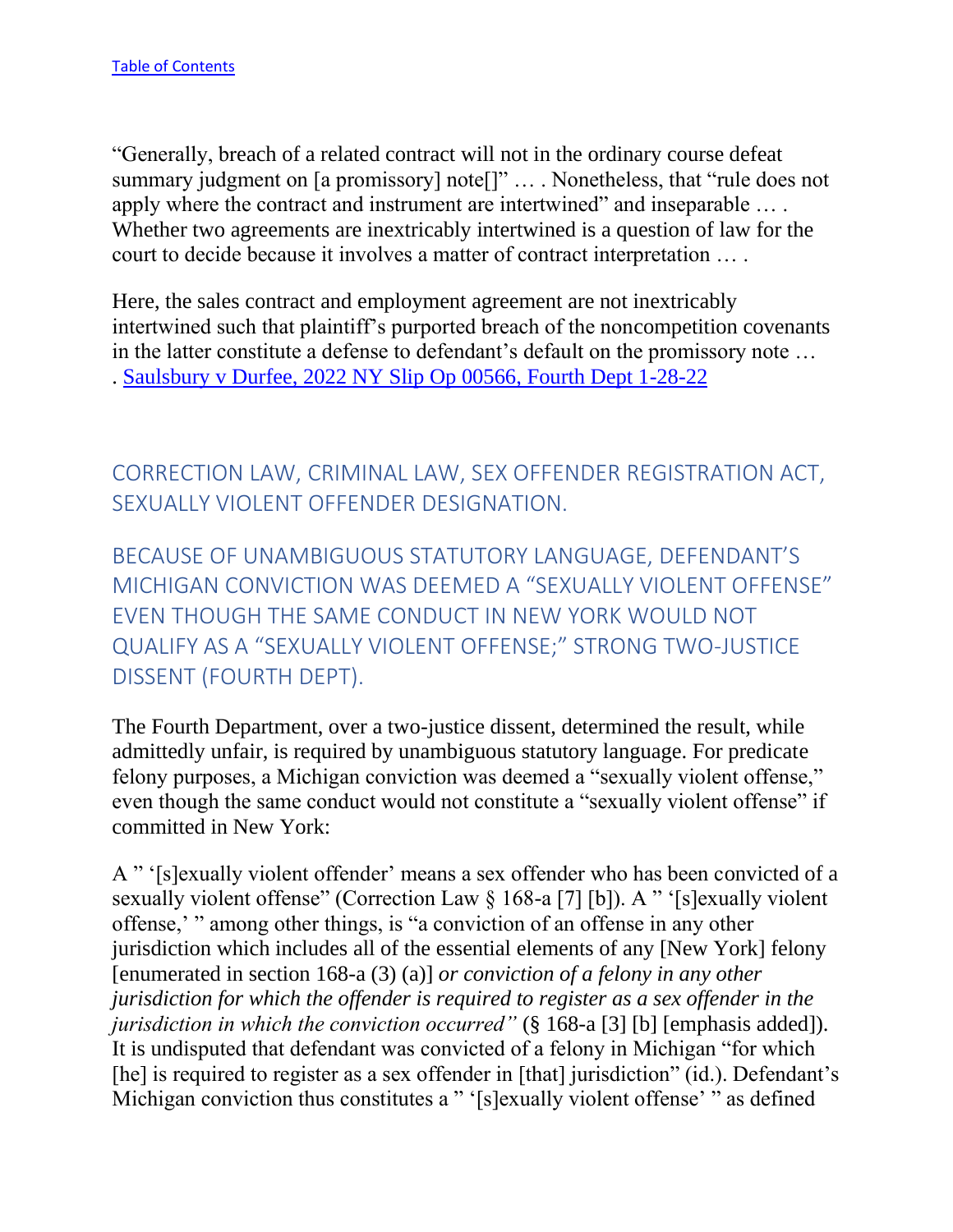by the second of the two disjunctive clauses that comprise section 168-a (3) (b). It follows that defendant was properly designated a sexually violent offender, even though he would not qualify as such had he committed the same conduct in New York ... . [People v Talluto, 2022 NY Slip Op 00575, Fourth Dept 1-28-22](https://nycourts.gov/reporter/3dseries/2022/2022_00575.htm)

<span id="page-13-0"></span>CRIMINAL LAW, BASIS OF AN AGREEMENT TO A LONG SENTENCE REMOVED BY AN APPEAL IN ANOTHER CASE, GUILTY PLEA VACATED.

<span id="page-13-1"></span>DEFENDANT MAY HAVE PLED GUILTY AND ACCEPTED A 16-YEAR SENTENCE IN MONORE COUNTY BECAUSE HE WAS ALREADY SENTENCED TO 14 – 24 YEARS FOR ANOTHER OFFENSE IN ONTARIO COUNTY; ON APPEAL THE ONTARIO COUNTY SENTENCE WAS REDUCED TO FOUR YEARS; MONROE COUNTY GUILTY PLEA VACATED (FOURTH DEPT).

The Fourth Department, vacating defendant's guilty plea, determined defendant may have pled guilty and accepted a 16-year sentence in Monroe County because he was already serving a 14-24 year sentence for another offense in Ontario County. Subsequently, on appeal, the Fourth Department reduced the Ontario County sentence to four years:

"The critical question is whether the removal or reduction of the preexisting sentence nullified a benefit that was expressly promised and was a material inducement to the guilty plea" … . Here, when defendant pleaded guilty in Monroe County, the court expressly informed him that the aggregate 16-year term of imprisonment would run concurrently with the aggregate 14-to-24-year term already imposed in Ontario County, and thus the plea would result in no or relatively little additional prison time … . Once the Ontario County sentence was reduced as a result of our determination on the prior appeal to a term of four years, defendant lost the benefit previously conferred by the concurrent nature of the Monroe County plea, and "we cannot say defendant would have accepted the plea bargain . . . had it not been for his [14-to-24]-year sentence in the [Ontario County] case, now reduced to [four years]" … . [People v Ringrose, 2022 NY Slip Op](https://nycourts.gov/reporter/3dseries/2022/2022_00569.htm)  [00569, Fourth Dept 1-28-22](https://nycourts.gov/reporter/3dseries/2022/2022_00569.htm)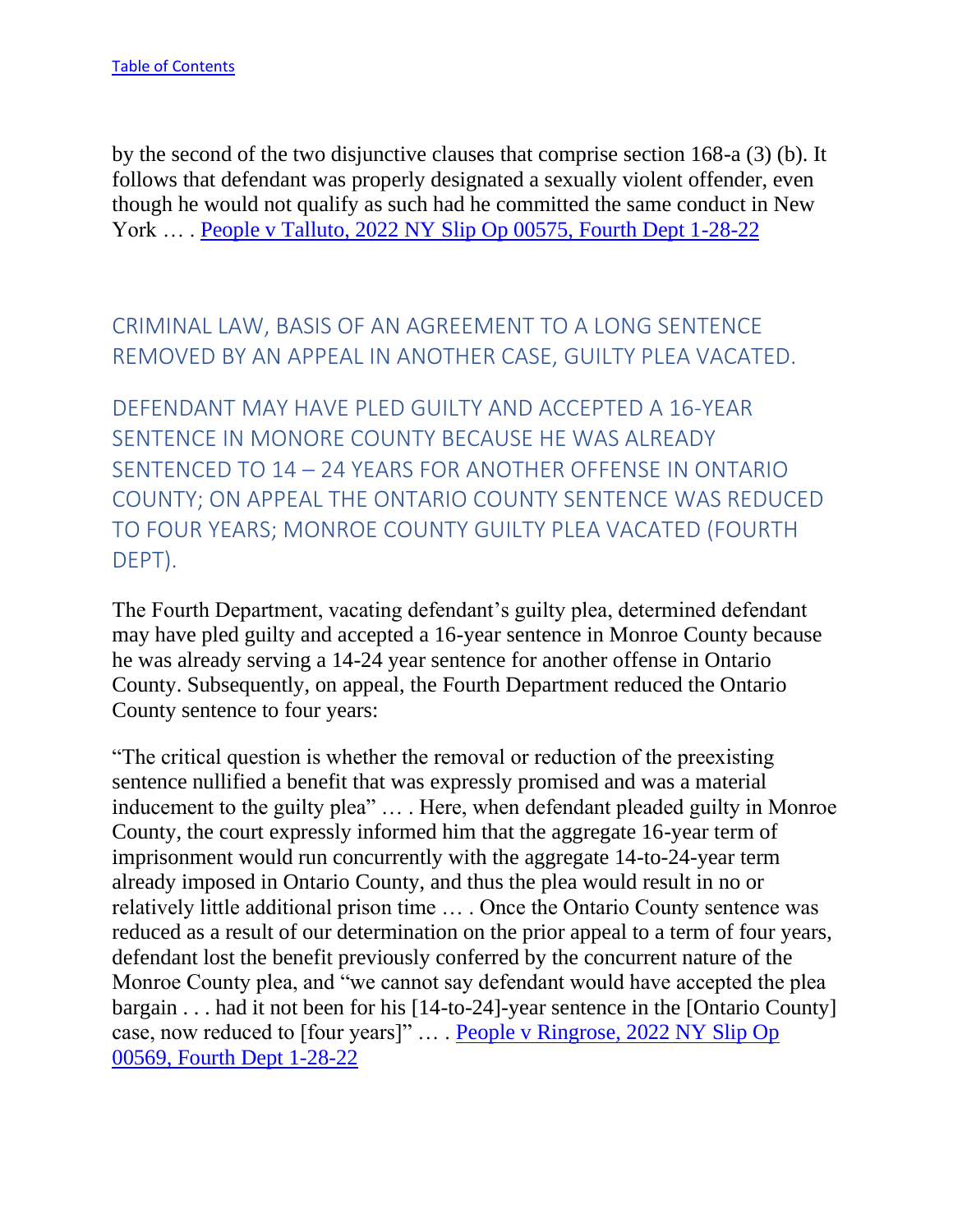#### <span id="page-14-0"></span>CRIMINAL LAW, BATSON CHALLENGE, NEW TRIAL ORDERED.

<span id="page-14-1"></span>IN RESPONSE TO A BATSON INQUIRY, THE PROSECUTOR'S REASON FOR STRIKING THE PROSPECTIVE JUROR IN FACT RELATED TO ANOTHER PROSPECTIVE JUROR FOR WHOM DEFENDANT HAD EXERCISED A PEREMPTORY CHALLENGE; NEW TRIAL ORDERED (FOURTH DEPT).

The Fourth Department, reversing defendant's convictions and ordering a new trial, determined that, in response to a Batson inquiry, the prosecutor's reason for striking the prospective juror did not, in fact, relate to the correct prospective juror. Rather, the prosecutor's reason related to another prospective juror for whom the defendant had exercised a peremptory challenge:

… [T]he prosecutor stated that the reason that he exercised a peremptory challenge on the prospective juror at issue was due to "her answer as to why she wanted to sit on the jury." Specifically, the prosecutor explained that the prospective juror expressed an "odd interest in the defendant's right to remain silent, right to testify," and that "[t]he way she answered the question . . . was very strange." However, … the statements the prosecutor attributed to the prospective juror at issue were, in fact, made by a prospective juror upon whom defendant exercised a peremptory strike. Because "a proffered race-neutral reason cannot withstand a Batson objection where it is based on a statement that the prospective juror did not in fact make" ..., "an equal protection violation was established" ... People v Douglas, [2022 NY Slip Op 01919, Fourth Dept 3-18-22](https://nycourts.gov/reporter/3dseries/2022/2022_01919.htm)

Practice Point: If, pursuant to a Batson inquiry, the prosecutor refers to answers given by the wrong prospective juror, a new trial will be ordered.

#### <span id="page-14-2"></span>CRIMINAL LAW, EXCESSIVE SENTENCE.

# <span id="page-14-3"></span>CONSECUTIVE SENTENCES WHICH AMOUNTED TO A LIFE SENTENCE WITHOUT PAROLE WERE NOT WARRANTED (FOURTH DEPT).

The Fourth Department, ordering the consecutive sentences to run concurrently, determined a de facto life sentence without parole was not warranted: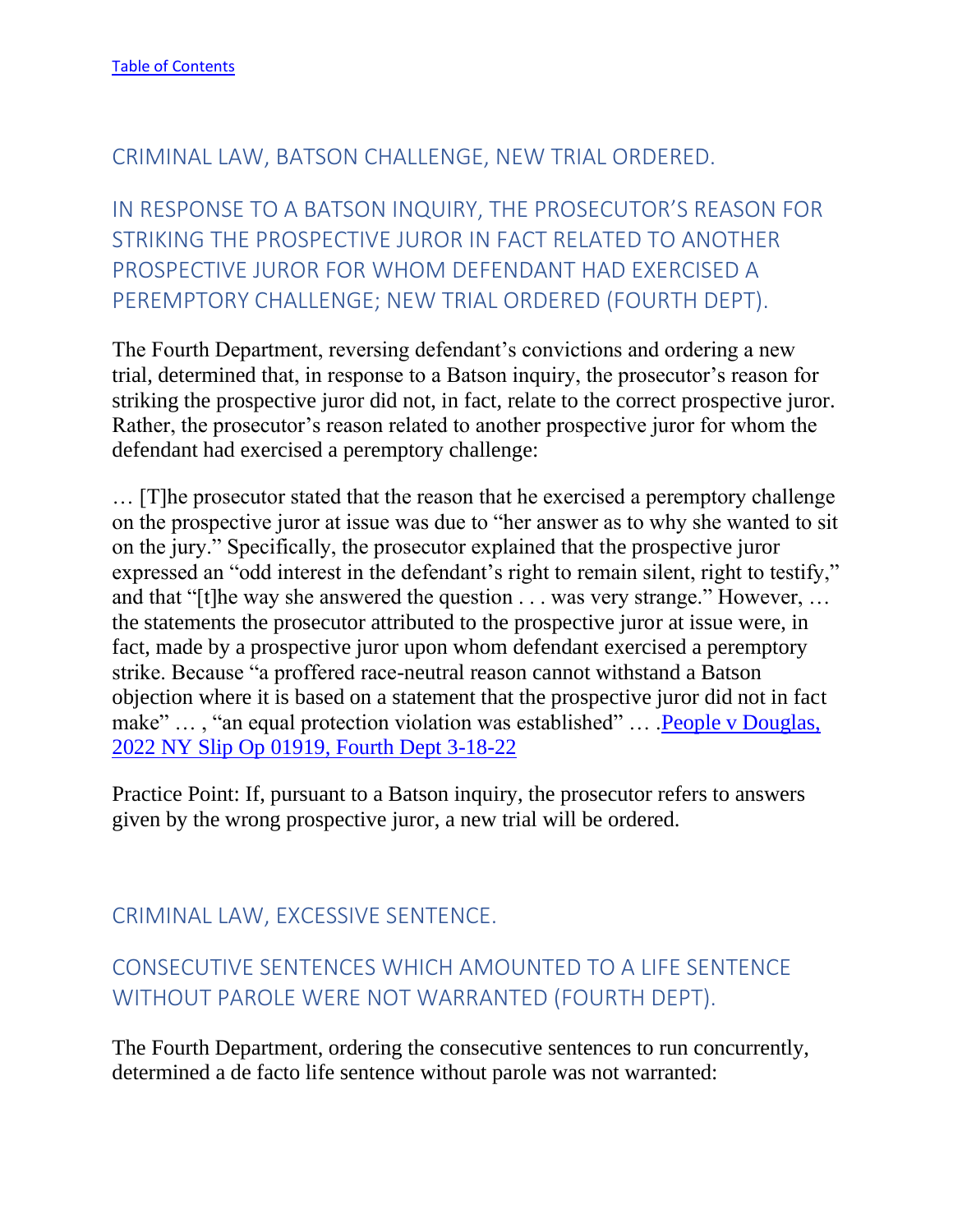Defendant's conviction stems from his conduct in firing a shotgun at police officers while inside his girlfriend's home and not allowing the girlfriend's daughter to leave the home. \* \* \*

… [T]he sentence is unduly harsh and severe. Although defendant's crimes were undoubtedly serious and could easily have resulted in death or injury to the officers, no one was injured or killed during the shootout. We conclude that the de facto life sentence without parole is not warranted here. We therefore modify the judgment as a matter of discretion in the interest of justice by directing that the sentences on the counts of attempted aggravated murder shall run concurrently with each other .... People v Youngblood, 2022 NY Slip Op 00751, Fourth Dept [2-4-22](https://nycourts.gov/reporter/3dseries/2022/2022_00751.htm)

## <span id="page-15-0"></span>CRIMINAL LAW, PLEA AGREEMENTS.

<span id="page-15-1"></span>THE IMPOSITION OF A FINE WAS NOT PART OF THE PLEA AGREEMENT; ALTHOUGH THE ISSUE WAS NOT PRESERVED, THE FINE WAS VACATED IN THE INTEREST OF JUSTICE (FOURTH DEPT).

The Fourth Department, reversing (modifying) County Court, determined the imposition of a fine was not part of the plea agreement and vacated that part of the sentence:

Defendant's … contention that his guilty plea was not knowingly, intelligently, and voluntarily entered is actually a contention that County Court erred in imposing a \$1,000 fine that was not part of the negotiated plea agreement without affording him an opportunity to withdraw his plea … . Although defendant failed to preserve his contention for our review by failing to object to the imposition of the fine or by moving to withdraw his plea or to vacate the judgment of conviction (see id.), we exercise our power to review it as a matter of discretion in the interest of justice (see CPL 470.15 [3] [c] …). … [T]he court improperly enhanced defendant's sentence by imposing "a fine that was not part of the negotiated plea agreement" ....... [W]e conclude that it is "appropriate to vacate the provision of the defendant's sentence imposing a fine, so as to conform the sentence imposed to the promise made to the defendant in exchange for his plea of guilty" … . [People v](https://nycourts.gov/reporter/3dseries/2022/2022_00593.htm)  [Wilson, 2022 NY Slip Op 00593, Fourth Dept 1-28-22](https://nycourts.gov/reporter/3dseries/2022/2022_00593.htm)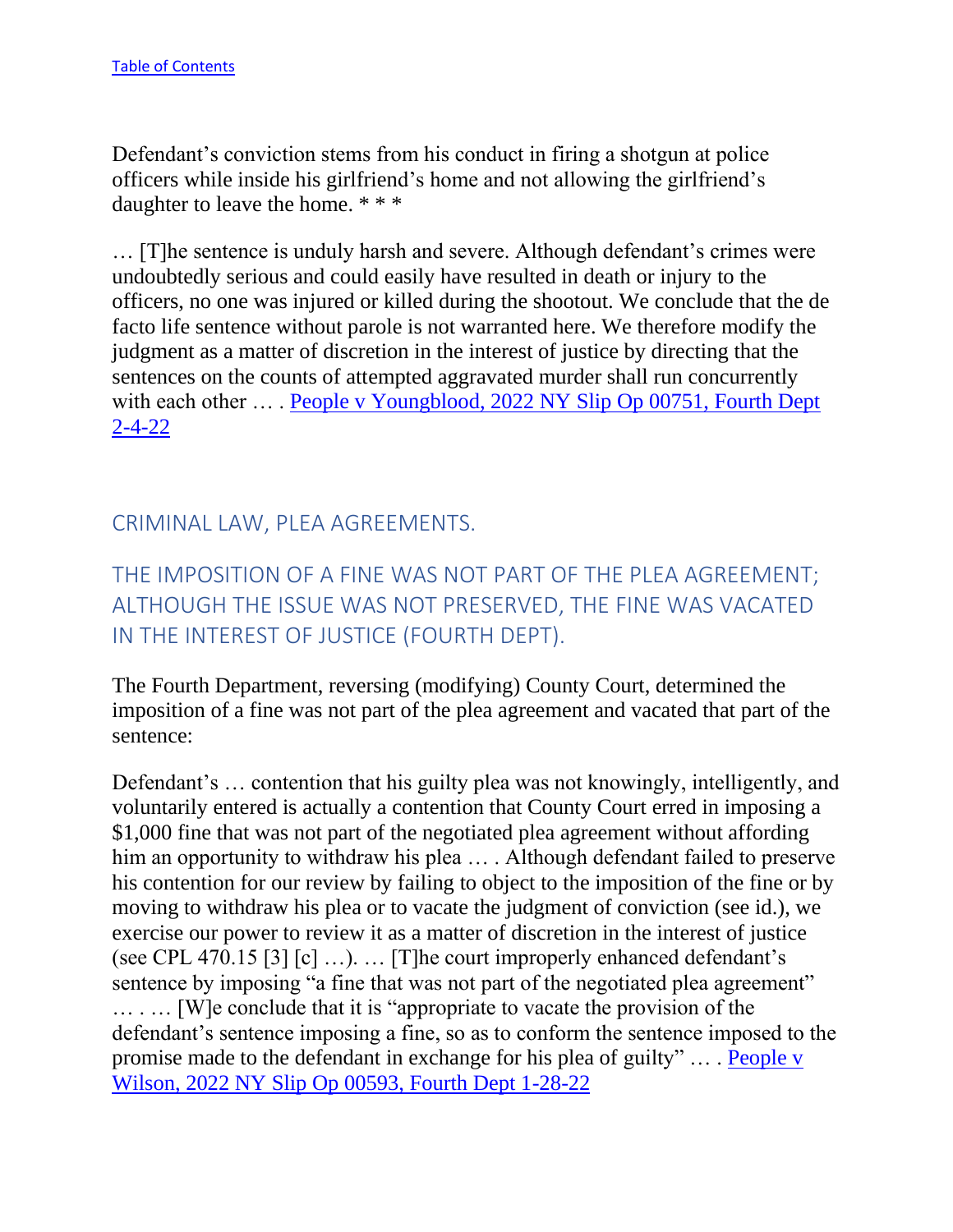#### <span id="page-16-0"></span>CRIMINAL LAW, RESITITION, CAP FOR LOST WAGES.

# <span id="page-16-1"></span>RESTITUTION IN EXCESS OF THE STATUTORY CAP FOR LOST WAGES WAS IMPROPERLY AWARDED BECAUSE "LOST WAGES" DOES NOT FIT ANY OF THE EXCEPTIONS TO THE CAP RESTRICTION (FOURTH DEPT).

The Fourth Department, modifying County Court, determined the restitution amount which exceeded the statutory cap did not fit into any of the statutory exceptions to the cap restriction. The victim was improperly awarded an amount for lost wages:

… [T]he court erred in imposing restitution and reparation in excess of the statutory cap for the second victim's past lost earnings because, under the plain meaning of the statute, that form of loss does not fall within the exception to the statutory cap pursuant to Penal Law  $\S 60.27(5)$  (b) ... In particular, contrary to the court's determination, inasmuch as past lost earnings are wages, salary, or other income that the second victim could have, but did not, earn (see Black's Law Dictionary [11th ed 2019], lost earnings), the excess amount ordered as restitution and reparation for that loss does not constitute reimbursement for "the return of the [second] victim's property" or equivalent thereof  $(\S 60.27 \S]$  [b] ...). People v [Witherow, 2022 NY Slip Op 01691, Fourth Dept 3-11-22](https://nycourts.gov/reporter/3dseries/2022/2022_01691.htm)

Practice Point: Restitution for lost wages was improperly awarded because "lost wages" does not fit any of the statutory exceptions to the restitution-cap restriction.

#### <span id="page-16-2"></span>CRIMINAL LAW, RESTITUTION SURCHARGE.

# <span id="page-16-3"></span>THE CRITERIA FOR IMPOSING THE MAXIMUM RESTITUTION SURCHARGE OF 10% WERE NOT MET (FOURTH DEPT).

The Fourth Department, reversing (modifying) County Court, determined the criteria for imposing the maximum restitution surcharge of 10% were not met: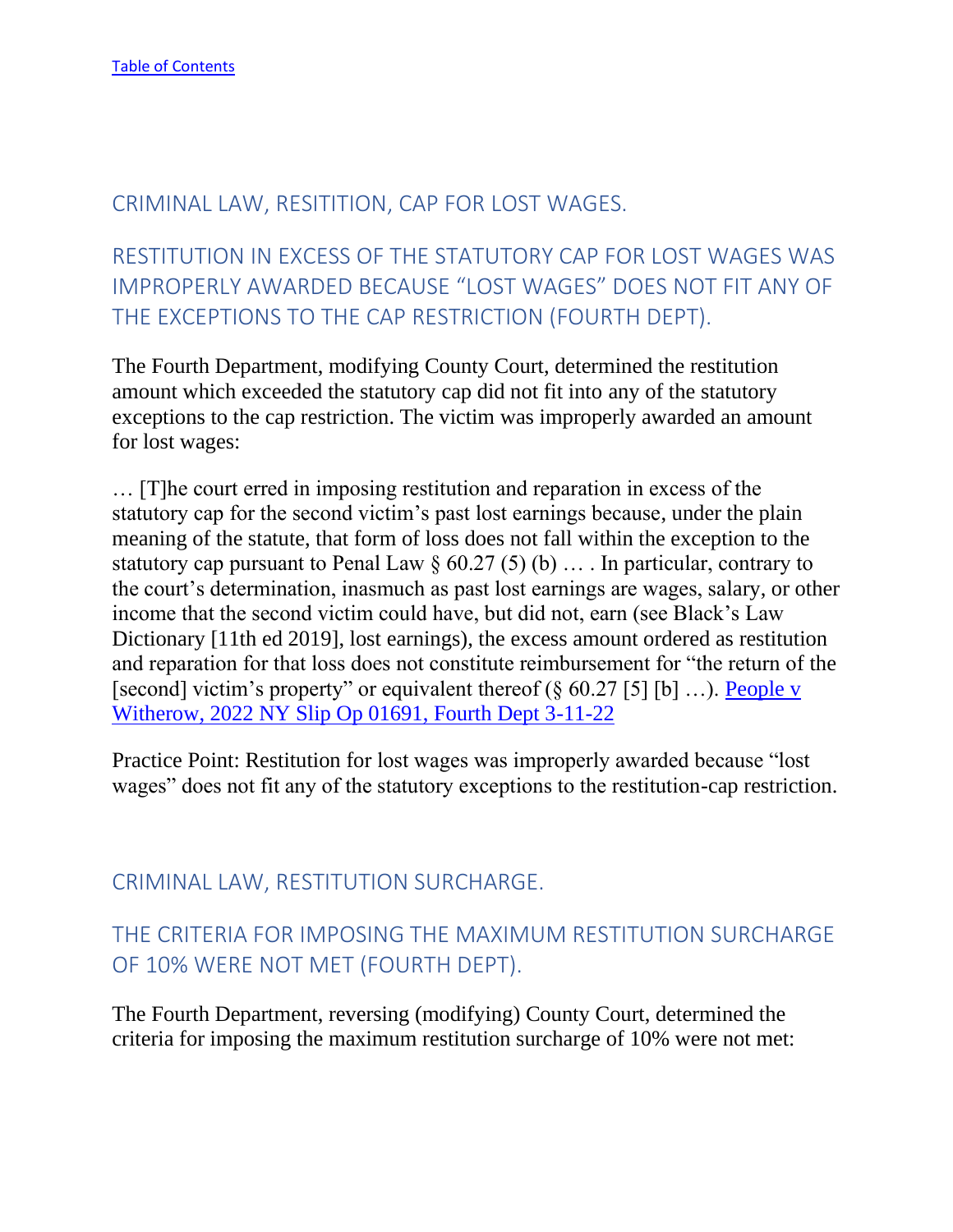… [T]he judgment … is … modified as a matter of discretion in the interest of justice by reducing the surcharge to 5% of the amount of restitution … . \* \* \*

… [T]he court erred in imposing the 10% surcharge because there was no " 'filing of an affidavit of the official or organization designated pursuant to [CPL 420.10 (8)] demonstrating that the actual cost of the collection and administration of restitution . . . in [this] particular case exceeds five percent of the entire amount of the payment or the amount actually collected' " ... . People v Webber, 2022 NY [Slip Op 01904, Fourth Dept 3-18-22](https://nycourts.gov/reporter/3dseries/2022/2022_01904.htm)

Practice Point: Before the maximum restitution surcharge of 10% can be imposed, an affidavit must be filed demonstrating the actual cost of collection.

<span id="page-17-0"></span>CRIMINAL LAW, CONSTRUCTIVE POSSESSION.

<span id="page-17-1"></span>THERE WAS NO PROOF DEFENDANT EXERCISED DOMINION AND CONTROL OVER THE AREA WHERE THE DRUGS WERE FOUND; DEFENDANT'S MERE PRESENCE IN THE VICINITY OF THE DRUGS DID NOT PROVE HIS POSSESSION OF THE DRUGS (FOURTH DEPT).

The Fourth Department, reversing defendant's possession of a controlled substance conviction and dismissing the indictment, determined defendant's constructive possession of the drugs was not demonstrated. There was no proof defendant exercised dominion and control over the area in which the drugs were found, as opposed to merely being present in the vicinity of the drugs:

Where there is no evidence that the defendant actually possessed the controlled substance, the People are required to establish that the defendant "exercised 'dominion or control' over the property by a sufficient level of control over the area in which the contraband is found or over the person from whom the contraband is seized" … . The People may establish constructive possession by circumstantial evidence … , but a defendant's mere presence in the area in which contraband is discovered is insufficient to establish constructive possession … . People v Mighty, 2022 [NY Slip Op 01923, Fourth Dept 3-18-18](https://nycourts.gov/reporter/3dseries/2022/2022_01923.htm)

Practice Point: If a defendant does not physically possess the drugs, to prove constructive possession, the People must demonstrate the defendant exercised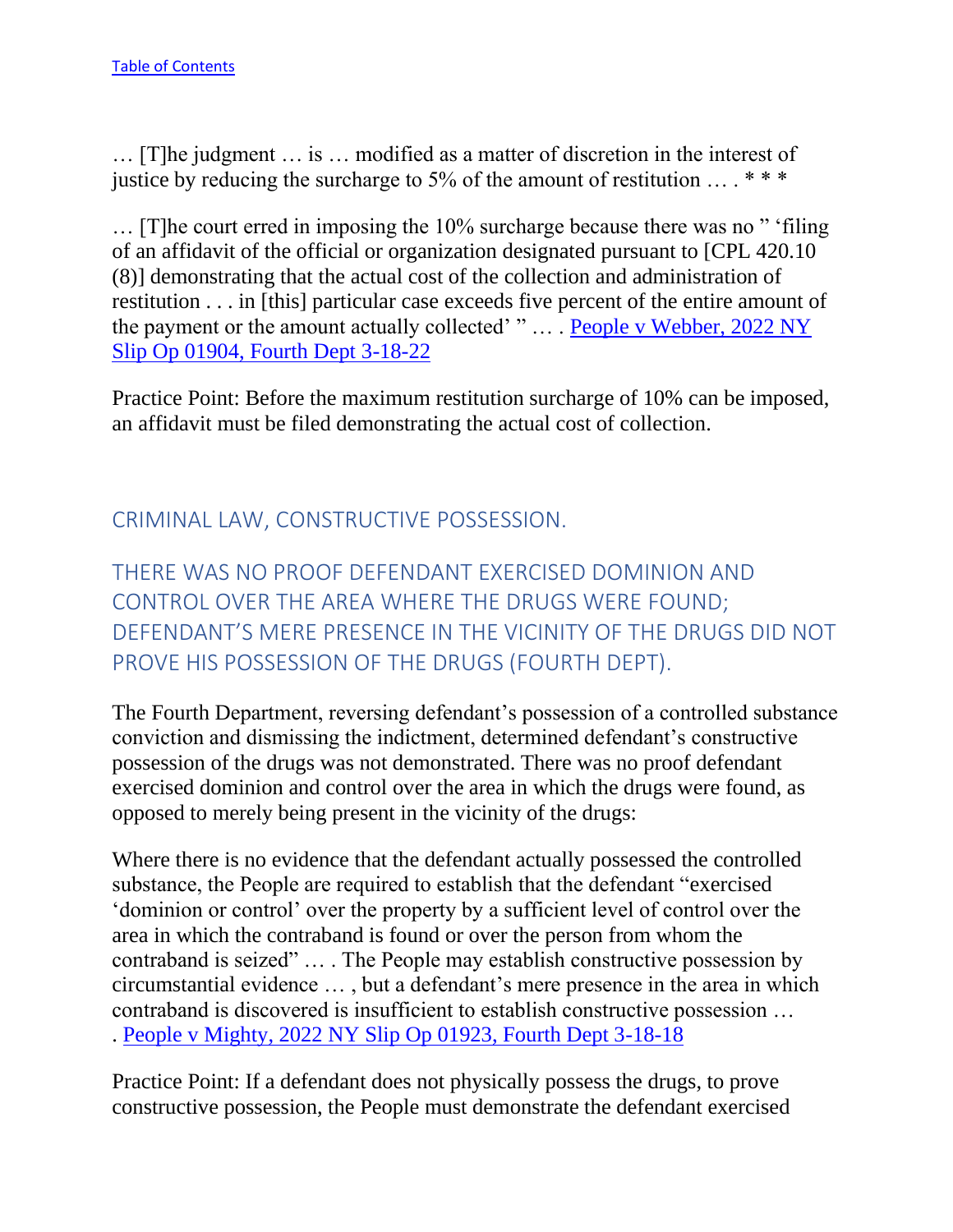dominion and control over the area where the drugs were found, perhaps by proving defendant resided there, for example.

#### <span id="page-18-0"></span>CRIMINAL LAW, CORRECT SENTENCE.

# <span id="page-18-1"></span>COUNTY COURT COULD NOT CORRECT AN ILLEGAL SENTENCE WITHOUT FORMALLY RESENTENCING THE DEFENDANT (FOURTH DEPT).

The Fourth Department, vacating the sentence on one count of the indictment, determined County Court should not have corrected a sentencing mistake without formally resentencing the defendant:

… [T]he sentence originally imposed on the count of criminal possession of a weapon in the third degree was illegal and the court erred in attempting to correct it without formally resentencing defendant at a proceeding at which he was present or securing defendant's waiver of the right to be present at such a proceeding … . We therefore modify the judgment by vacating the sentence imposed on count two of the indictment, and we remit the matter to County Court for resentencing on that count, at which time defendant must be permitted to appear. [People v Abergut,](https://nycourts.gov/reporter/3dseries/2022/2022_00791.htm)  [2022 NY Slip Op 00791, Fourth Dept 2-4-22](https://nycourts.gov/reporter/3dseries/2022/2022_00791.htm)

# <span id="page-18-2"></span>CRIMINAL LAW, DEFENSE CROSS-EXAMINATION SHOULD NOT HAVE BEEN CURTAILED.

<span id="page-18-3"></span>THE CROSS-EXAMINATION OF A DETECTIVE ABOUT STATEMENTS ATTRIBUTED TO THE VICTIM IN THIS SEXUAL-OFFENSE PROSECUTION SHOULD NOT HAVE BEEN CURTAILED BY THE JUDGE; THE ERROR WAS NOT HARMLESS WITH RESPECT TO SEVERAL COUNTS, BUT WAS DEEMED HARMLESS WITH RESPECT TO OTHER COUNTS (FOURTH DEPT).

The Fourth Department, reversing defendant's conviction on several counts, determined the judge's curtailing of the cross-examination of a detective concerning statements attributed the the victim in this sexual-offense prosecution was not harmless error as to those (reversed) counts: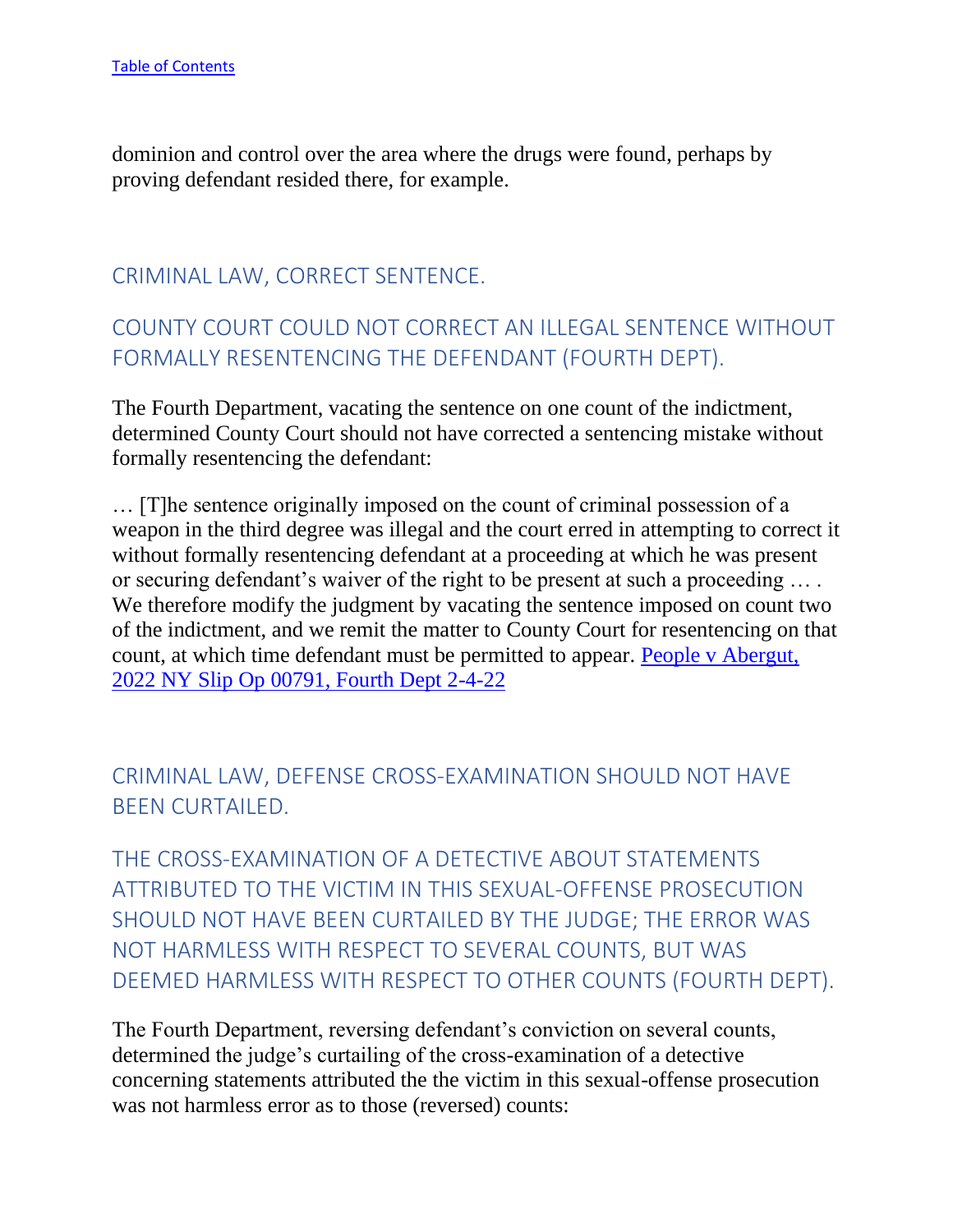" 'Once a proper foundation is laid, a party may show that an adversary's witness has, on another occasion, made oral or written statements which are inconsistent with some material part of the trial testimony, for the purpose of impeaching the credibility and thereby discrediting the testimony of the witness' " … . "To lay the foundation for contradiction, it is necessary to ask the witness specifically whether he [or she] has made such statements; and the usual and most accurate mode of examining the contradicting witness, is to ask the precise question put to the principal witness" … . Here, defendant laid a proper foundation by eliciting testimony from the victim that was inconsistent with the detective's written report purporting to record the victim's statement, and the court therefore should have permitted cross-examination of the detective regarding that inconsistency … . …

The testimony of the victim was the only direct evidence supporting count one of the indictment, charging criminal sexual act in the third degree, counts three and four of the indictment, charging sexual abuse in the third degree, and counts six and eight of the indictment, charging endangering the welfare of a child. We conclude that the admissible evidence of guilt with respect to those counts is not overwhelming, and that there is a reasonable possibility that the error in curtailing defense counsel's cross-examination of the detective may have contributed to defendant's conviction. [People v Kilgore, 2022 NY Slip Op 01709, Fourth Dept 3-](https://nycourts.gov/reporter/3dseries/2022/2022_01709.htm) [11-22](https://nycourts.gov/reporter/3dseries/2022/2022_01709.htm)

Practice Point: It was error for the judge to curtail the cross-examination of a detective about statements attributed to the victim in this sexual offense prosecution. The error was deemed reversible with respect to some counts, and harmless with respect to others.

#### <span id="page-19-0"></span>CRIMINAL LAW, DNA EVIDENCE, FRYE HEARING.

# <span id="page-19-1"></span>AT THE FRYE HEARING, THE PEOPLE DEMONSTRATED THE ADMISSIBILITY OF THE RESULTS OF DNA ANALYSIS USING THE STRMIX DNA ANALYSIS PROGRAM (FOURTH DEPT).

The Fourth Department, affirming defendant's conviction, determined the Frye hearing sufficiently demonstrated the admissibility of the results of DNA analysis using the STRmix DNA analysis program (STRmix program):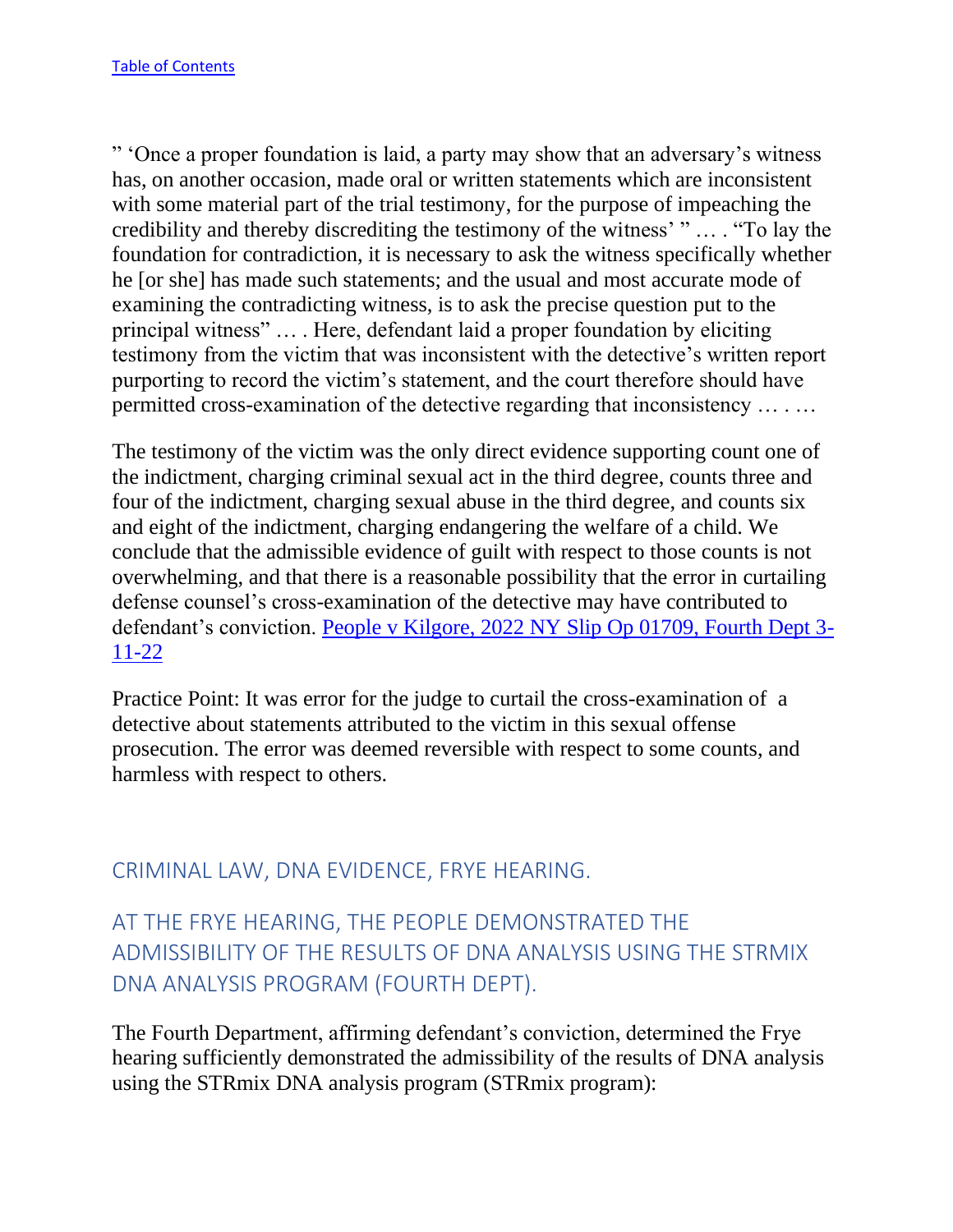… [T]he People introduced evidence that biological samples were recovered from several locations at the scene of the incident and that those samples were analyzed using the STRmix program, which indicated that defendant's DNA was contained in those samples. Before trial, the People provided defendant with notice of the results of the tests and the program used to conduct them and, at defendant's request, the court ordered a Frye hearing concerning that program …. The People introduced evidence at the hearing that the STRmix program had been the subject of numerous peer-reviewed journal articles and had been evaluated and approved by the National Institute of Standards and Technology and by the Erie County Central Police Services Forensic Laboratory before it began using the STRmix program. In addition, the People established that the STRmix program was being used by numerous forensic testing agencies and laboratories in New York, California, the United States Army, Australia, and New Zealand, and that it had been approved by the DNA Subcommittee of the New York State Forensic Science Committee. [People v Bullard-Daniel, 2022 NY Slip Op 01707, Fourth Dept 3-11-](https://nycourts.gov/reporter/3dseries/2022/2022_01707.htm) [22](https://nycourts.gov/reporter/3dseries/2022/2022_01707.htm)

Practice Point: The Frye hearing in this case demonstrated the results of the DNA analysis done using the STRmix DNA analysis program constituted admissible evidence.

#### <span id="page-20-0"></span>CRIMINAL LAW, IDENTIFICATION OF DEFENDANT IN VIDEO.

<span id="page-20-1"></span>A DETECTIVE WAS PROPERLY ALLOWED TO IDENTIFY DEFENDANT IN A SURVEILLANCE VIDEO; TESTIMONY ABOUT THE "BLINDED" PHOTO ARRAY IDENTIFICATION PROCEDURE WAS PROPERLY ALLOWED; THE DEFENSE CROSS-EXAMINATION ABOUT A WITNESS'S CRIMINAL HISTORY SHOULD NOT HAVE BEEN CURTAILED; ANY ERRORS DEEMED HARMLESS (FOURTH DEPT).

The Fourth Department, finding any evidentiary errors harmless, determined: (1) a detective was properly allowed to identify the defendant in a surveillance video because the People demonstrated the detective had prior contacts with the defendant; (2) testimony about the "blinded" photo identification procedure was properly allowed; and (3) the defense cross-examination about a witness's criminal history should not have been curtailed by the judge: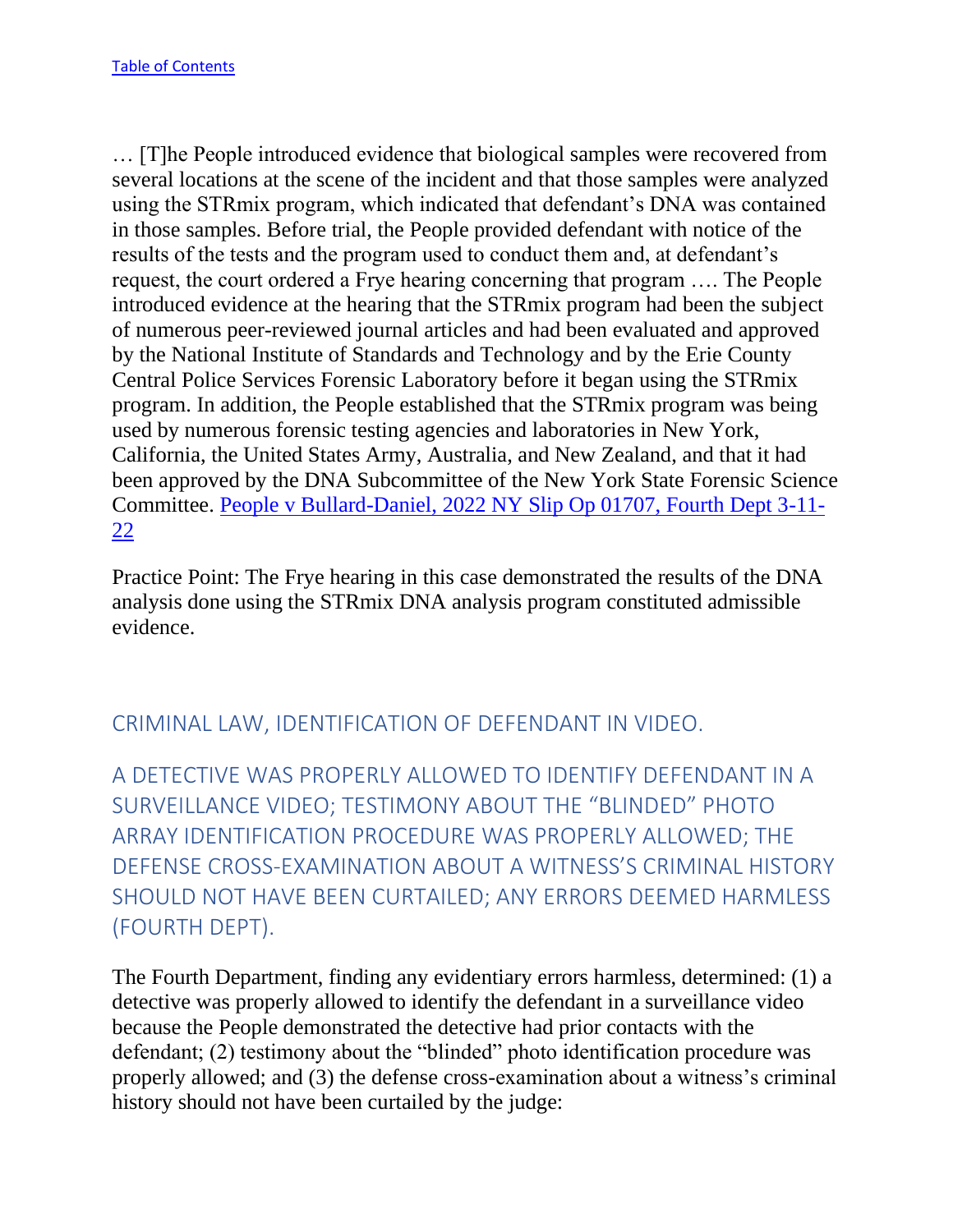We conclude that the court did not abuse its discretion in permitting the challenged testimony because the People presented evidence establishing that the police detective was familiar with defendant based on several prior contacts with defendant over the course of several years. Thus, there "was some basis for concluding that the [police detective] was more likely to identify defendant correctly than was the jury" … . …

Testimony about a photo array procedure, and the array itself, may be admitted where, inter alia, the procedure is " 'blinded,' " that is, where the person administering the array procedure does not know the suspect's position in the array (CPL 60.25 [1] [c] [ii]; see CPL 60.30). Here, although the array viewed by the witness was created by the police detective who administered the procedure, the specific procedure conducted was nevertheless blind because the police detective placed three different arrays in envelopes, which he shuffled before having the witness pick one. This procedure is sufficient, in our view, to ensure that, at the time the witness was viewing the array, the police detective did not know the position of defendant in that array … . …

"[C]urtailment [of cross-examination] will be judged improper when it keeps from the jury relevant and important facts bearing on the trustworthiness of crucial testimony" … . … [W]e conclude that the court erred in limiting defense counsel's cross-examination regarding the underlying facts of a witness's prior drug conviction that occurred two months before the shooting at issue here, inasmuch as those facts bore on the witness's credibility and were not remote or cumulative … . [People v Griffin, 2022 NY Slip Op 01698, Fourth Dept 3-11-22](https://nycourts.gov/reporter/3dseries/2022/2022_01698.htm)

Practice Point: Because the detective had prior contact with the defendant, the detective was properly allowed to identify defendant in a surveillance video.

Practice Point: Testimony about the "blinded" photo array identification procedure was properly allowed.

Practice Point: The defense cross-examination about the witness's criminal history should not have been curtailed.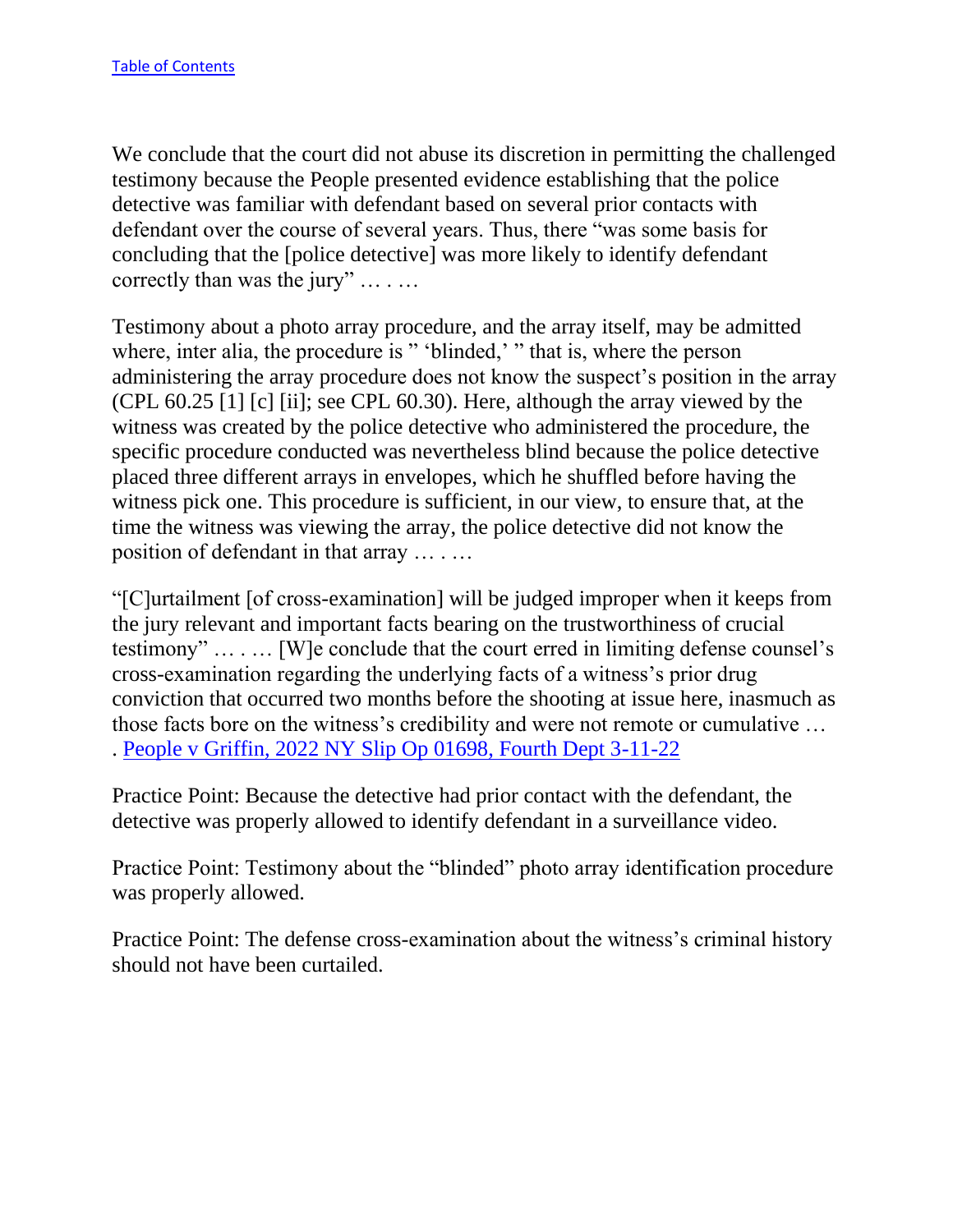#### <span id="page-22-0"></span>CRIMINAL LAW, IDENTIFICATION, STREET STOPS.

<span id="page-22-1"></span>THE POLICE MISTAKENLY BELIEVED THE MAN IN A MOTEL ROOM (DEFENDANT) WAS A SUSPECT IN A SHOOTING; AN INFORMANT HAD TOLD THE POLICE THE MAN IN THE ROOM WAS FROM ROCHESTER, HIS NICKNAME WAS "JAY" AND HE "HAD A WARRANT;" WHEN THE MAN LEFT THE ROOM, THE POLICE STOPPED HIS TAXI; THE PEOPLE DID NOT DEMONSTRATE THE LEGALITY OF THE STOP (FOURTH DEPT).

The Fourth Department, reversing the denial of defendant's suppression motion and dismissing the indictment, determined the People did not demonstrate the legality of the defective's order to stop the taxi in which defendant was a passenger. An informant told the police a man in a motel room was from Rochester, his nickname was "Jay," and he "had a warrant." The detective believed the man in the motel room was a suspect in a shooting which occurred a month before. Surveillance was set up and the detective was told a man had left the room and gotten into a taxi. The defective, who did not see the man leave the room, ordered the stop of the taxi: It turned out that defendant was not the shooting suspect. He was charged with possession of a controlled substance:

At the suppression hearing, a police detective testified that he directed the stop of the taxi based on a belief that defendant was in fact a different man whom authorities had identified as a suspect in a shooting that had occurred over a month earlier. …

The detective conceded that he had never seen a still photo of the suspect, that the video of the shooting that he did view lacked detail, and that he was unaware of whether the suspect's actual height, weight, skin tone, or other specific discernable characteristic were on the arrest warrant for the shooting suspect. Further, the informant never identified the man in the motel room as the shooter, and the vague description given, i.e., that the man was from Rochester, that his nickname was the ubiquitous "Jay," and that he "had a warrant", is too generalized to support the reasonable suspicion required for the officers' stop of the taxi … . … This is also not a case in which the "proximity of the defendant to the site of the crime[ and] the brief period of time between the crime and the discovery of the defendant near the location of the crime" added to the totality of circumstances supporting the detective's reasonable suspicion … . [People v Singleton, 2022 NY Slip Op 01893,](https://nycourts.gov/reporter/3dseries/2022/2022_01893.htm)  [Fourth Dept 3-18-22](https://nycourts.gov/reporter/3dseries/2022/2022_01893.htm)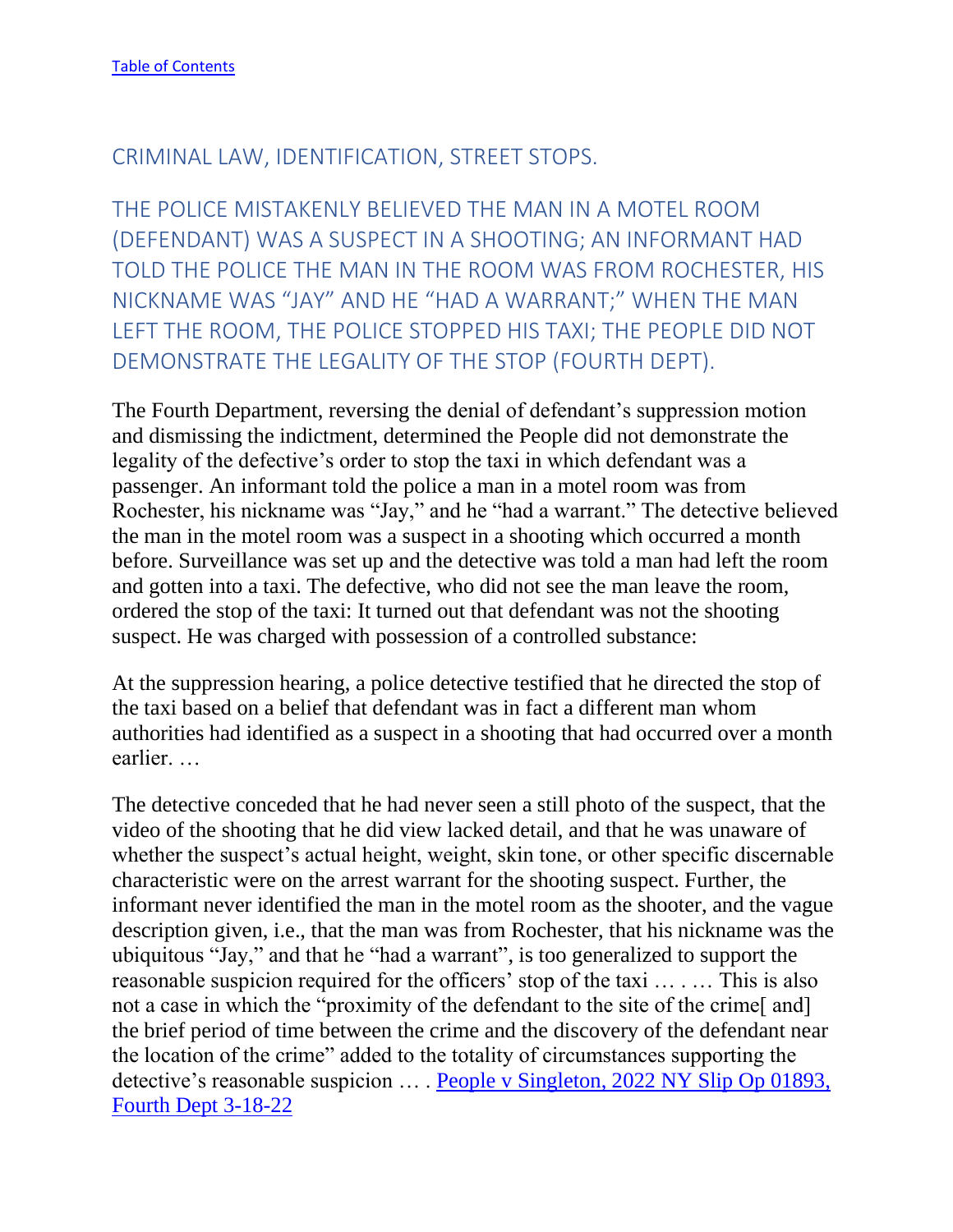Practice Point: The police mistakenly thought the man in a motel room (defendant) was a shooting suspect based upon vague and general allegations made by an informant. When he left the motel room, the defendant's taxi was stopped and he was subsequently charged with possession of a controlled substance. The People did not demonstrate the legality of the stop.

#### <span id="page-23-0"></span>CRIMINAL LAW, ILLEGAL FRISK AND SEARCH.

<span id="page-23-1"></span>THE SEARCH OF DEFEFNDANT'S VEHICLE BY PAROLE OFFICERS WAS NOT COMPLETELY UNRELATED TO AN ILLEGAL FRISK BY A POLICE OFFICER WHICH REVEALED THE CAR KEYS; COCAINE FOUND IN THE VEHICLE SHOULD HAVE BEEN SUPPRESSED; INDICTMENT DISMISSED (FOURTH DEPT).

The Fourth Department, reversing County Court's denial of a suppression motion and dismissing the indictment, determined the search of defendant parolee's vehicle after an illegal frisk revealed the keys was not justified. Parole officers accompanied a police investigator to a health facility where defendant was known to be as part of a police, not a parole, investigation. The illegal frisk occurred when defendant left the health facility and before the parole officers learned defendant had driven there in violation of his parole terms. Therefore the search of defendant's vehicle could not be justified as a distinct and completely unrelated "parole" investigation:

The testimony further establishes that the parole officers' suspicion of a parole violation and their investigation thereof arose only after defendant's parole officer requested that the police investigator hand over the fruit of the unlawful search and seizure, i.e., the keys, and the police investigator left the scene. The parole officers began their investigation—pressing the fob, questioning defendant, waiting for the purported owner of the vehicle to emerge from the building, and viewing surveillance footage—as a direct result of the unlawful seizure of the keys from defendant's person. Indeed, defendant's parole officer did not learn of defendant's possible connection to the vehicle until he pressed the fob, which activated the lights of the vehicle. Inasmuch as the investigation by the parole officers was precipitated by the police investigator's unlawful seizure of the keys from defendant, the subsequent discovery of the contraband in the vehicle was not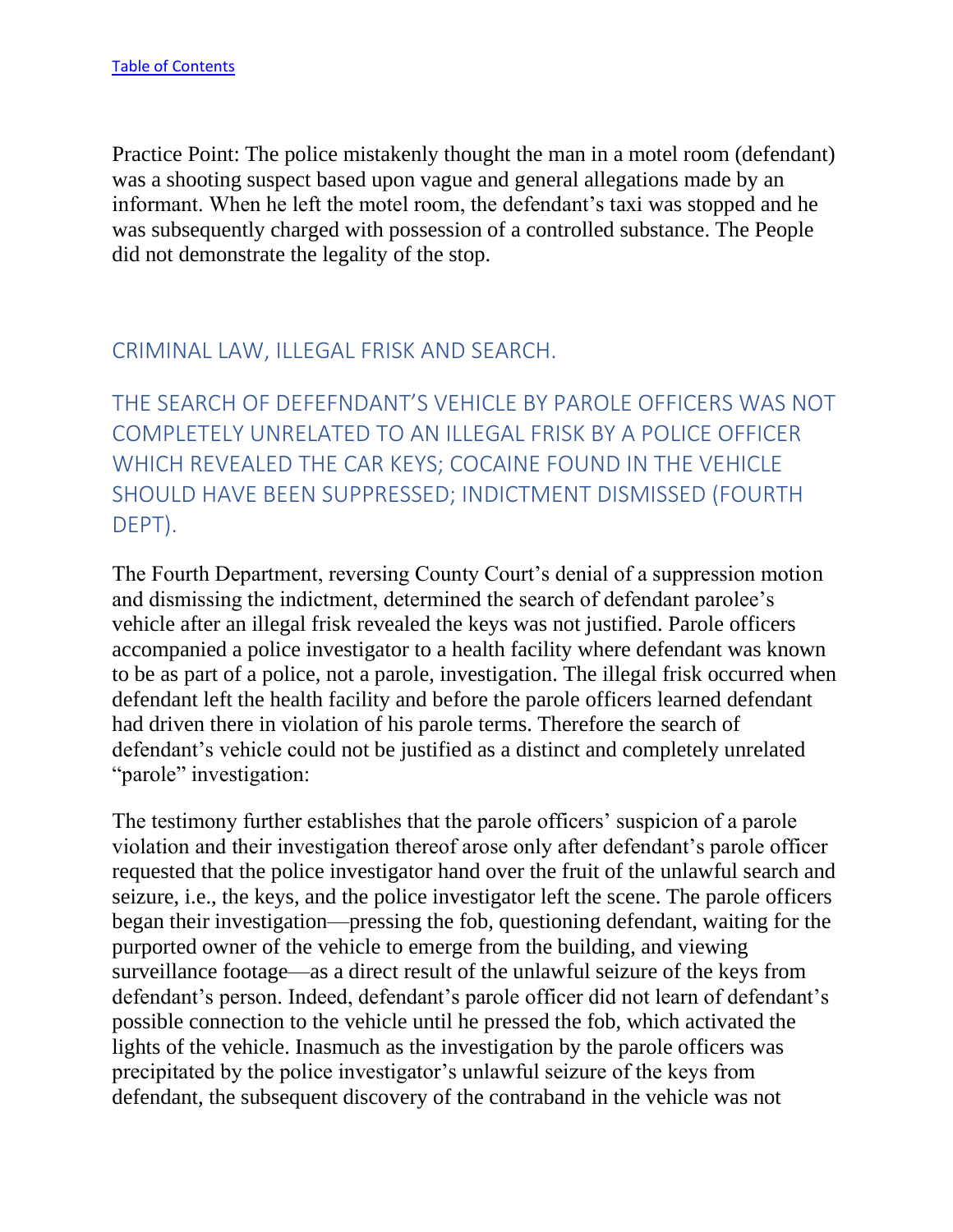"based solely on information obtained prior to and independent of the illegal [search and seizure]" … . Thus, the court's determination that the parole officers' investigation was independent of the unlawful seizure of the keys is not supported by the record. [People v Smith, 2022 NY Slip Op 00790, Fourth Dept 2-4-22](https://nycourts.gov/reporter/3dseries/2022/2022_00790.htm)

<span id="page-24-0"></span>CRIMINAL LAW, INEFFECTIVE ASSISTANCE, PROOF OF EXTREME EMOTIONAL DISTURBANCE.

<span id="page-24-1"></span>DEFENSE COUNSEL INEFFECTIVE; IN THIS MURDER CASE IN WHICH THE EXTREME EMOTIONAL DISTURBANCE (EED) DEFENSE WAS RAISED, DEFENDANT'S MILITARY SERVICE RECORDS, SOCIAL SECURITY DISABILITY RECORDS AND PTSD DIAGNOSIS SHOULD HAVE BEEN PRESENTED AND A PSYCHIATRIC EXPERT SHOULD HAVE BEEN CONSULTED; NEW TRIAL ORDERED (FOURTH DEPT).

The Fourth Department, reversing County Court and ordering a new trial, determined defendant's motion to vacate his conviction on ineffective assistance grounds should have been granted. Defendant presented an extreme emotional disturbance (EED) defense in this murder case. But the defense consisted only of his and his girlfriend's testimony. Defense counsel did not request defendant's Social Security disability records which showed a post-traumatic-stress-disorder (PTSD) diagnosis related to three tours of duty in Iraq and did not consult an expert about defendant's PTSD:

Defense counsel testified at the CPL article 440 hearing that, in preparing for trial, she requested and received defendant's military records, which indicated that defendant had been diagnosed with PTSD, but she did not request or review records relating to defendant's Social Security disability benefits, even though defendant informed her that he received such benefits. She also accompanied defendant to an interview conducted by the People's expert, who concluded that defendant was not "suffering from active PTSD symptoms during the shooting," but she did not seek an independent expert opinion. Rather than introducing expert or medical evidence, defense counsel attempted to establish an EED defense through the testimony of defendant and his girlfriend. Although defense counsel did not clearly recall the details of the case, and her file had been destroyed, she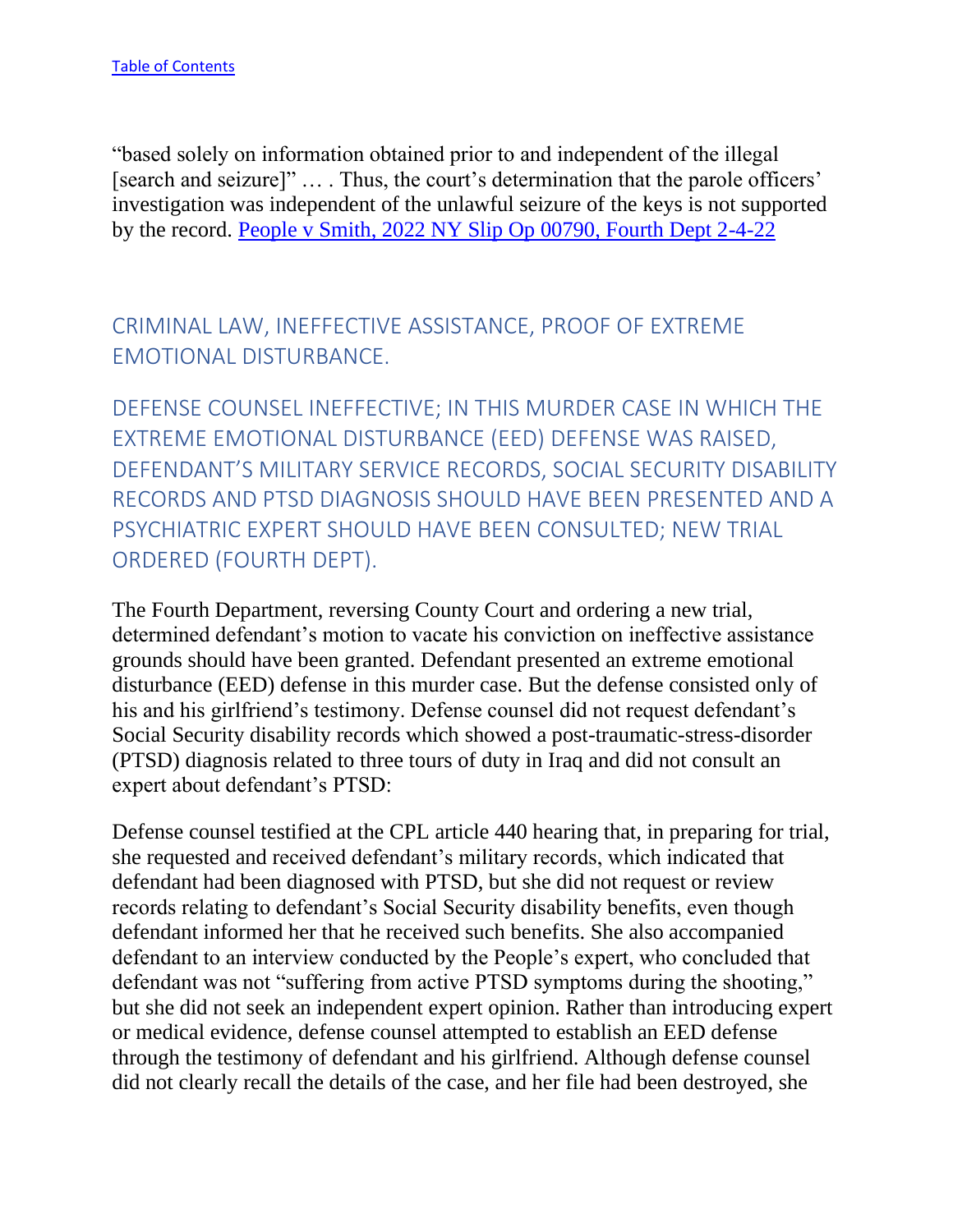thought that she might have opted not to introduce defendant's military records at trial because she was uncertain how to lay a foundation for their admissibility.

We conclude on this record that defendant met his burden of establishing that he received less than meaningful representation. [People v Jackson, 2022 NY Slip Op](https://nycourts.gov/reporter/3dseries/2022/2022_00785.htm)  [00785, Fourth Dept 2-4-22](https://nycourts.gov/reporter/3dseries/2022/2022_00785.htm)

<span id="page-25-0"></span>CRIMINAL LAW, JUDGE MUST PRONOUNCE SENTENCE.

<span id="page-25-1"></span>THE JUDGE'S FAILURE TO PRONOUNCE THE DEFINITE TERM COMPONENT OF DEFENDANT'S SENTENCE REQUIRED VACATION OF THE SENTENCE AND REMITTAL FOR RESENTENCING; THE ISSUE SURVIVES A WAIVER OF APPEAL (FOURTH DEPT).

The Fourth Department, vacating defendant's sentence and remitting for resentencing, determined the definite term component of the sentence was not pronounced by the court:

CPL 380.20 provides that a court "must pronounce sentence in every case where a conviction is entered." That statutory requirement is "unyielding" … . A violation of CPL 380.20 "may be addressed on direct appeal notwithstanding [any] valid waiver of the right to appeal or the defendant's failure to preserve the issue for appellate review" … . "When the sentencing court fails to orally pronounce a component of the sentence, the sentence must be vacated and the matter remitted for resentencing in compliance with the statutory scheme" … .

Here, although the certificate of conviction states that defendant was sentenced to a split sentence of a definite term of time served in jail and five years of probation, which is consistent with the sentencing promise made during the plea proceeding, the court failed to orally pronounce during the sentencing proceeding the definite term component of defendant's sentence as required by CPL 380.20 … . [People v](https://nycourts.gov/reporter/3dseries/2022/2022_01921.htm)  [Adams, 2022 NY Slip Op 01921, Fourth Dept 3-18-22](https://nycourts.gov/reporter/3dseries/2022/2022_01921.htm)

Practice Point: Every component of a sentence must be "pronounced" by the judge in open court or the sentence will be vacated.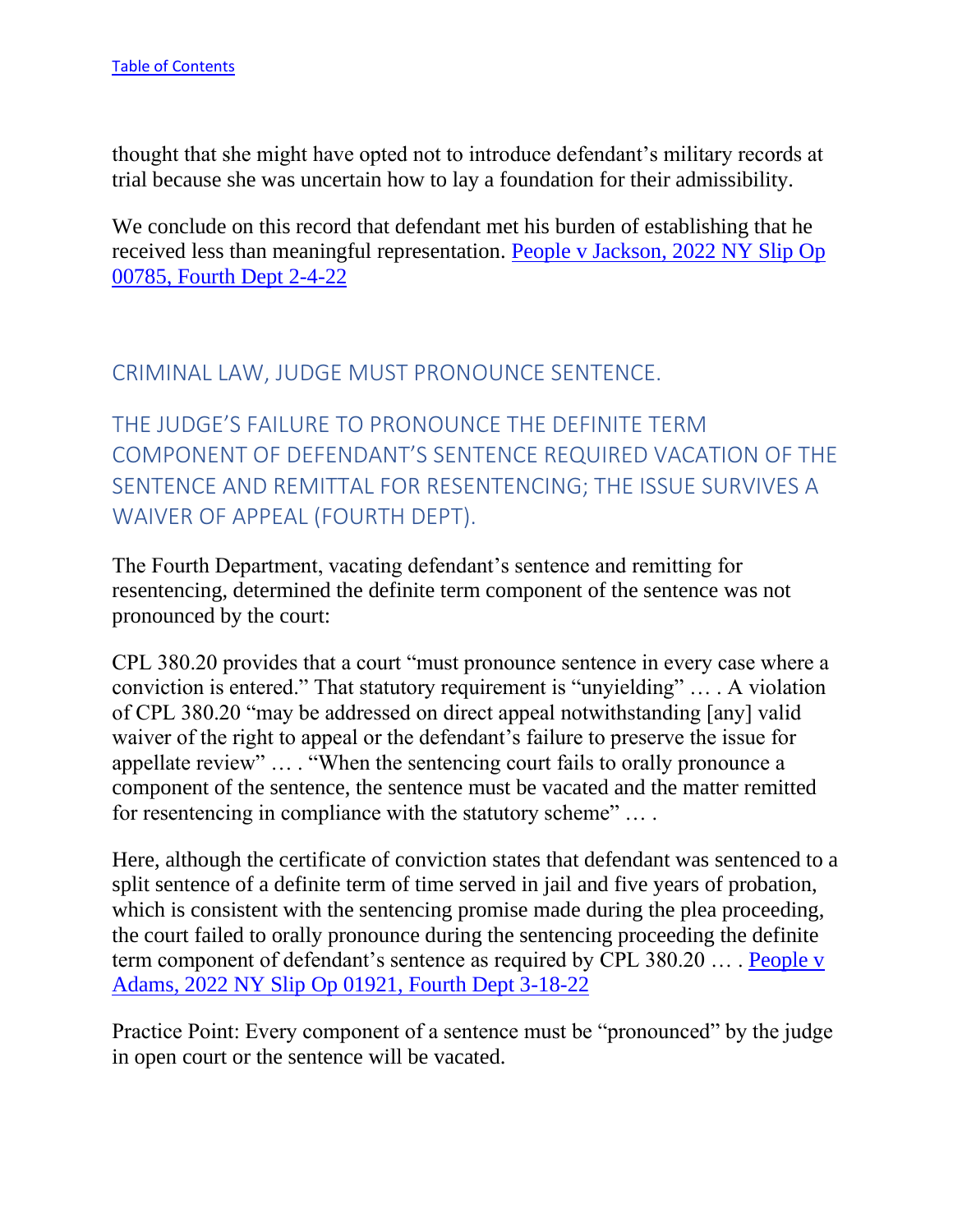<span id="page-26-0"></span>CRIMINAL LAW, JUDGE SHOULD NOT HAVE RELIED ON EVIDENCE PRESENTED IN A DIFFERENT PROCEEDING.

<span id="page-26-1"></span>THE JUDGE SHOULD NOT HAVE RELIED ON EVIDENCE GIVEN AT A MATERIAL WITNESS HEARING, FROM WHICH DEFENDANT WAS PROPERLY EXCLUDED, AT A SUBSEQUENT SIROIS HEARING AT WHICH THE WITNESS DID NOT TESTIFY (FOURTH DEPT).

The Fourth Department, reversing defendant's conviction, determined the judge should not have relied upon evidence given at a material witness hearing, from which the defendant was properly excluded, at a subsequent Sirois hearing at which the material witness did not testify:

At [the material witness] hearing, the witness … testified that she had been threatened by defendant, the codefendant, and others in an attempt to prevent her from testifying at trial. Although the court granted the People's application for a material witness order and set bail to ensure the witness's availability, the next day the People requested a Sirois hearing and sought a determination that the witness had been made constructively unavailable to testify at trial by threats attributable to defendant … . …

A defendant generally has no constitutional right to be present at a material witness hearing ...; however, a "[d]efendant's absence from [a Sirois] hearing[] could have a substantial effect on his [or her] ability to defend" ... . Here, although there is no dispute that the initial material witness hearing was not intended to address any Sirois or other evidentiary issues … , the court erred in relying on the unchallenged testimony taken therein in making its Sirois determination … . Indeed, the court effectively, and erroneously, incorporated the material witness hearing into the subsequent Sirois hearing by expressly relying on that testimony and on its own observations of the witness's demeanor in making its determination. [People v Phillips, 2022 NY Slip Op 01710, Fourth Dept 3-11-22](https://nycourts.gov/reporter/3dseries/2022/2022_01710.htm)

Practice Point: The judge relied on the witness's testimony at a material witness hearing, at which defendant was not present, for his ruling in a Sirois hearing, at which the witness did not testify. Defendant was thereby deprived of his right to confront the witnesses against him at the Sirois hearing. New trial ordered.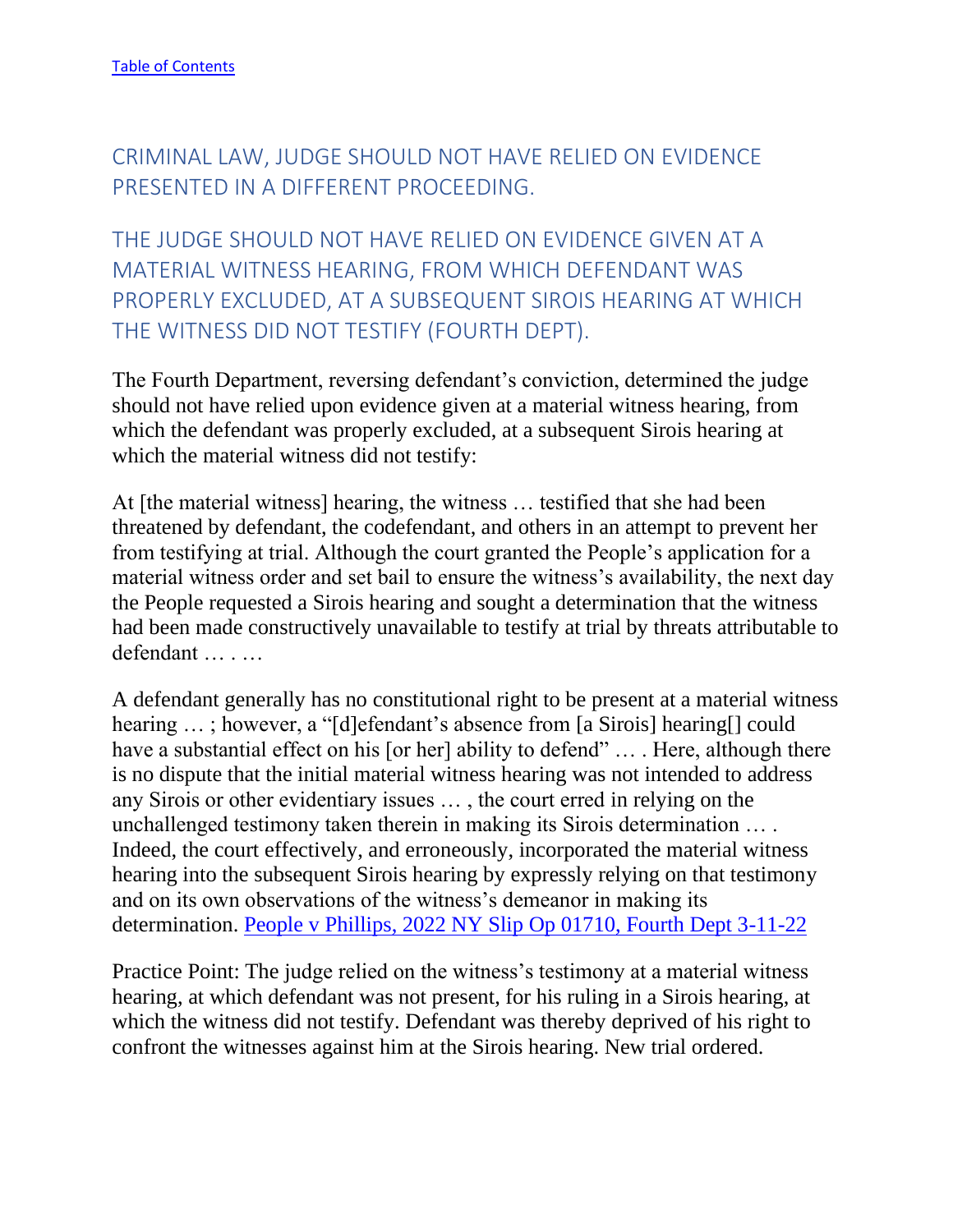<span id="page-27-0"></span>CRIMINAL LAW, MENTAL HYGIENE LAW, SEX OFFENDERS, CIVIL CONFINEMENT.

<span id="page-27-1"></span>THE STATE DID NOT DEMONSTRATE DEFENDANT WAS UNABLE TO CONTROL SEXUAL URGES, AS OPPOSED HAVING DIFFICULTY CONTROLLING SEXUAL URGES; THEREFORE CONFINEMENT IS NOT AN APPROPRIATE REMEDY (FOURTH DEPT).

The Fourth Department, reversing Supreme Court, determined petitioner did not demonstrate defendant was unable to control his sexual urges, as opposed to having difficulty controlling them. Therefore confinement of the defendant was not an appropriate remedy:

… [A] " '[d]angerous sex offender requiring confinement' " is a sex offender "suffering from a mental abnormality involving such a strong predisposition to commit sex offenses, and such an inability to control behavior, that [he or she] is likely to be a danger to others and to commit sex offenses if not confined" (Mental Hygiene Law § 10.03 [e]). The statutory scheme "clearly envisages a distinction between sex offenders who have difficulty controlling their sexual conduct and those who are unable to control it. The former are to be supervised and treated as 'outpatients' and only the latter may be confined" … . In other words, only where the offender is "presently 'unable' to control his [or her] sexual conduct" may he or she be confined under section 10.03 (e) … .

… [P]etitioner failed to meet its burden of proving, by clear and convincing evidence, that he is "presently 'unable' to control his sexual conduct" and is thus a dangerous sex offender requiring confinement … . Contrary to petitioner's contention, the record does not establish that respondent touched an unknown adult female without her knowledge on an unknown date; rather, the record reflects only the possibility that such an act might have taken place. The balance of respondent's alleged SIST [strict and intensive supervision and treatment] violations are technical missteps that do not evince an " 'inability' " to control sexual misconduct … . … [T]he report of petitioner's expert failed to meaningfully address respondent's successful integration into the community while on SIST. At most, petitioner established that respondent "was struggling with his sexual urges, not that he was unable to control himself" … , and that is legally insufficient to justify confinement under Mental Hygiene Law § 10.03 (e) … . [Matter of State of New](https://nycourts.gov/reporter/3dseries/2022/2022_00595.htm)  [York v Scott M., 2022 NY Slip Op 00595, Fourth Dept 1-28-22](https://nycourts.gov/reporter/3dseries/2022/2022_00595.htm)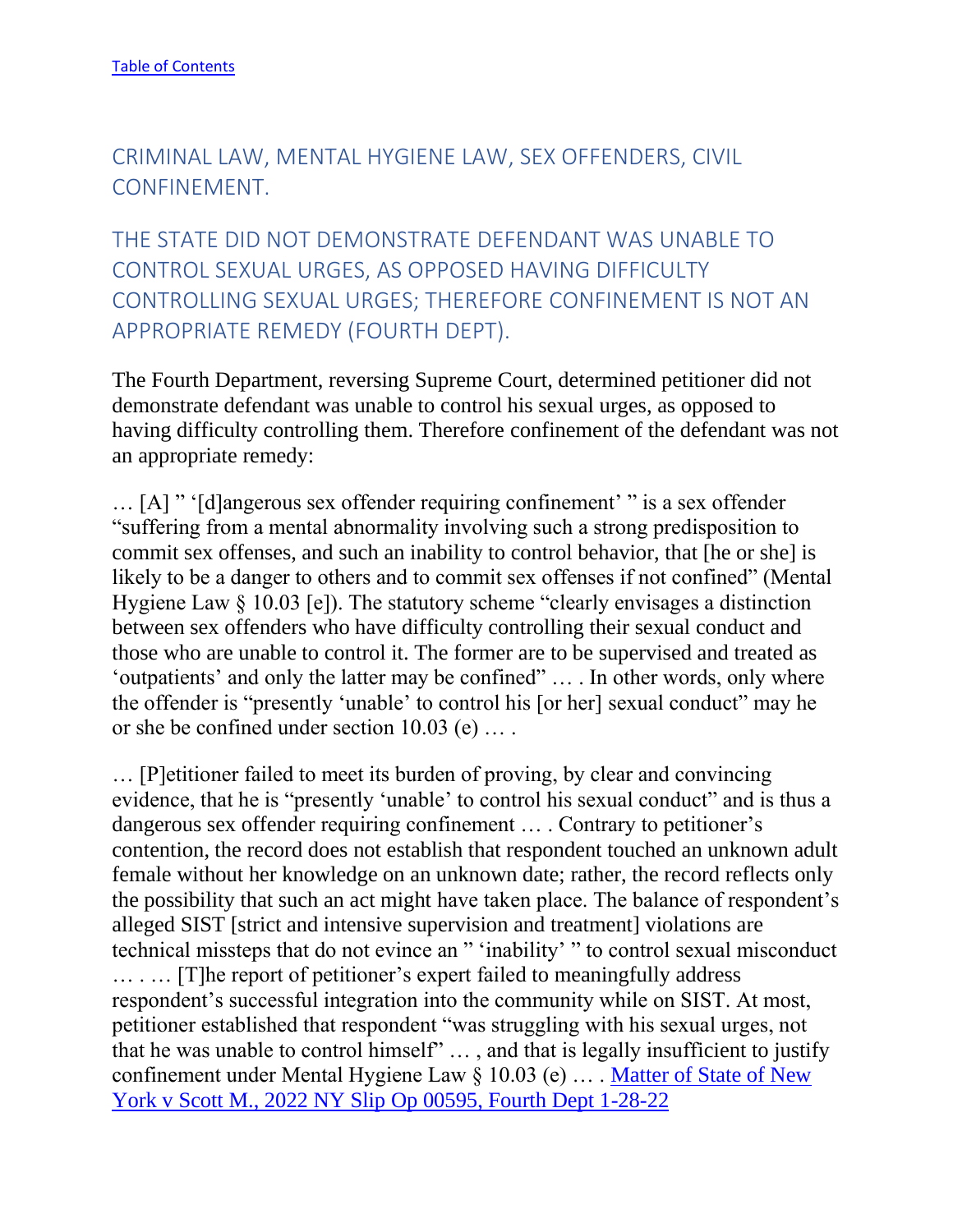<span id="page-28-0"></span>CRIMINAL LAW, SEX OFFENDER REGISTRATION ACT (SORA), SUA SPONTE ASSESSMENT.

<span id="page-28-1"></span>THE JUDGE SHOULD NOT HAVE, SUA SPONTE, WITHOUT NOTICE TO THE DEFENDANT, ASSESSED 12 POINTS FOR FAILURE TO ACCEPT RESPONSIBILITY; DEFENDANT ACCEPTED RESPONSIBILITY BY PLEADING GUILTY (FOURTH DEPT).

The Fourth Department, reversing County Court, determined the judge should not have, sua sponte, without prior notice to the defendant, assessed 12 points for failure to accept responsibility in this SORA risk level proceeding. The Fourth Department noted defendant pled guilty to statutory rape. Although defendant stated he thought the 16-year-old victim was 18, the guilty plea was an adequate acceptance of responsibility:

… [I]t is well established that " '[a] defendant has both a statutory and constitutional right to notice of points sought to be assigned to him or her so as to be afforded a meaningful opportunity to respond to that assessment' " … . As a result, "a court's sua sponte departure from the Board's recommendation at the hearing, without prior notice, deprives the defendant of a meaningful opportunity to respond" ... . . . .

… [T]he court erred in assessing him 10 points under risk factor 12, for failure to accept responsibility, given that he pleaded guilty and admitted his guilt ... . ...

… [D]efendant was not afforded a meaningful opportunity to argue against the override [recommended by the board] or in favor of a downward departure … . [People v Ritchie, 2022 NY Slip Op 01635, Fourth Dept 3-10-22](https://nycourts.gov/reporter/3dseries/2022/2022_01635.htm)

Practice Point: In a SORA risk assessment proceeding, the judge cannot, sua sponte, without notice to the defendant, assess points in a category not recommended by the board.

Practice Point: In a SORA risk assessment proceeding, where a defendant has pled guilty, an assessment of 12 points for failure to accept responsibility is not warranted.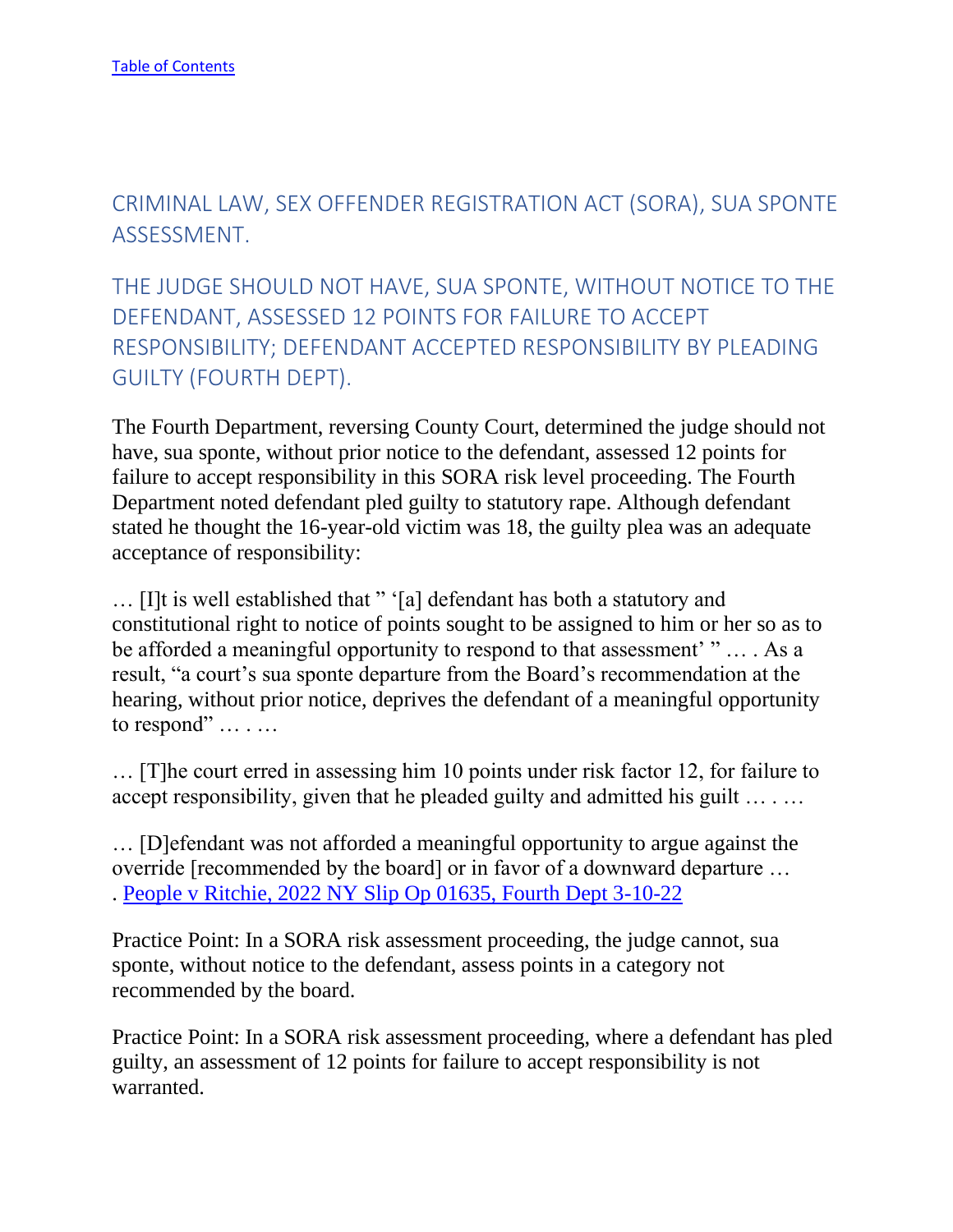#### <span id="page-29-0"></span>CRIMINAL LAW, SEX OFFENDER REGISTRATION ACT (SORA).

<span id="page-29-1"></span>DEFENDANT, WHO WAS CONVICTED OF STATUTORY RAPE (NO FORCE) WHEN HE WAS 18 IN 1996, SHOULD HAVE BEEN CLASSIFIED A LEVEL ONE, NOT LEVEL TWO, RISK (FOURTH DEPT).

The Fourth Department, reversing (modifying) County Court, determined defendant, who was convicted of statutory rape (no force) in 1996, should have classified as a level one risk, not level two:

Defendant appeals from an order classifying him as a level two sex offender stemming from his 1996 conviction in Virginia for the statutory rape of a 14-yearold female "without the use of force." Defendant was 18 years old at the time of the offense, which the Board of Examiners of Sex Offenders characterized as an "isolated incident." Defendant successfully completed both sex offender treatment and substance abuse treatment, and he has not been convicted of any other sex crime. Under these circumstances, we agree with defendant, in the exercise of our own discretion, that his presumptive level two classification overestimates his "dangerousness and risk of sexual recidivism" … . We therefore modify the order by determining that defendant is a level one risk ... . People v Stevens, 2022 NY [Slip Op 00581, Fourth Dept 1-28-22](https://nycourts.gov/reporter/3dseries/2022/2022_00581.htm)

# <span id="page-29-2"></span>CRIMINAL LAW, STANDING TO CHALLENGE CELL SITE LOCATION INFORMATION WARRANT.

<span id="page-29-3"></span>PURSUANT TO A US SUPREME COURT DECISION WHICH CAME DOWN AFTER DEFENDANT'S CONVICTION, DEFENDANT HAS STANDING TO CHALLENGE THE CELL SITE LOCATION INFORMATION (CSLI) WARRANT, MATTER REMITTED (FOURTH DEPT).

The Fourth Department, reserving decision and remitting the matter, determined that, based upon a US Supreme Court decision which came down after defendant's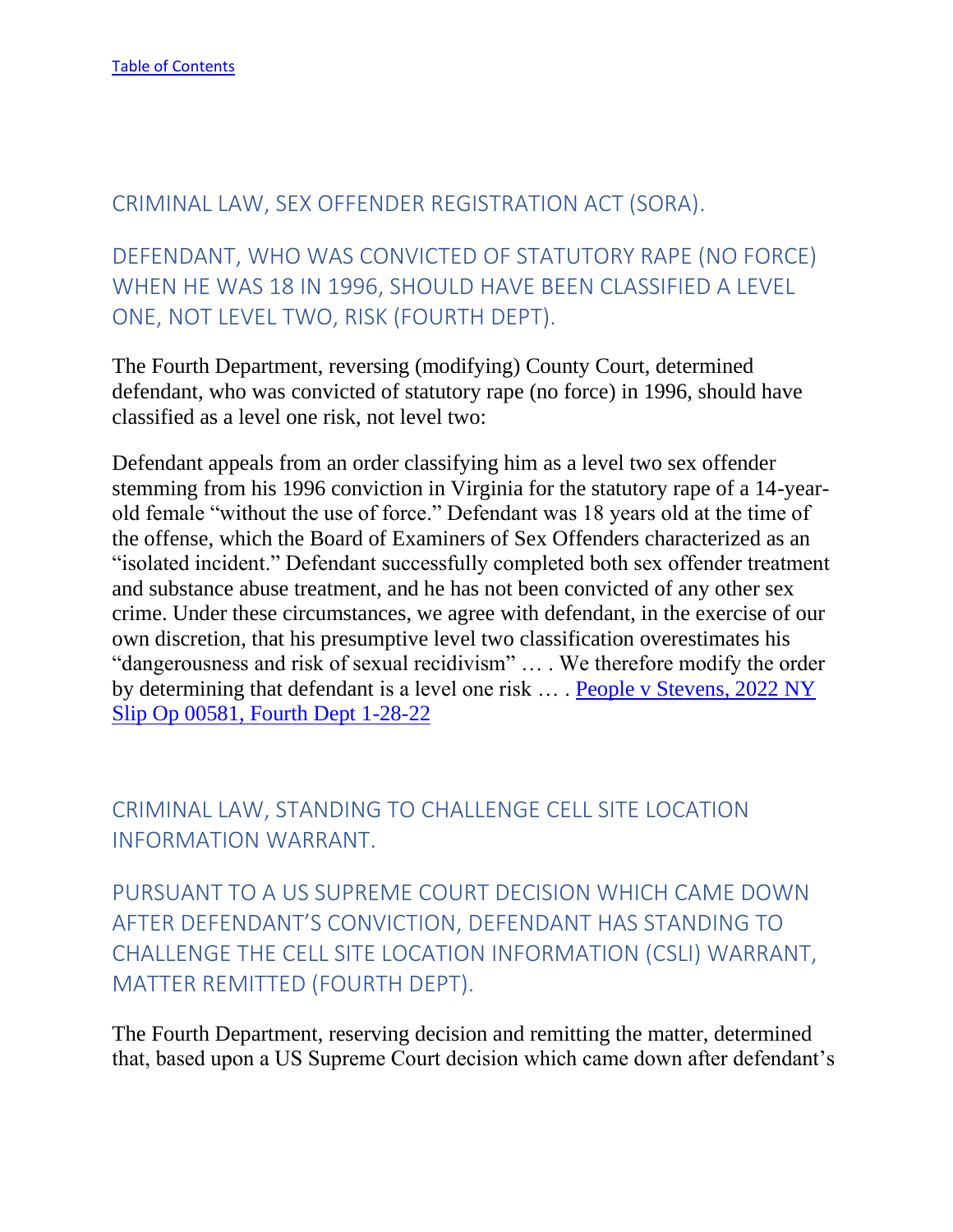conviction, defendant has standing to challenge the cell site location information (CSLI) warrant:

We agree with defendant ... that he has standing to challenge the CSLI search warrant. At the time of the court's decision, controlling caselaw in this Department held that the acquisition of CSLI was not a search under the State or Federal Constitution because a defendant's use of a phone "constituted a voluntary disclosure of his [or her] general location to [the] service provider, and a person does not have a reasonable expectation of privacy in information voluntarily disclosed to third parties" … . Following defendant's conviction, the United States Supreme Court decided Carpenter v United States, 138 S Ct 2206, 2217 [2018]), which held that "an individual maintains a legitimate expectation of privacy in the record of his [or her] physical movements as captured through CSLI" … . As a result of the Carpenter decision, defendant is entitled to a determination on the merits regarding his challenges to the CSLI search warrant. [People v Ozkaynak,](https://nycourts.gov/reporter/3dseries/2022/2022_01700.htm)  [2022 NY Slip Op 01700, Fourth Dept 3-11-22](https://nycourts.gov/reporter/3dseries/2022/2022_01700.htm)

Practice Point: The US Supreme Court ruling that defendants have standing to challenge a cell site location information (CDLI) warrant came down after defendant's conviction in this case. The matter was remitted for a determination of defendant's suppression motion.

#### <span id="page-30-0"></span>CRIMINAL LAW, STREET STOPS, ANONYMOUS TIP.

<span id="page-30-1"></span>THE PEOPLE DID NOT DEMONSTRATE THE ANONYMOUS TIP PROVIDED PROBABLE CAUSE TO BELIEVE DEFENDANT WAS IN THE VEHICLE PURSUED AND STOPPED BY THE POLICE (FOURTH DEPT).

The Fourth Department, reversing Supreme Court, determined the Peopled failed to demonstrate the arresting officers had probable cause to pursue and stop the vehicle form which defendant attempted to flee. The officers were observing the vehicle because of an anonymous tip:

The United States Supreme Court has "recognized . . . [that] there are situations in which an anonymous tip, sufficiently corroborated, exhibits 'sufficient indicia of reliability to provide reasonable suspicion to make [an] investigatory stop' " … . However, "[s]ince an anonymous tip 'seldom demonstrates the informant's basis of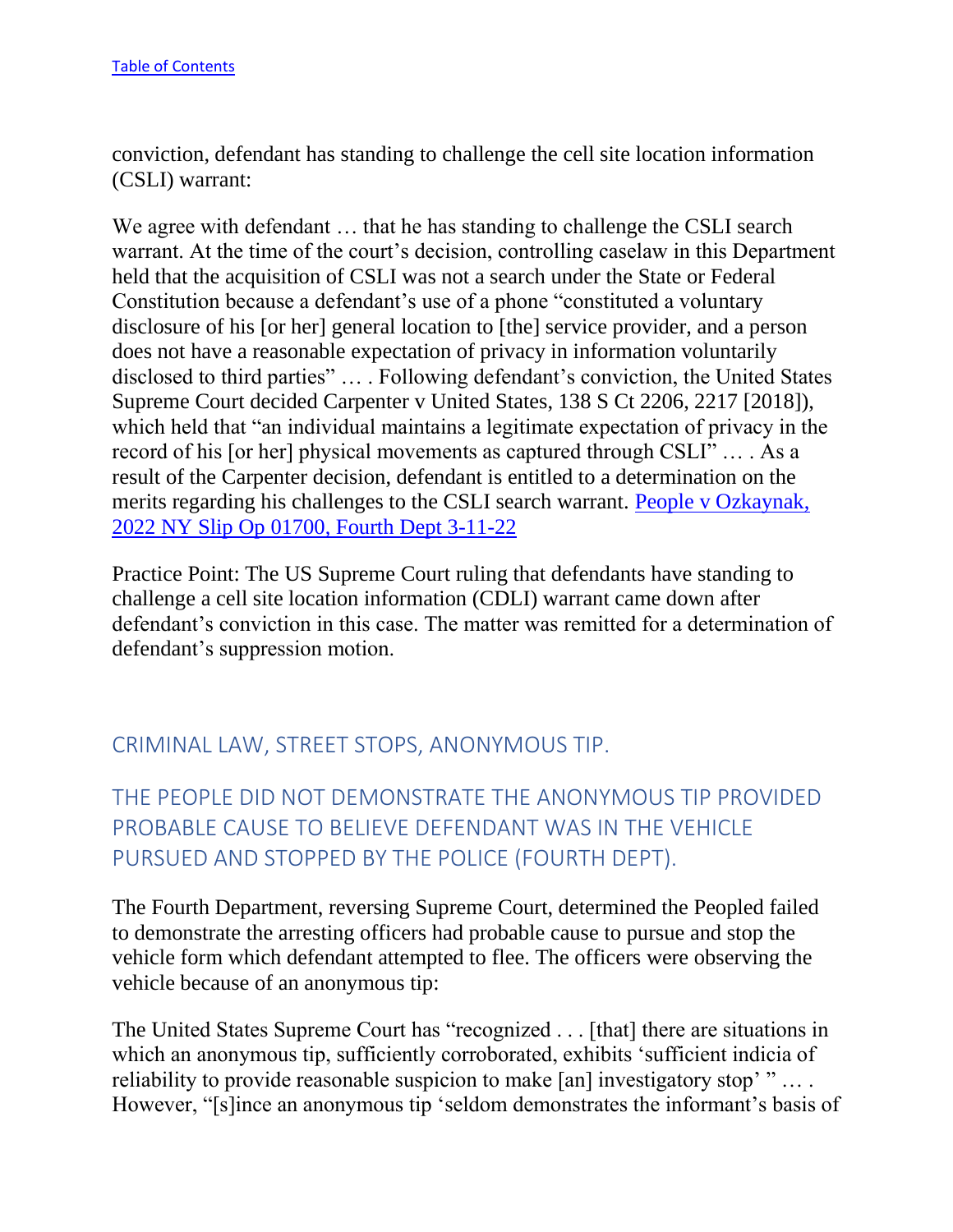knowledge or veracity,' it can only give rise to reasonable suspicion if accompanied by sufficient indicia of reliability" … . The anonymous tip must be reliable, not only "in its assertion of illegality," but also "in its tendency to identify a determinate person" … . …

The evidence at the suppression hearing established that police officers were dispatched based on an anonymous tip that defendant was in a specific vehicle at a specific location. However, when police responded to the area, neither defendant nor the vehicle was present. Over 3½ hours later, officers observed the vehicle and two individuals inside. The only officer to testify at the suppression hearing admitted that he could not determine whether the occupants of the vehicle were male or female, let alone whether one of them was defendant. Further, the vehicle was not registered to defendant. Nevertheless, the officers activated their emergency lights and attempted to stop the vehicle. [People v Ponce, 2022 NY Slip](https://nycourts.gov/reporter/3dseries/2022/2022_01706.htm)  [Op 01706, Fourth Dept 3-11-22](https://nycourts.gov/reporter/3dseries/2022/2022_01706.htm)

Practice Point: An anonymous tip can provide probable cause for a street stop if accompanied by sufficient indicia of reliability, both as to illegality and the identity of the person. Here the People did not demonstrate the anonymous tip was sufficiently reliable.

<span id="page-31-0"></span>CRIMINAL LAW, STREET STOPS.

<span id="page-31-1"></span>THE PRESENCE OF DEFENDANT'S VEHICLE IN A HIGH CRIME AREA AND FURTIVE MOVEMENTS INSIDE THE VEHICLE DID NOT JUSTIFY THE SEIZURE OF DEFENDANT'S VEHICLE BY BLOCKING IT WITH THE POLICE CAR (FOURTH DEPT).

The Fourth Department, reversing County Court, determined the police did not have the requisite "reasonable suspicion" to justify the seizure of defendant's vehicle by blocking it with the police car:

… [T]he police lacked reasonable suspicion to justify the seizure of the vehicle, and therefore County Court erred in refusing to suppress both the physical property seized from defendant and the vehicle, as well as inculpatory statements made by defendant during booking following his arrest. … [W]e conclude that the police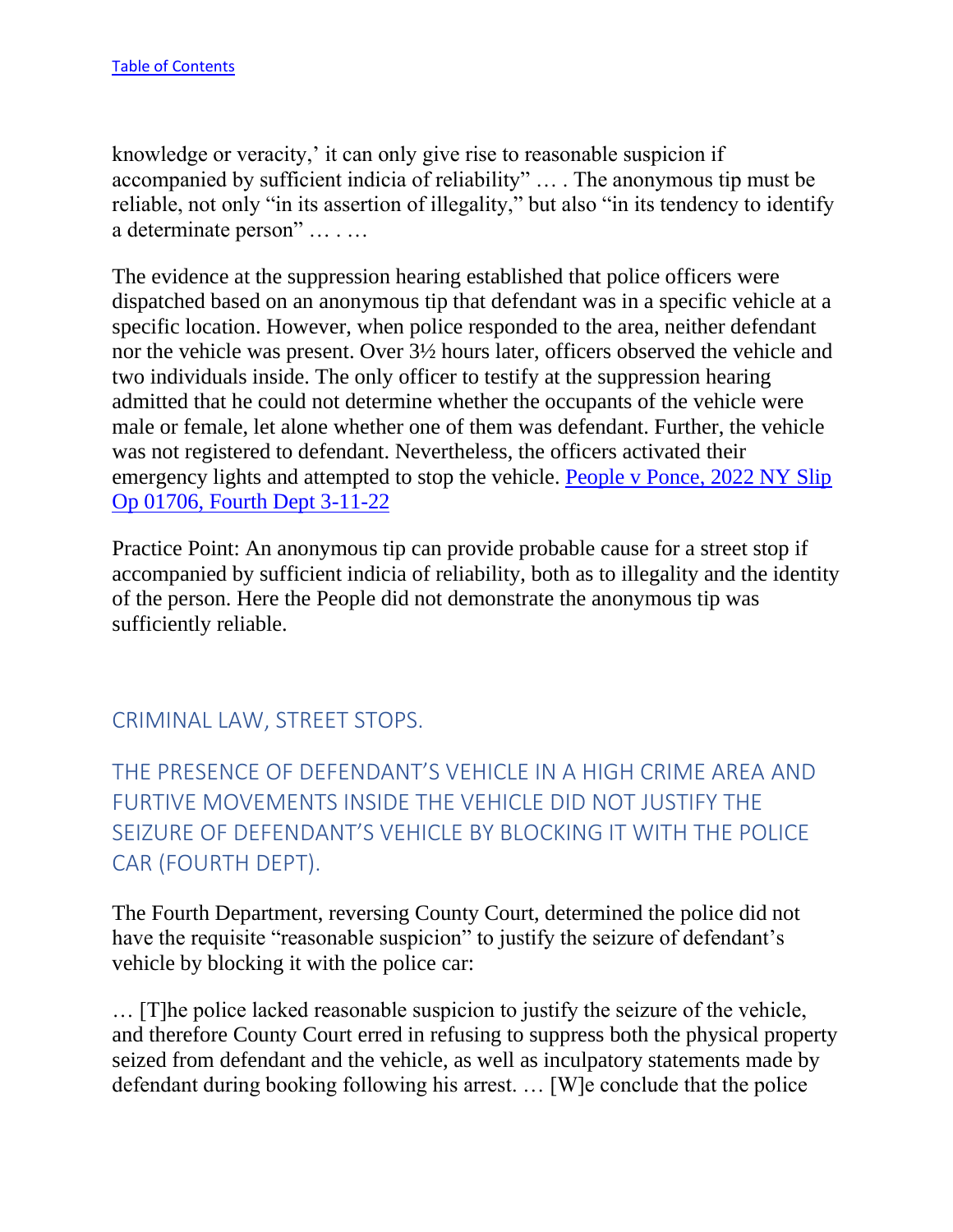officers effectively seized defendant's vehicle when they parked their patrol vehicle in such a manner that, for all practical purposes, prevented defendant from driving his vehicle away … . Furthermore, we conclude that the People did not have "reasonable suspicion that defendant had committed, was committing, or was about to commit a crime" to justify their seizure of the vehicle inasmuch as the seizure was based only on defendant's presence in a vehicle parked in a high crime area, and on the police officers' observation of furtive movements inside the vehicle … . [People v Jennings, 2022 NY Slip Op 00755, Fourth Dept 2-4-22](https://nycourts.gov/reporter/3dseries/2022/2022_00755.htm)

## <span id="page-32-0"></span>CRIMINAL LAW, TRAFFIC STOPS, AUTHORIZATION TO DETAIN.

<span id="page-32-1"></span>AFTER A VALID TRAFFIC STOP BASED ON THE LICENSE PLATES NOT MATCHING THE VEHICLE, DEFENDANT PRESENTED HIS TEMPORARY REGISTRATION AND EXPLAINED THE PLATES HAD BEEN TRANSFERRED FROM A DIFFERENT VEHICLE; AT THAT POINT THE AUTHORIZATION TO DETAIN DEFENDANT CEASED; THE SEIZED DRUGS SHOULD HAVE BEEN SUPPRESSED (FOURTH DEPT).

The Fourth Department, reversing defendant possession of a controlled substance conviction and dismissing the indictment, determined the police, after making a valid traffic stop of defendant's vehicle, did not have the authority to detain him after he presented his temporary registration and explained that the license plates had been transferred from another vehicle:

… [T]he justification for the officer's initial detention ceased once defendant showed the officer the temporary registration that had been issued for the vehicle and explained that the license plates on the vehicle had recently been transferred from another vehicle … .. We further conclude that the record does not support the court's determination that the circumstances following the initial stop provided the officer with probable cause to believe that defendant was violating Vehicle and Traffic Law  $\S 507 (2) \ldots$ . Indeed, the record does not support the court's finding that, when defendant produced a learner's permit upon being asked to produce his driver's license, the officer asked defendant to exit the vehicle due to the lack of a valid driver's license. Thus, inasmuch as "the initial justification for seizing and detaining defendant . . . was exhausted" at the time of defendant's removal from the vehicle, the evidence seized during the ensuing search of defendant's person, as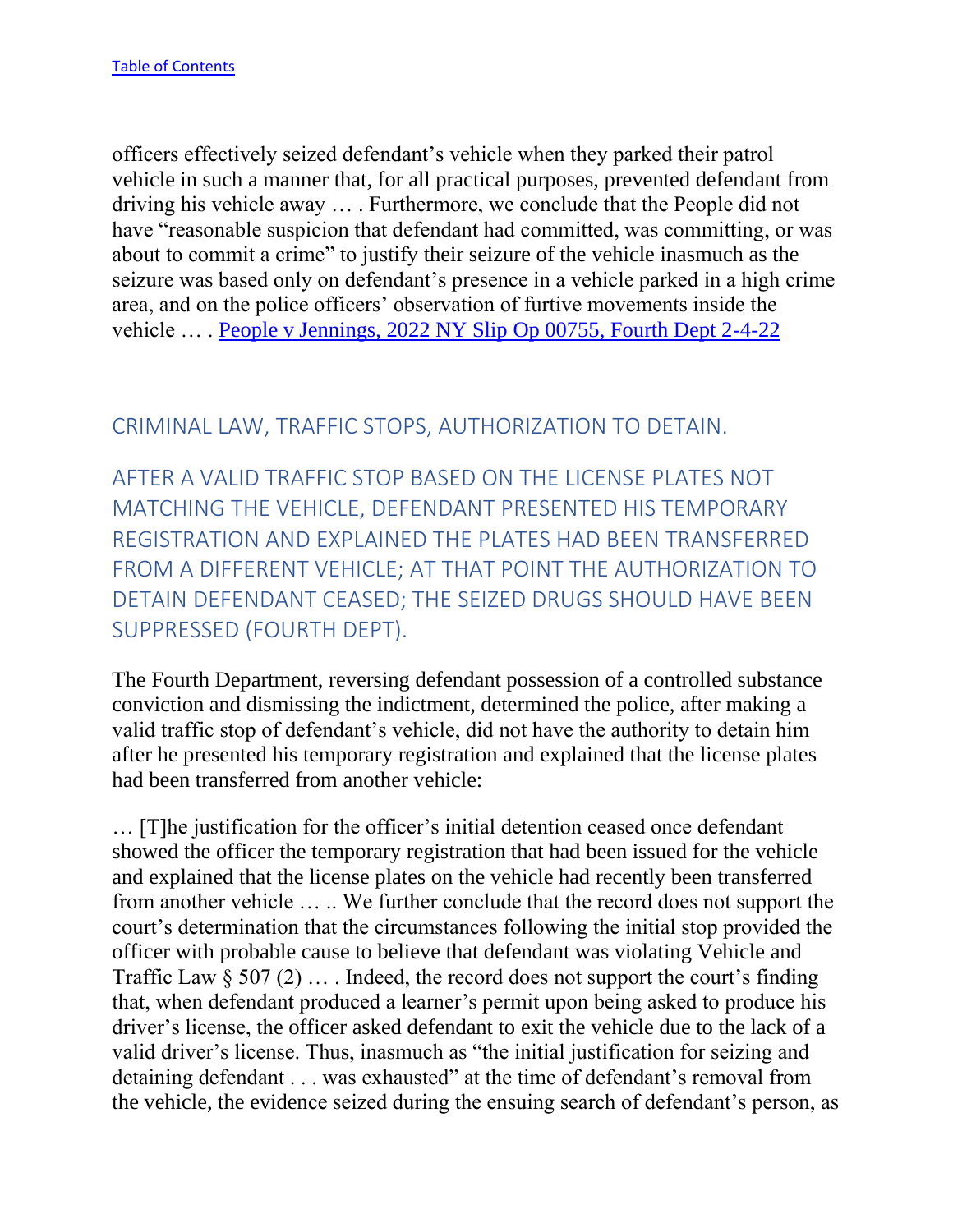well as the statements that he made to the police thereafter, should have been suppressed … [.People v Betsey-Jones, 2022 NY Slip Op 01924, Fourth Dept 3-18-](https://nycourts.gov/reporter/3dseries/2022/2022_01924.htm) [22](https://nycourts.gov/reporter/3dseries/2022/2022_01924.htm)

Practice Point: Here the police stopped defendant because the license plates did not match the color and make of defendant's vehicle in the DMV database. Once the the defendant showed the officer his temporary registration and explained the license plates had been transferred from a different vehicle, the justification for the detention of the defendant ceased. Any statements made and evidence seized after that point should have been suppressed.

<span id="page-33-0"></span>CRIMINAL LAW, VEHICLE AND TRAFFIC LAW, BREATH TEST REFUSAL NOT AN OFFENSE.

# <span id="page-33-1"></span>"REFUSING A BREATH TEST" IS NOT A COGNIZABLE OFFENSE; A CONVICTION IS THEREFORE A FUNDAMENTAL ERROR WHICH MUST BE CORRECTED ON APPEAL EVEN IF THE ISSUE IS NOT BRIEFED (FOURTH DEPT).

The Fourth Department, reversing defendant's conviction of "refusing a breath test," explained that it is not a cognizable offense. The court noted that it was obligated to correct this fundamental error which cannot be waived, even though the issue was not briefed on appeal:

… [T]he purported traffic infraction to which defendant pleaded guilty under count two of the indictment—refusing the breath test mandated by Vehicle and Traffic Law § 1194 (1) (b)—is not a cognizable offense for which a person may be charged or convicted in a criminal court … . [People v Adams, 2022 NY Slip Op](https://nycourts.gov/reporter/3dseries/2022/2022_00562.htm)  [00562, Fourth Dept 1-28-22](https://nycourts.gov/reporter/3dseries/2022/2022_00562.htm)

Same issue in [People v Harris, 2022 NY Slip Op 00568, Fourth Dept 1-28-22](https://nycourts.gov/reporter/3dseries/2022/2022_00568.htm)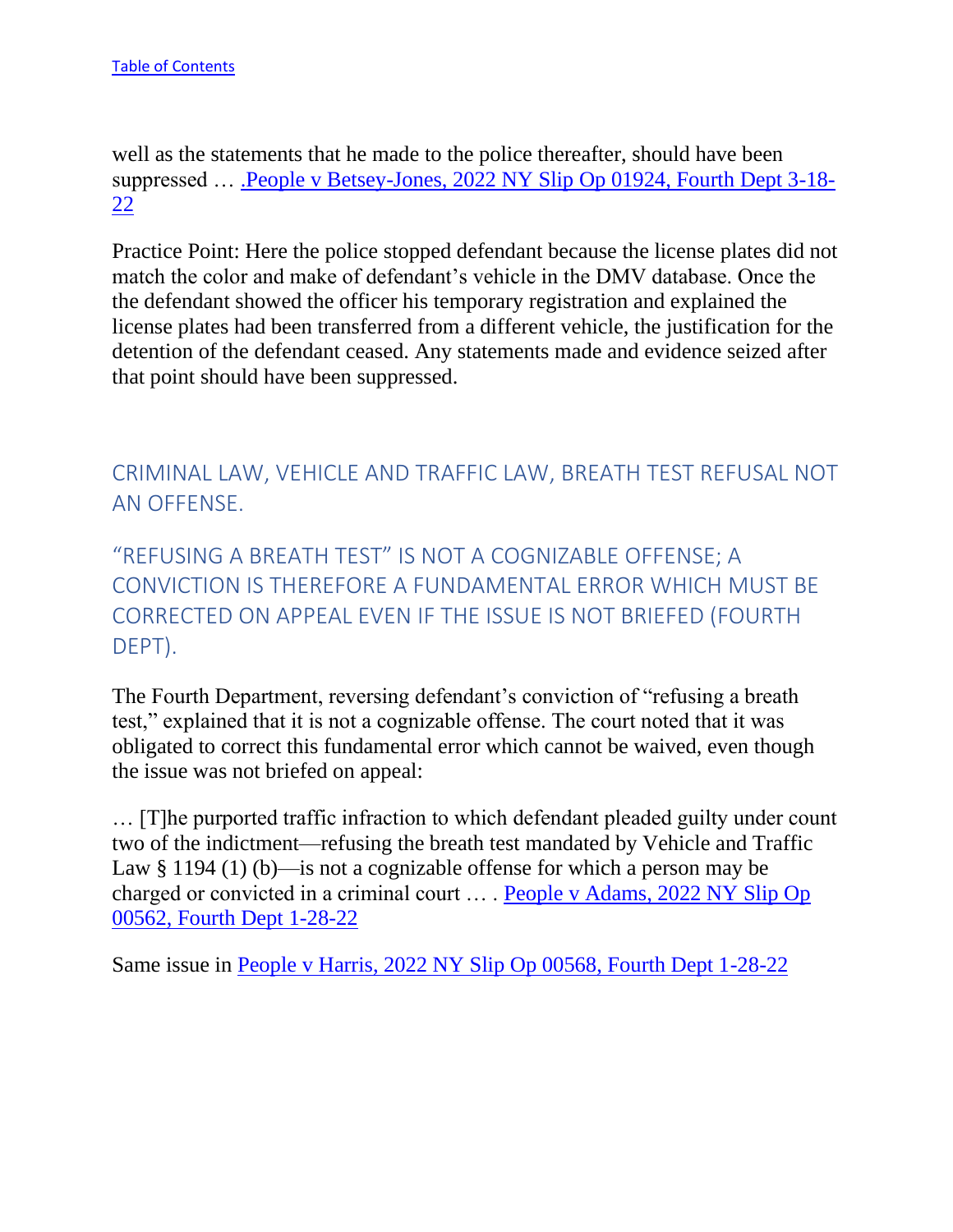#### <span id="page-34-0"></span>CRIMINAL LAW, YOUTHFUL OFFENDERS, ARMED FELONIES.

<span id="page-34-1"></span>MANSLAUGHTER FIRST DEGREE IS NOT AN "ARMED FELONY" WITHIN THE MEANING OF CRIMINAL PROCEDURE LAW 720.10; COUNTY COURT WAS REQUIRED TO DETERMINE WHETHER DEFENDANT SHOULD BE AFFORDED YOUTHFUL OFFENDER STATUS; MATTER REMITTED (FOURTH DEPT).

The Fourth Department, remitting the matter to County Court, determined County Court was required to decide whether defendant in this Manslaughter First Degree case should be afforded youthful offender status:

… [W]e note that defendant's "waiver of his right to appeal was invalid . . . and, in any event, [would] not bar his contention that [County] Court failed to properly consider youthful offender treatment" … . On the merits, … the court erred in determining that he was ineligible for youthful offender status. … [M]anslaughter in the first degree is not an "armed felony" for purposes of CPL 720.10 (2) (a) (ii) … . Thus, defendant's eligibility for youthful offender status did not turn … on the existence of a statutory mitigating factor enumerated in CPL 720.10 (3) .... Inasmuch as defendant is otherwise eligible for youthful offender status on this conviction (see CPL 720.10 [1], [2]), the court was obligated to make a discretionary youthful offender determination before imposing sentence (see CPL 720.20 [1] … ). We therefore hold the case, reserve decision, and remit the matter to County Court to make and state for the record a determination whether defendant should be afforded youthful offender status … . [People v Graham, 2022](https://nycourts.gov/reporter/3dseries/2022/2022_00784.htm)  [NY Slip Op 00784, Fourth Dept 2-4-22](https://nycourts.gov/reporter/3dseries/2022/2022_00784.htm)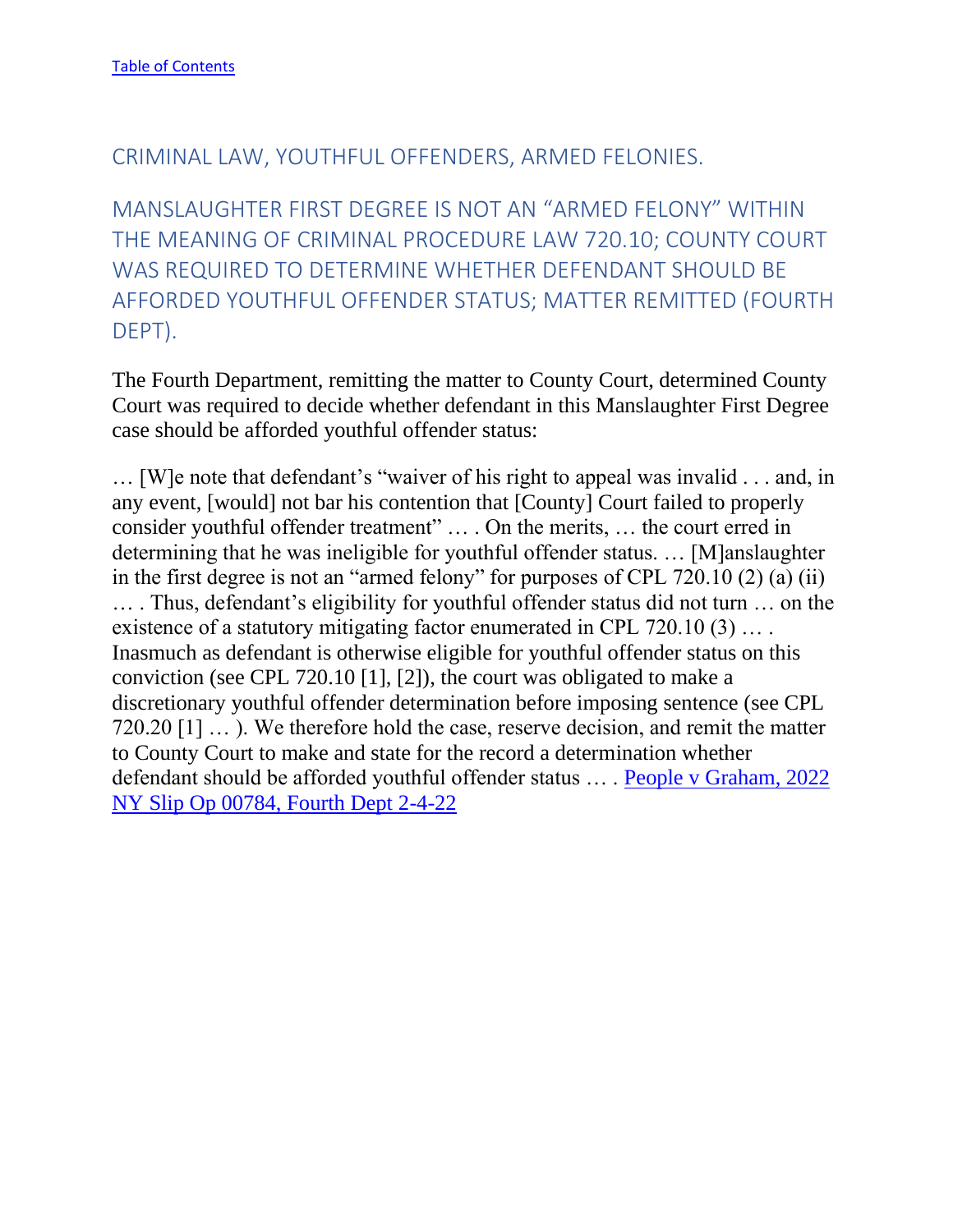## <span id="page-35-0"></span>FAMILY LAW, CHILD-SUPPORT CALCULATION.

<span id="page-35-1"></span>THE SUPPORT MAGISTRATE SHOULD NOT HAVE DEVIATED FROM THE PRESUMPTIVE SUPPORT OBLIGATION CALCULATED PURSUANT TO THE CHILD SUPPORT STANDARDS ACT (CSSA) BASED UPON THE EXPENSES INCURRED BY MOTHER WHEN THE CHILDREN WERE WITH HER; THE EXPENSES DID NOT QUALIFY AS "EXTRAORDINARY EXPENSES" (FOURTH DEPT).

The Fourth Department, reversing Family Court, determined the support magistrate should not have deviated from the presumptive support obligation calculated pursuant to the Child Support Standards Act (CSSA):

… [T]he Support Magistrate determined that, because the children spent approximately 50% of the parenting time with the mother and because the mother incurred expenses for the children's "food, clothing, shelter, utilities, cell phones, transportation[,] and extracurricular activities" during the times they were with her, she should be granted a variance from the presumptive support obligation. That was error. Although "extraordinary expenses incurred by the non-custodial parent in exercising visitation" with a child not on public assistance may support a finding that the presumptive support obligation is unjust or inappropriate … , "[t]he costs of providing suitable housing, clothing and food for [a child] during custodial periods do not qualify as extraordinary expenses so as to justify a deviation from the presumptive amount" … , "nor is the cost of entertainment, including sports, an extraordinary visitation expense for purposes of calculating child support" … . [Matter of Livingston County Support Collection Unit v Sansocie, 2022 NY Slip](https://nycourts.gov/reporter/3dseries/2022/2022_01914.htm)  [Op 01914, Fourth Dept 3-18-22](https://nycourts.gov/reporter/3dseries/2022/2022_01914.htm)

Practice Point: Mother's expenses for the children when they stayed with her did not qualify as "extraordinary expenses." Therefore the support magistrate should not have deviated from the presumptive support obligation calculated pursuant to the Child Support Standards Act (CSSA).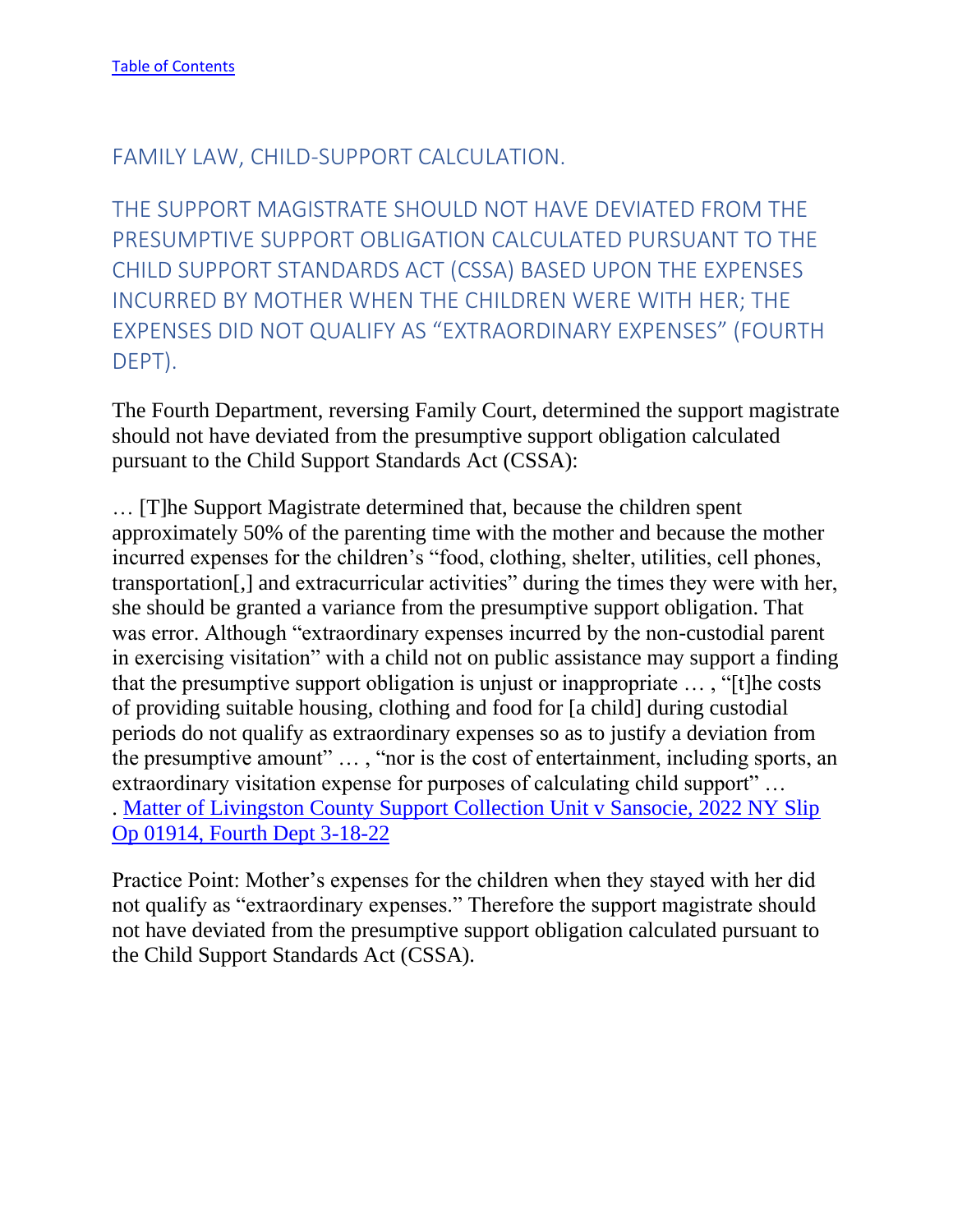# <span id="page-36-0"></span>FAMILY LAW, INSUFFIENCT EVIDENCE OF NEGLECT.

# <span id="page-36-1"></span>THE NEGLECT FINDING WAS NOT SUPPORTED BY A PREPONDERANCE OF THE EVIDENCE, CRITERIA EXPLAINED (FOURTH DEPT).

The Fourth Department, reversing Family Court's neglect finding, determined the finding was not supported by the preponderance of the evidence:

"[A] party seeking to establish neglect must show, by a preponderance of the evidence … , first, that a child's physical, mental or emotional condition has been impaired or is in imminent danger of becoming impaired and second, that the actual or threatened harm to the child is a consequence of the failure of the parent or caretaker to exercise a minimum degree of care in providing the child with proper supervision or guardianship" … .. In considering whether the requisite minimum degree of care was provided, "[c]ourts must evaluate parental behavior objectively: would a reasonable and prudent parent have so acted, or failed to act, under the circumstances then and there existing" … . Here, the evidence at the fact-finding hearing establishes that the mother acknowledged her mental health issues and had been compliant with treatment following her discovery that she was pregnant … ; and that she was engaged in a supportive housing program that would allow her to care for the child, thereby limiting any extended need for foster care … . [Matter of Isabella S. \(Nicole S.\), 2022 NY Slip Op 01897, Fourth Dept 3-](https://nycourts.gov/reporter/3dseries/2022/2022_01897.htm) [18-22](https://nycourts.gov/reporter/3dseries/2022/2022_01897.htm)

Practice Point: Although the specific allegations of neglect are not described in this decision, the criteria for a neglect finding are clearly explained.

# <span id="page-36-2"></span>FAMILY LAW, MODIFICATION OF CUSTODY.

# <span id="page-36-3"></span>IN THIS MODIFICATION OF CUSTODY PROCEEDING, FATHER PRESENTED SUFFICIENT EVIDENCE OF A CHANGE OF CIRCUMSTANCES TO WARRANT A HEARING ON THE BEST INTERESTS OF THE CHILD (FOURTH DEPT).

The Fourth Department, reversing Family Court, determined respondent-father had presented sufficient evidence of a change in circumstances to warrant a hearing on the best interests of the child: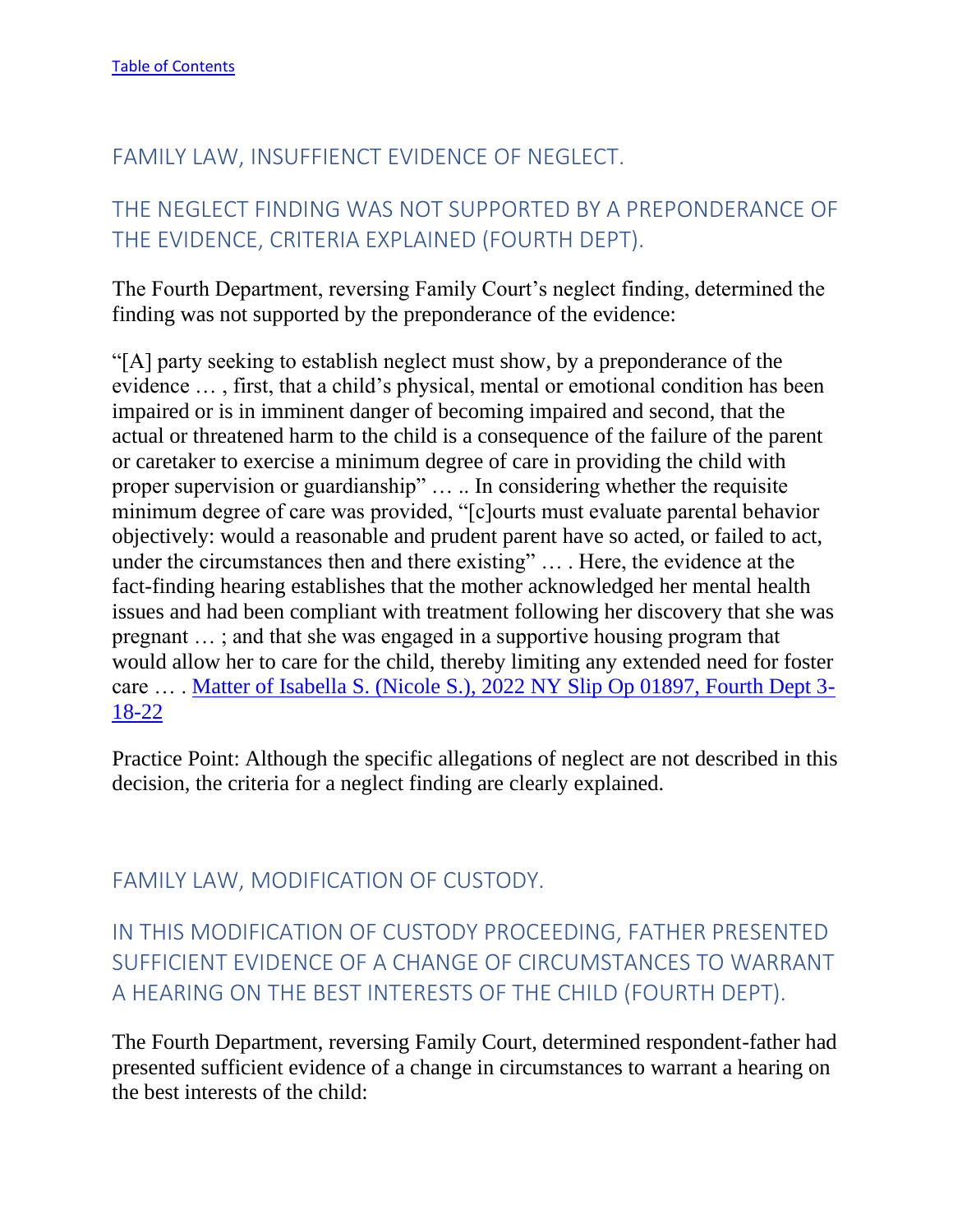Where  $\ldots$  " a respondent moves to dismiss a modification proceeding at the conclusion of the petitioner's proof, the court must accept as true the petitioner's proof and afford the petitioner every favorable inference that reasonably could be drawn therefrom' " … . Here, the father testified that, at the time the order of custody and visitation was entered into and for a short time thereafter, the mother and the father were communicating effectively and, in addition to scheduled visitation, were able to agree to further overnight and weekend visitation. That arrangement subsequently changed, however, and the father could not get the mother to agree to any visitation time apart from his scheduled day. The father further testified that communication with the mother regarding additional visitation time essentially ended after he moved to a new home 30 miles away. Taking the father's testimony as true and considering the circumstances of the father's move and the development of "extreme acrimony between the parties," we conclude that the father met his burden of showing a change in circumstances warranting an inquiry into the best interests of the child … . [Matter of Cooley v Roloson, 2022](https://nycourts.gov/reporter/3dseries/2022/2022_00534.htm)  [NY Slip Op 00534, Fourth Dept 1-28-22](https://nycourts.gov/reporter/3dseries/2022/2022_00534.htm)

<span id="page-37-0"></span>FORECLOSURE, STANDING, ATTORNEY'S FAILURE TO APPEAR FOR A MOTION ARGUMENT IS NOT A DEFAULT.

<span id="page-37-1"></span>DEFENDANT NEVER PHYSICALLY POSSESSED THE NOTE UNDERLYING THE MORTGAGE AND WAS NEVER ASSIGNED THE NOTE; THEREFORE DEFENDANT DOES NOT HAVE STANDING TO FORECLOSE ON THE MORTGAGE; AN ATTORNEY'S FAILURE TO APPEAR AT A FULLY BRIEFED MOTION ARGUMENT IS NOT A DEFAULT (FOURTH DEPT).

The Fourth Department, reversing Supreme Court, determined defendant does not own the note underlying the mortgage and therefore has no right to foreclose. The Fourth Department noted that an attorney's failure to appear at a full briefed motion argument does not constitute a default:

… [D]efendant lacks noteholder standing because the promissory note upon which defendant relies is neither endorsed in blank nor specially endorsed to defendant … . … [E]ven had the note been endorsed in blank or specially endorsed to defendant, defendant's admitted failure to physically possess the original note would independently preclude it from foreclosing as a noteholder … . …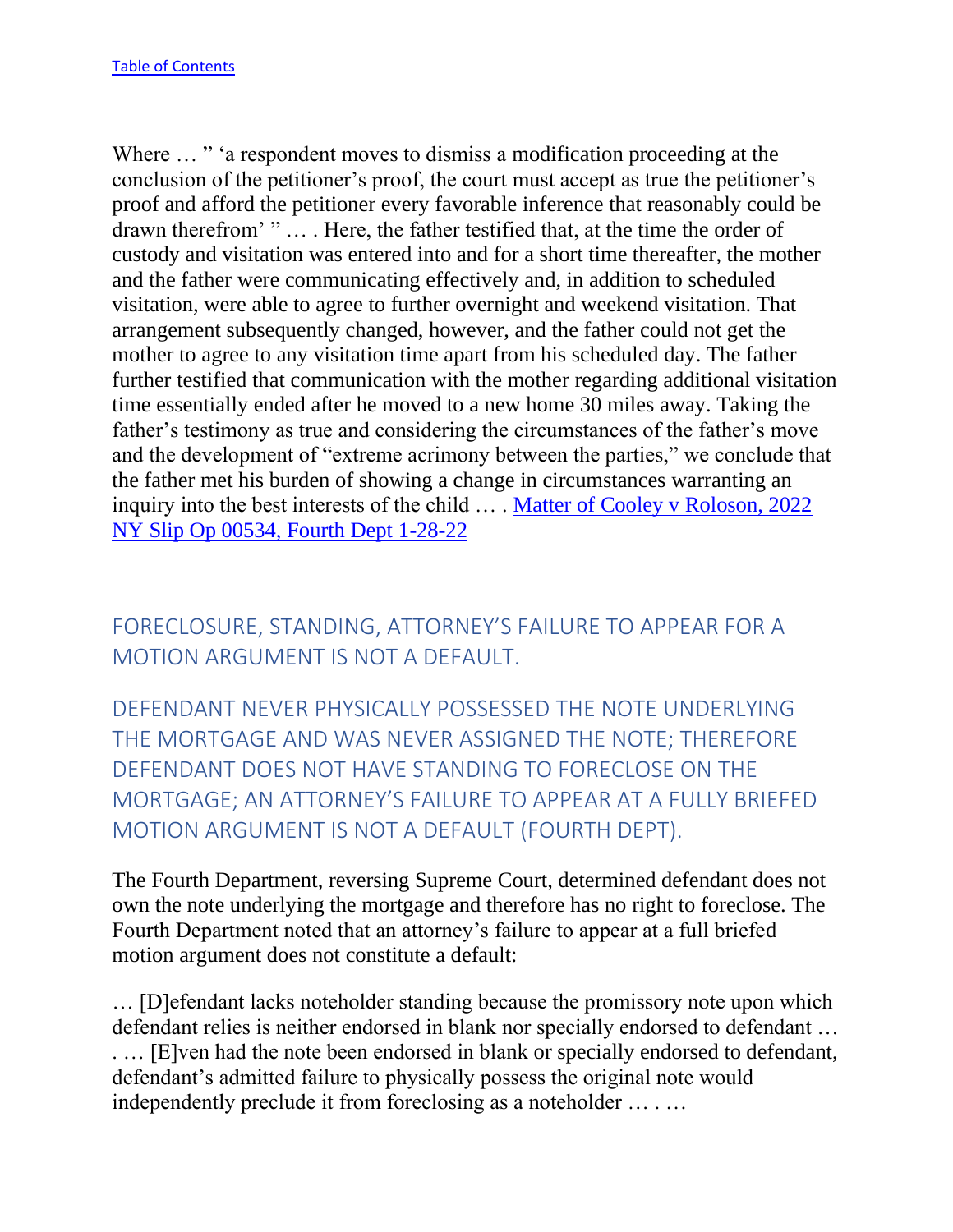Nor does defendant have assignee standing. The affidavits submitted on defendant's behalf do not aver that the subject note was ever assigned to defendant … …

… [A]n action to quiet title pursuant to RPAPL article 15 is a proper procedural vehicle for determining defendant's standing to foreclose (see RPAPL 1501 [1], [5] … ). [Hummel v Cilici, LLC, 2022 NY Slip Op 01690, Fourth Dept 3-11-22](https://nycourts.gov/reporter/3dseries/2022/2022_01690.htm)

Practice Point: An attorney's failure to appear at a fully briefed motion argument is not a default.

Practice Point: A party who never physically possessed the note underlying the mortgage does not have standing to foreclose.

<span id="page-38-0"></span>JUDGES, ADOPTION OF DECISION DRAFTED BY COUNSEL.

<span id="page-38-1"></span>THE JUDGE ADOPTED A DECISION DRAFTED BY COUNSEL AS THE FINAL DETERMINATION OF THE CASE AND THEREBY VITIATED THE PURPOSE SERVED BY JUDICIAL OPINIONS; THE FOURTH DEPARTMENT VACATED THE JUDGMENT (FOURTH DEPT).

The Fourth Department, vacating the judgment, determined the judge erred by adopting a proposed decision drafted by counsel as the final determination of the case:

… [T]he court erred in adopting, almost verbatim, the proposed decision drafted by petitioners' counsel as the final determination in this case … . "When a court adopts a party's proposed opinion as its own, the court vitiates the vital purposes served by judicial opinions" ... . Even assuming, arguendo, that [respondent] CME could or should have objected to the court's error, we would exercise our discretion to correct that error notwithstanding CME's failure to object. We therefore vacate the judgment in its entirety and remit the matter to Supreme Court for consideration and determination of any pending issue or motion. [Bruckel v](https://nycourts.gov/reporter/3dseries/2022/2022_00580.htm)  Town of Conesus, [2022 NY Slip Op 00580, Fourth Dept 1-28-22](https://nycourts.gov/reporter/3dseries/2022/2022_00580.htm)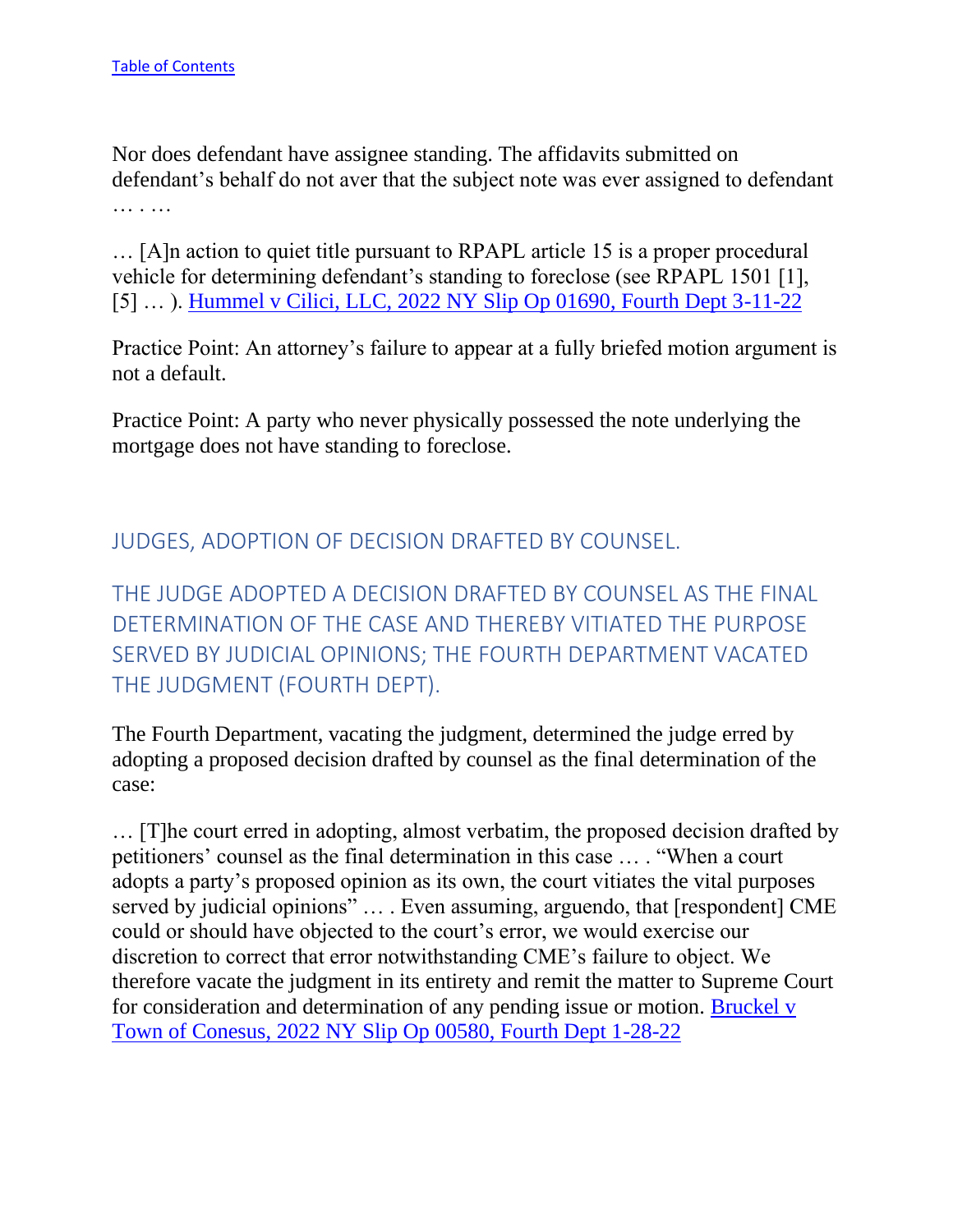<span id="page-39-0"></span>LABOR LAW-CONSTRUCTION LAW, PRIME VS GENERAL CONTRACTOR LIABILITY.

<span id="page-39-1"></span>DEFENDANT WAS A PRIME, NOT A GENERAL, CONTRACTOR AND DEMONSTRATED HE DID NOT EXERCISE SUPERVISION OR CONTROL OVER PLAINTIFF'S WORK; THEREFORE DEFENDANT WAS NOT LIABLE UNDER LABOR LAW 240(1) AND 241(6); HOWEVER, DEFENDANT DID EXERCISE SOME CONTROL OVER WORK-SITE SAFETY AND THEREFORE MAY BE LIABLE UNDER LABOR LAW 200 (FOURTH DEPT).

The Fourth Department, reversing (modifying) Supreme Court, determined defendant prime contractor, Kilian, did not supervise or control plaintiff's work and therefore was not liable on the Labor Law 240(1) and 241(6) causes of action stemming from plaintiff's fall down an open stairway at a house under construction. The Fourth Department noted the difference between a general contractor and a prime contractor. Here, Kilian (the prime contractor) demonstrated he did not exercise supervision or control over plaintiff's work. However, Kilian did exercise some control over work-site safety and therefore may be liable under Labor Law 200 for the dangerous condition (open stairwell):

"A general contractor will be held liable under [Labor Law  $\S$ § 240 (1) and 241 (6)] if it was responsible for coordinating and supervising the entire construction project and was invested with a concomitant power to enforce safety standards and to hire responsible contractors" … . Here, Collins, not Kilian, hired plaintiff's employer to perform work on the project, and Kilian established through the documentary evidence and deposition testimony that he exercised no control or supervision over plaintiff's work and had no authority to enforce safety standards against plaintiff … . Thus, Kilian established as a matter of law that he was not a general contractor subject to liability pursuant to Labor Law §§ 240 (1) or 241 (6), and plaintiff failed to raise a triable issue of fact … . …

… [T]o the extent that the section 200 claim against Kilian is based on the theory that he was negligent with respect to the dangerous condition of the stairwell, we conclude that Kilian failed to establish as a matter of law that he did not have control over the work site or that he lacked actual or constructive notice of the dangerous condition, i.e., the unguarded, open stairwell … . [Clifton v Collins, 2022](https://nycourts.gov/reporter/3dseries/2022/2022_00780.htm)  [NY Slip Op 00780, Fourth Dept 2-4-22](https://nycourts.gov/reporter/3dseries/2022/2022_00780.htm)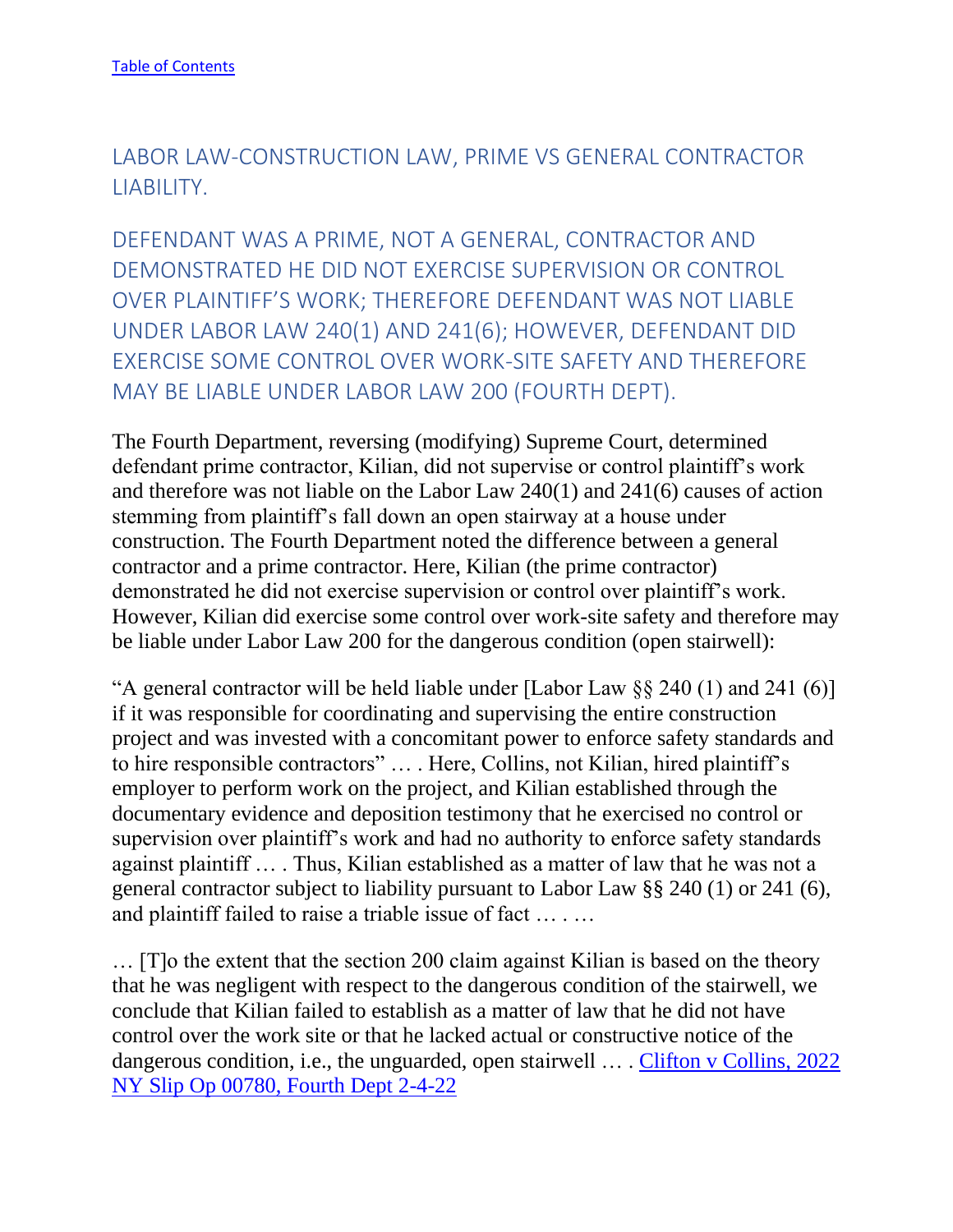<span id="page-40-0"></span>LABOR LAW-CONSTRUCTION LAW, PRIOR FINDINGS BY WORKERS' COMPENSATION BOARD, COLLATERAL ESTOPPEL.

<span id="page-40-1"></span>THE WORKERS' COMPENSATION BOARD RULED THE PLAINTIFF DID NOT HAVE "POST-CONCUSSION SYNDROME" OR A "CONCUSSION CONDITION;" PLAINTIFF WAS THEREFORE ESTOPPED FROM CLAIMING THOSE INJURIES IN THIS LABOR LAW ACTION (FOURTH DEPT).

The Fourth Department, reversing (modifying) Supreme Court, determined the ruling by the Workers' Compensation Board that plaintiff did not have "postconcussion syndrome" or a "concussion condition" collaterally estopped plaintiff from claiming those injuries in this Labor Law action:

We agree with defendant that the court erred in denying its motion insofar as it effectively sought summary judgment dismissing plaintiff's claims for damages related to PCS or a concussion condition as barred by the doctrine of collateral estoppel, but we conclude that plaintiff's claims for damages related to headaches and the alleged concussion itself are not so barred. The quasi-judicial determinations of administrative agencies, such as the Workers' Compensation Board (Board), "are entitled to collateral estoppel effect where the issue a party seeks to preclude in a subsequent civil action is identical to a material issue that was necessarily decided by the administrative tribunal and where there was a full and fair opportunity to litigate before that tribunal" … and a determination whether a plaintiff actually sustained a physical injury causally related to an accident … , the Board in this case specifically found that plaintiff did not have "postconcussion syndrome" or a "concussion condition" that were causally related to the second work accident. [Szymkowiak v New York Power Auth., 2022 NY Slip Op](https://nycourts.gov/reporter/3dseries/2022/2022_01702.htm)  [01702, Fourth Dept 3-11-22](https://nycourts.gov/reporter/3dseries/2022/2022_01702.htm)

Practice Point: Here the Workers' Compensation Board's ruling plaintiff did not have "post-concussion syndrome" or a "concussion condition" precluded claims for those injuries in the plaintiff's Labor Law action pursuant to the doctrine of collateral estoppel.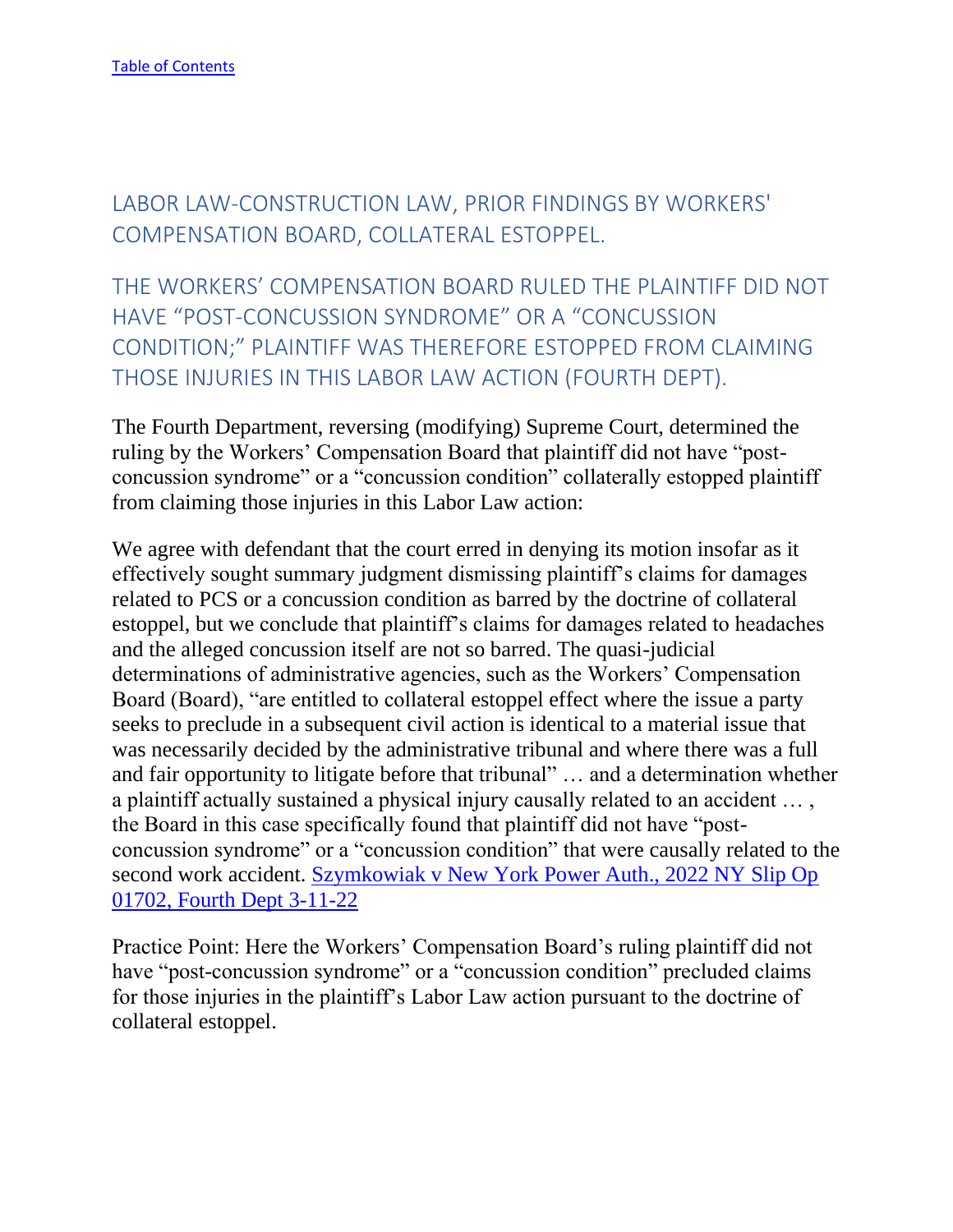<span id="page-41-0"></span>LABOR LAW-CONSTRUCTION LAW.

<span id="page-41-1"></span>PLAINTIFF FELL THROUGH A SKYLIGHT HOLE WHEN ATTEMPTING TO REMOVE PLYWOOD WHICH WAS COVERING THE HOLE; PLAINTIFF WAS PROPERLY AWARDED SUMMARY JUDGMENT ON HIS LABOR LAW 240 (1) CAUSE OF ACTION (FOURTH DEPT).

The Fourth Department determined plaintiff's motion for summary judgment on his Labor Law 240 (1) cause of action was properly granted. Plaintiff fell through a skylight hole while attempting to remove plywood which was covering the hole:

Plaintiff submitted his own deposition testimony, in which he testified that, at the time of his injury, he was removing the plywood covering of the skylight hole as part of his work of preparing to install the final roofing. Plaintiff further testified that, upon removing the plywood, he fell through the skylight hole, and he was given no safety device to protect him from falling. Even assuming, arguendo, that the plywood cover constituted a safety device … , we note that "the availability of a particular safety device will not shield an owner or general contractor from absolute liability if the device alone is not sufficient to provide safety without the use of additional precautionary devices or measures" … . While the plywood cover "may have provided proper protection when it was in place over the opening, ... once it was removed plaintiff was exposed to an elevation-related risk which required additional precautionary measures or devices" … . [Tanksley v LCO Bldg.](https://nycourts.gov/reporter/3dseries/2022/2022_00567.htm)  [LLC, 2022 NY Slip Op 00567, Fourth Dept 1-28-22](https://nycourts.gov/reporter/3dseries/2022/2022_00567.htm)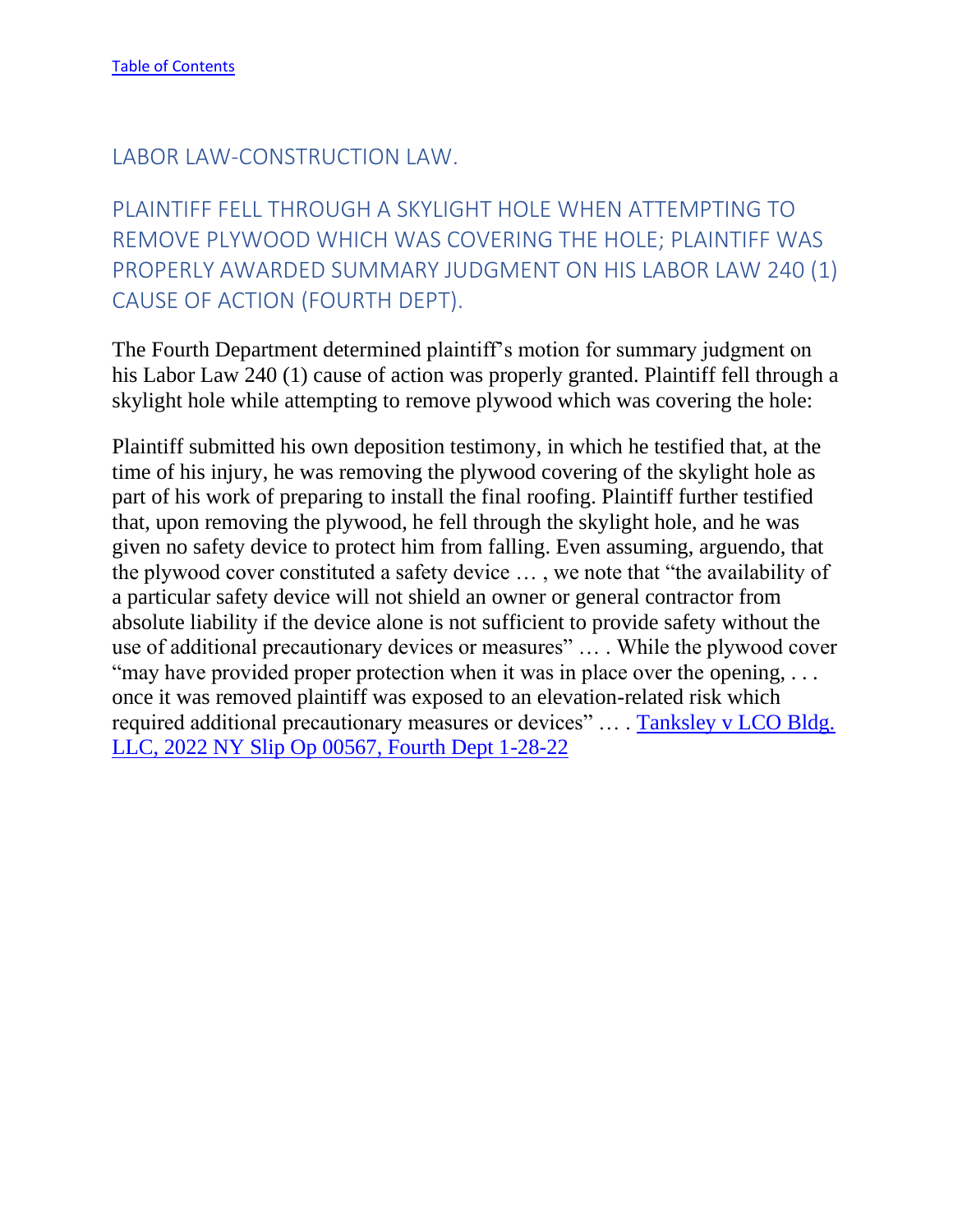<span id="page-42-0"></span>LABOR LAW-CONSTRUCTION LAW.

<span id="page-42-1"></span>PLAINTIFF WAS IN A TRENCH WHEN HE WAS STRUCK BY THE BUCKET OF AN EXCAVATOR WHICH WAS ON THE EDGE OF THE TRENCH ABOVE HIM IN THIS LABOR LAW 240 (1), 241 (6) AND 200 ACTION; THERE WERE QUESTIONS OF FACT ABOUT WHETHER THE INJURY WAS THE RESULT OF THE USUAL AND ORDINARY DANGERS OF A CONSTRUCTION SITE AS OPPOSED TO A RISK CONTEMPLATED BY THE LABOR LAW (FOURTH DEPT).

The Fourth Department, reversing (modifying) Supreme Court, determined plaintiffs' motion for summary judgment on the Labor Law 240 (1) and 241 (6) causes of action should not have been granted. Plaintiff was in a trench when he was struck by the bucket of an excavator which was on the edge of the trench above him:

Plaintiffs' own submissions created a triable issue of fact concerning the manner in which the accident occurred ..., specifically whether plaintiff was injured due to a risk contemplated by the statute or, alternatively, by " 'the usual and ordinary dangers of a construction site' " ... ...

… [T]he court erred in granting plaintiffs' motion with respect to liability on the Labor Law § 241 (6) cause of action insofar as it is premised upon alleged violations of 12 NYCRR 23-9.4 (c) and 23-9.5 (a). The issue of fact concerning the manner in which the accident occurred precludes a determination as a matter of law whether either of those regulations were violated … . [Malvestuto v Town of](https://nycourts.gov/reporter/3dseries/2022/2022_00577.htm)  [Lancaster, 2022 NY Slip Op 00577, Fourth Dept 1-28-22](https://nycourts.gov/reporter/3dseries/2022/2022_00577.htm)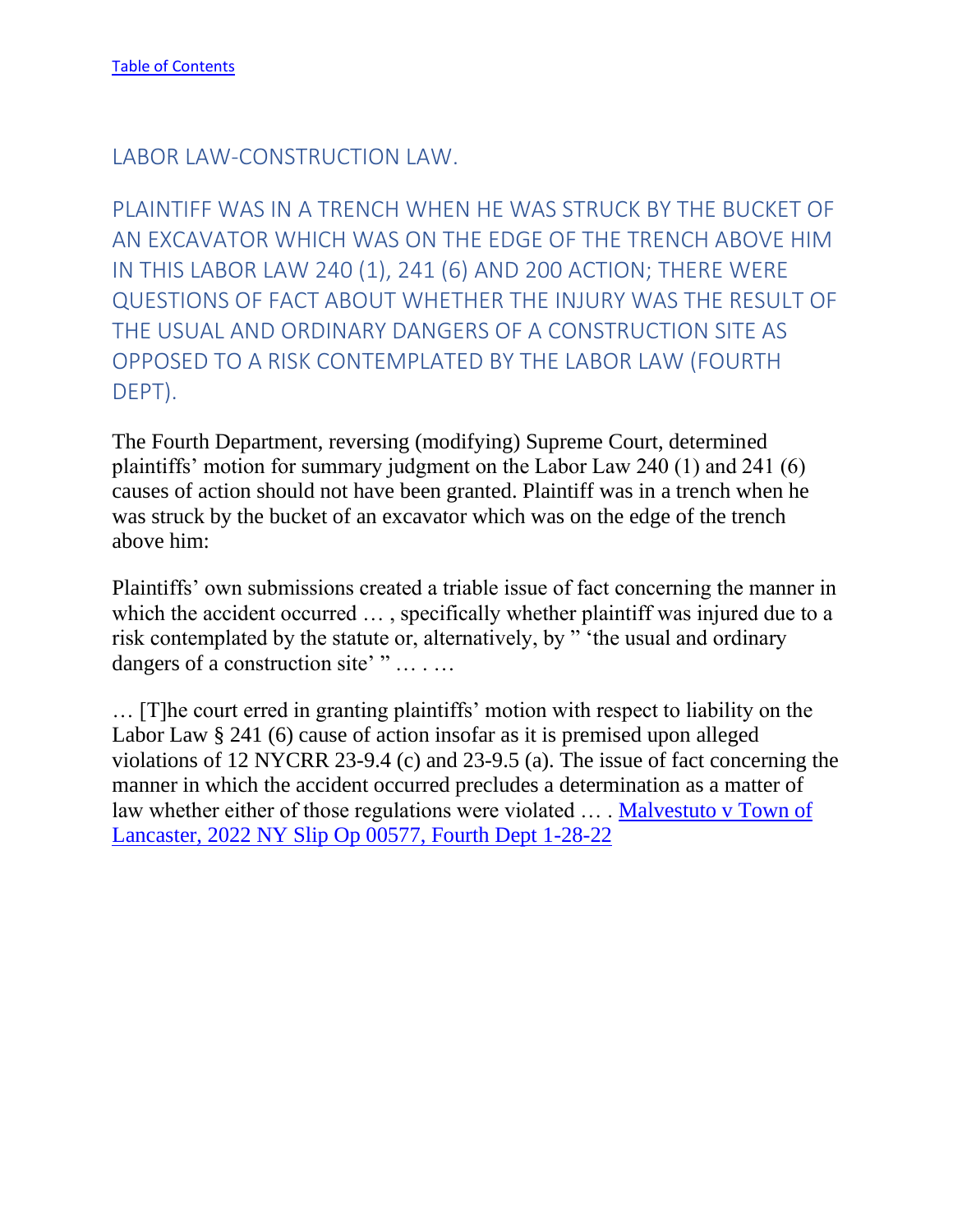<span id="page-43-0"></span>MEDICAL MALPRACTICE, PUBLIC HEALTH LAW, EXPERT AFFIDAVITS INSUFFICIENT.

<span id="page-43-1"></span>IN THIS MEDICAL MALPRACTICE/PUBLIC HEALTH LAW ACTION AGAINST A NURSING HOME, DEFENDANTS' EXPERTS' OPINIONS WERE NOT SUPPORTED BY THE SUBMISSION OF DECEDENT'S MEDICAL RECORDS, RENDERING THE OPINIONS SPECULATIVE; DEFENDANTS' MOTION FOR SUMMARY JUDGMENT SHOULD NOT HAVE BEEN GRANTED (FOURTH DEPT).

The Fourth Department, reversing Supreme Court, determined the defendant nursing home's motion for summary judgment in this medical malpractice, Public Health Law action should not have been granted. The defendant's experts' opinions were not supported by the submission of decedent's medical records:

… [D]efendant's experts proffered opinions about decedent's care at the nursing home facility that were not based on facts in the record because defendant failed to submit any of decedent's medical records, certified or otherwise, to support those opinions. Additionally, those opinions were not based on facts personally known to the experts. Thus, the experts' affidavits are " 'speculative or unsupported by any evidentiary foundation' " ... . Ritts v Gowanda Rehabilitation & Nursing Ctr., [2022 NY Slip Op 00578, Fourth Dept 1-28-22](https://nycourts.gov/reporter/3dseries/2022/2022_00578.htm)

# <span id="page-43-2"></span>NEGLIGENCE, MUNICIPAL LAW, LATE NOTICE OF CLAIM.

<span id="page-43-3"></span>CLAIMANTS' APPLICATION TO FILE A LATE NOTICE OF CLAIM AGAINST THE COUNTY IN THIS TRAFFIC ACCIDENT CASE SHOULD NOT HAVE BEEN GRANTED (FOURTH DEPT).

The Fourth Department, reversing Supreme Court, determined claimants' application to file a late notice of claim against the county in this traffic accident case should not have been granted. Claimants alleged ice and snow had been allowed to accumulate on the road causing the driver to lose control and strike a tree. Claimants' eight-year-old son was injured. The Fourth Department, in a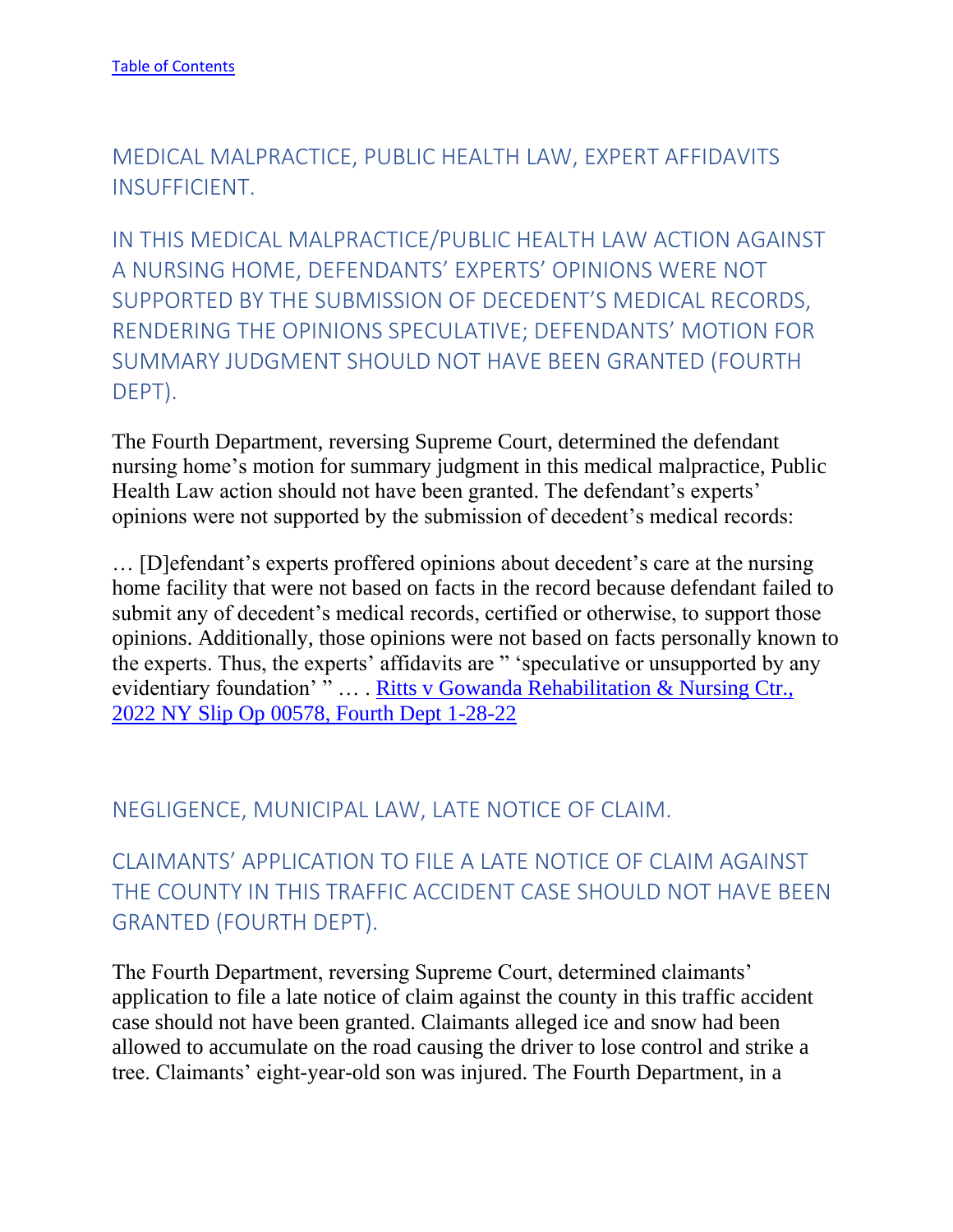comprehensive discussion, went through each "late-notice-of-claim" factor and found only one (county not prejudiced by the delay) favored the claimants:

… [O]f all the relevant circumstances evaluated—infancy, reasonable excuse, actual knowledge, and substantial prejudice—only one, lack of substantial prejudice, favored granting claimants' application. Despite the well-settled principle that "actual knowledge of the claim is the factor that is accorded 'great weight' in determining whether to grant leave to serve a late notice of claim" ... and instead "weigh[ed] heavily" the lack of substantial prejudice, even though claimants' showing in that regard, while adequate, was not particularly strong. Under these circumstances—which include the nearly 22-month period between the accident and claimants' application for leave to serve a late notice of claim, the improper weighing of the substantial prejudice factor at the expense of the actual knowledge factor, and claimants' failure to demonstrate a nexus between the son's infancy and the delay or to otherwise proffer a reasonable excuse for the delay we conclude that the court abused its discretion in granting that part of the application seeking leave to serve a late notice of claim on the County … . [Matter](https://nycourts.gov/reporter/3dseries/2022/2022_00776.htm)  [of Antoinette C. v County of Erie, 2022 NY Slip Op 00776, Fourth Dept 2-4-22](https://nycourts.gov/reporter/3dseries/2022/2022_00776.htm)

<span id="page-44-0"></span>NEGLIGENCE, MUNICIPAL LAW, SPECIAL USE OF ROAD NOT DEMONSTRATED.

<span id="page-44-1"></span>PLAINTIFF FAILED TO RAISE A QUESTION OF FACT WHETHER AN ALLEGED DEFECT IN THE ROAD WAS CAUSED BY DEFENDANT'S SPECIAL USE OF THE ROAD; TWO DISSENTERS DISAGREED (FOURTH DEPT).

The Fourth Department, reversing Supreme Court, over a two-justice dissent, determined defendant demonstrated it did not create a dangerous condition in the street by a special use. Plaintiff alleged defendant created the dangerous condition by storing heavy materials in the street. Plaintiff alleged a steel beam fell on his foot from a forklift when the forklift struck a defect in the road (Simmons Avenue):

"Generally, liability for injuries sustained as a result of a dangerous condition on a public sidewalk or street is placed on the municipality, and not on the owner or lessee of abutting property, unless the landowner or lessee has either affirmatively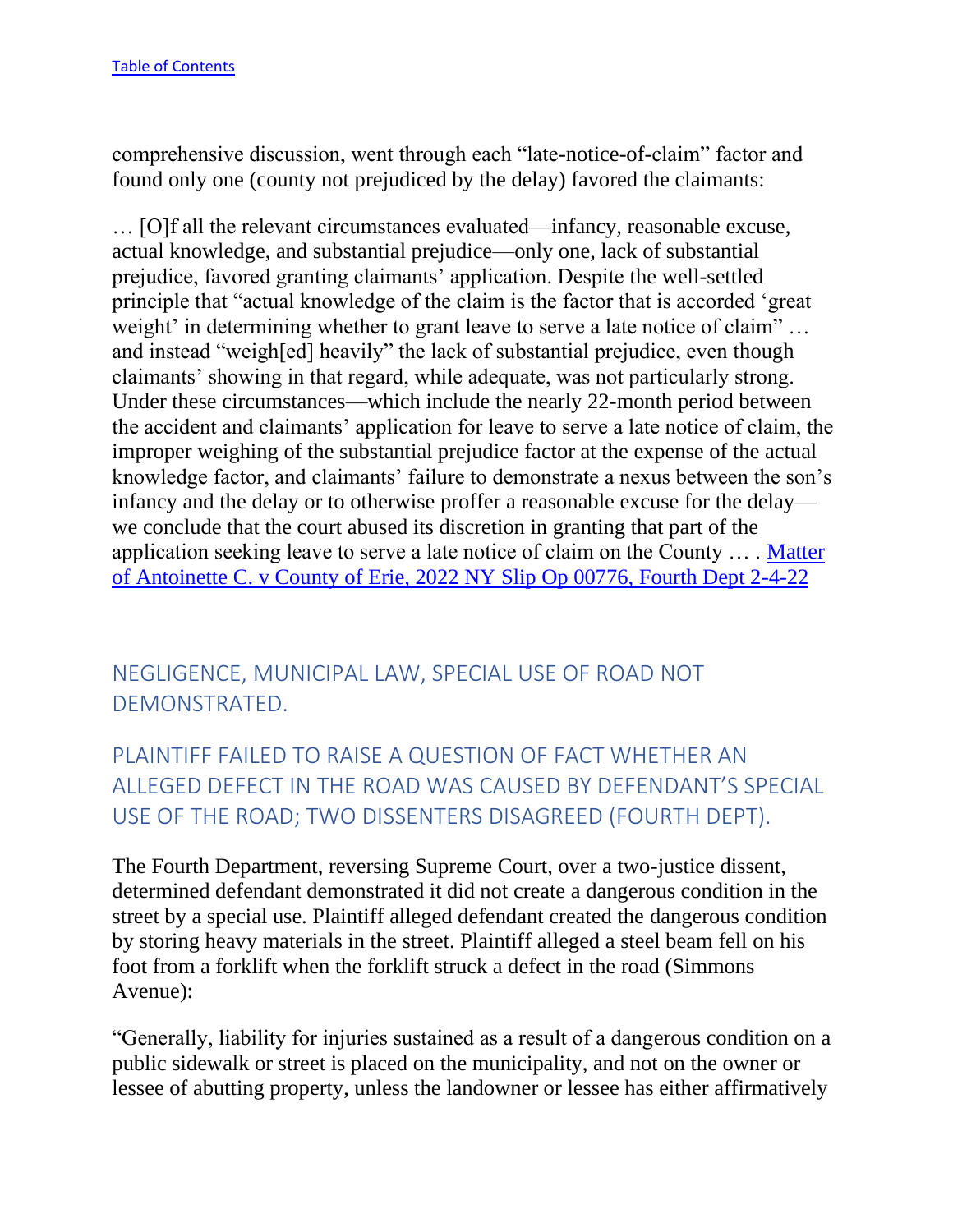created the dangerous condition, voluntarily but negligently made repairs, caused the condition to occur through a special use, or violated a statute or ordinance expressly imposing liability on the landowner or lessee for a failure to maintain the abutting street" … . Defendant met its initial burden on the motion by establishing, as relevant here, that "[it] neither owned nor made special use of [Simmons Avenue], and that [it] had no connection to the condition" that caused the accident

#### **From the dissent:**

In our view, defendant failed to establish as a matter of law that it did not make special use of Simmons Avenue or affirmatively create the defective condition on Simmons Avenue that allegedly caused plaintiff's injuries. Beck v City of Niagara Falls, 2022 NY Slip Op 00563, Fourth Dept 1-28-22

#### <span id="page-45-0"></span>OPEN MEETINGS LAW, EDUCATION-SCHOOL LAW, EMPLOYMENT LAW.

<span id="page-45-1"></span>THE SCHOOL BOARD DID NOT VIOLATE THE OPEN MEETINGS LAW WHEN IT CONSULTED WITH ITS ATTORNEY IN A CLOSED SESSION BEFORE DECIDING NOT TO RENEW PLAINTIFF FOOTBALL COACH'S EMPLOYMENT; THERE IS AN EXCEPTION TO THE OPEN MEETINGS LAW FOR LEGAL ADVICE (FOURTH DEPT).

The Fourth Department, reversing (modifying) Supreme Court, determined plaintiff high school football coach was not entitled to summary judgment on the cause of action alleging the school board violated the Open Meetings Law by deciding not to renew plaintiff's employment after a closed meeting. The Open Meetings Law did not apply to the board's closed-door consultation with its attorney:

It is well settled that "[e]very meeting of a public body shall be open to the general public, except that an executive session of such body may be called and business transacted thereat in accordance with [section 105]" (Public Officers Law § 103 [a] … ). While an executive session may be called to discuss, inter alia, "matters leading to the appointment, employment, promotion, demotion, discipline, suspension, dismissal or removal of a particular person" ( $\S$  105 [1] [f]), the public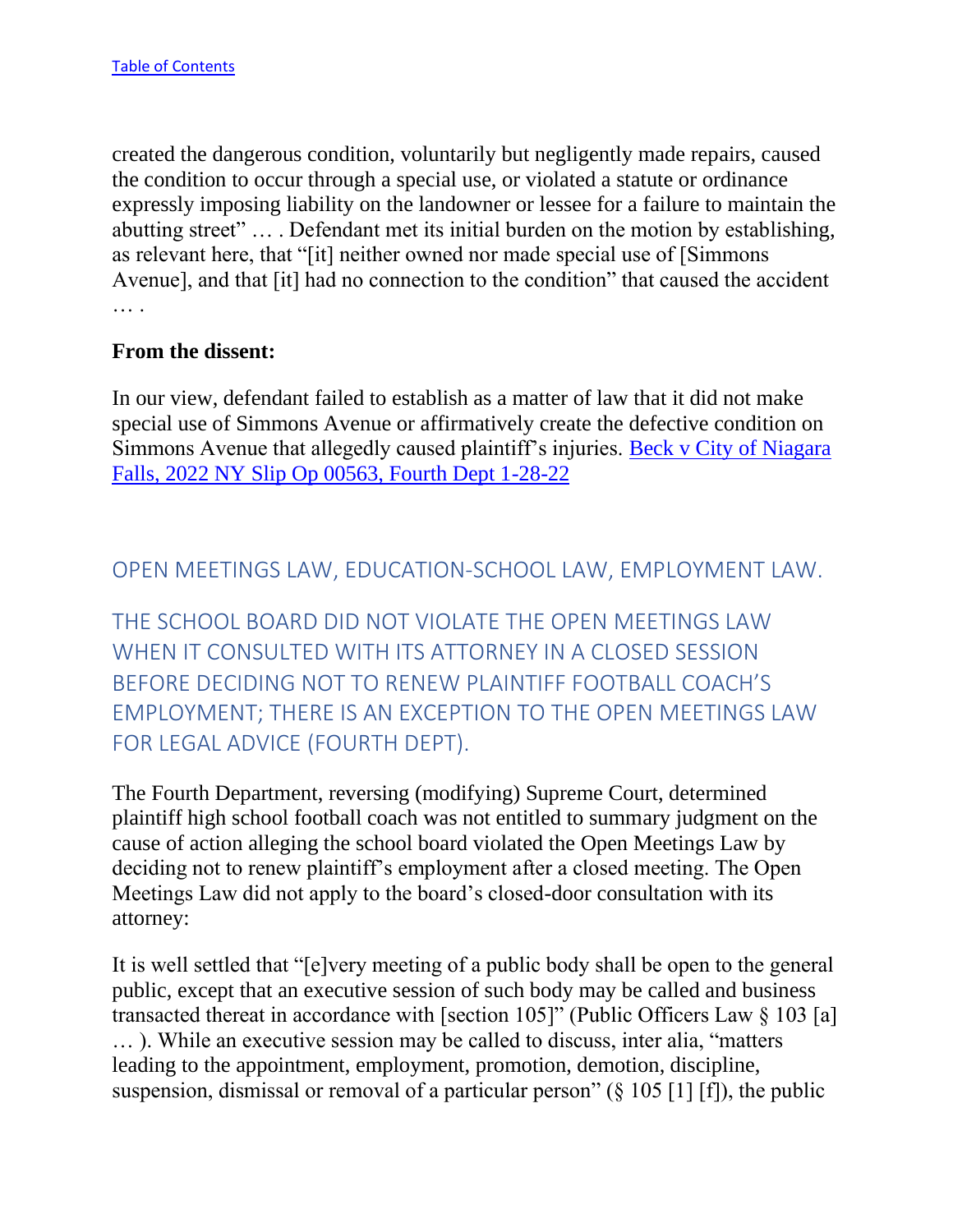body may do so only upon a majority vote of its membership and after "identifying the general area or areas of the subject or subjects to be considered"  $(8\ 105\ 11)$ . However, section 108 (3) clarifies that "[n]othing contained in [the Open Meetings Law] shall be construed as extending the provisions hereof to . . . any matter made confidential by federal or state law." Because "communications made pursuant to an attorney-client relationship are considered confidential under the [CPLR] . . . , communications between a . . . board . . . and its counsel, in which counsel advises the board of the legal issues involved in [a] determination . . . , are exempt from the provisions of the Open Meetings Law" … .

There is no dispute that, during the closed session … , the Board and the District superintendent met with the District's counsel seeking legal advice "regarding the [p]laintiff's legal employment status, employment rights, [and] the process for appointing school employees." We thus agree with defendants that the attorneyclient exemption applies and that the court erred in determining that there was a violation of the Open Meetings Law … . Sindoni v Board of Educ. of Skaneateles Cent. Sch. Dist., 2022 NY Slip Op 00772, Fourth Dept 2-4-22

#### <span id="page-46-0"></span>PERSONAL PROPERTY, CONVERSION.

<span id="page-46-1"></span>DEFENDANTS' OWN SUBMISSIONS DEMONSTRATED (1) PLAINTIFF OWNED THE PROPERTY LEFT IN THE HOUSE PURCHASED BY DEFENDANTS, (2) PLAINTIFF HAD REMOVED SOME OF THE PROPERTY, AND (3) PLAINTIFF ASKED FOR MORE TIME TO REMOVE MORE PROPERTY; THOSE FACTS NEGATED DEFENDANTS' ALLEGATION PLAINTIFF HAD ABANDONED THE PROPERTY; DEFENDANTS' MOTION FOR SUMMARY JUDGMENT DISMISSING THE CONVERSION CAUSE OF ACTION SHOULD NOT HAVE BEEN GRANTED (FOURTH DEPT).

The Fourth Department, reversing Supreme Court, determined defendants' motion for summary judgment dismissing the conversion cause of action should not have been granted. Defendants' own submissions demonstrated plaintiff's ownership of the property, his removal of some of the property, and his request for more time to remove the rest. The property was in a house where plaintiff used to live, but